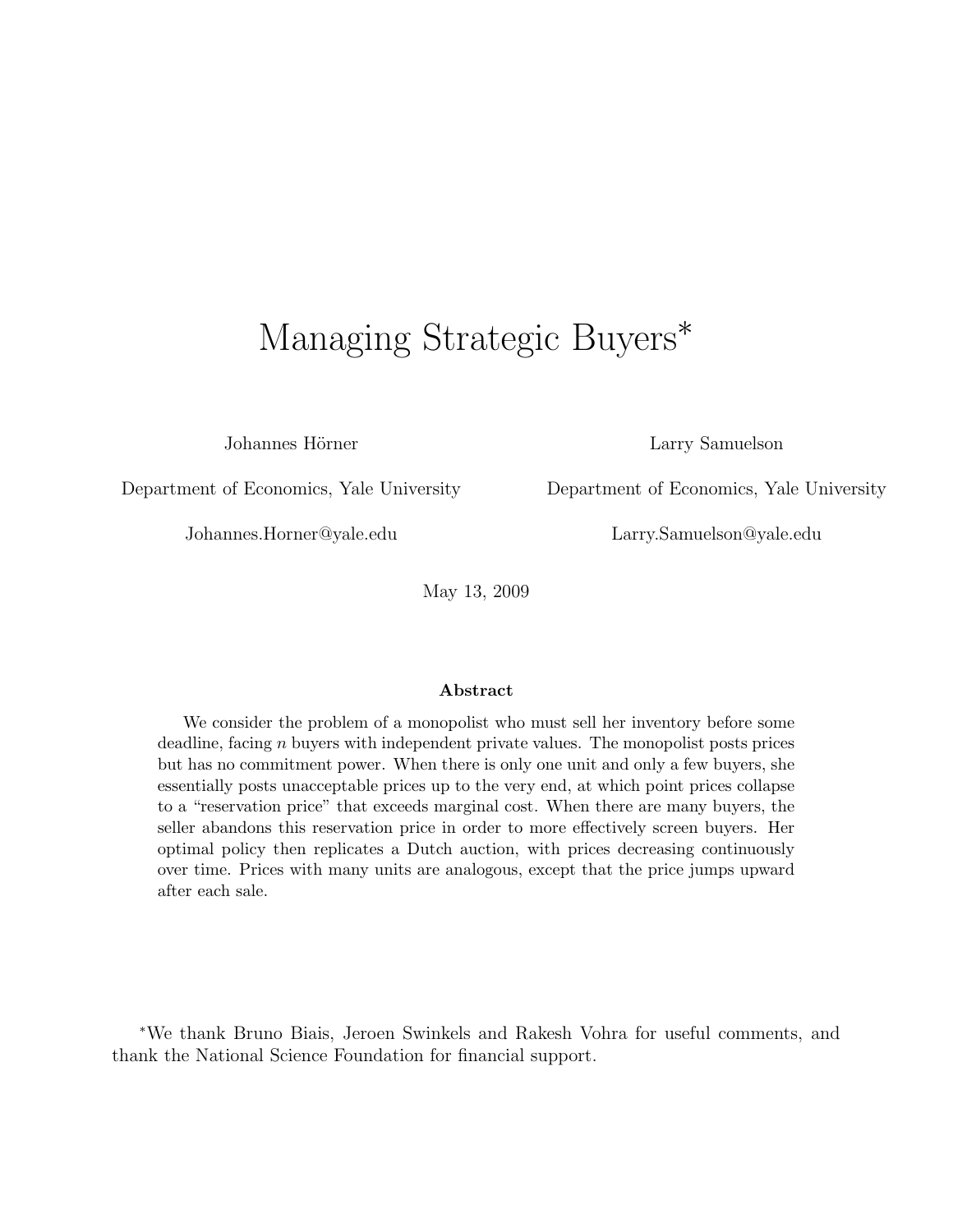# Managing Strategic Buyers May 13, 2009

# Contents

| 1        | Introduction<br>$1.1\,$<br>1.2                           | 1<br>$\mathbf{1}$<br>3                             |
|----------|----------------------------------------------------------|----------------------------------------------------|
| $\bf{2}$ | An Example                                               | 6                                                  |
| 3        | The Model                                                | 10                                                 |
| 4        | Lower Bounds on Payoffs                                  | 12                                                 |
| 5        | Equilibrium<br>$5.1\,$<br>5.2                            | 14<br>14<br>14                                     |
| 6        | <b>Price Discrimination vs. Reserve Prices</b>           | 16                                                 |
| 7        | <b>Pricing Dynamics</b><br>7.1<br>7.2                    | 18<br>18<br>19                                     |
| 8        | Multiple units                                           | 21                                                 |
| 9        | <b>Discussion</b>                                        | 23                                                 |
|          |                                                          |                                                    |
|          | A Appendix: Proofs<br>A.4 Proof of Lemma 2<br>A.6<br>A.7 | 25<br>25<br>25<br>25<br>29<br>30<br>34<br>37<br>42 |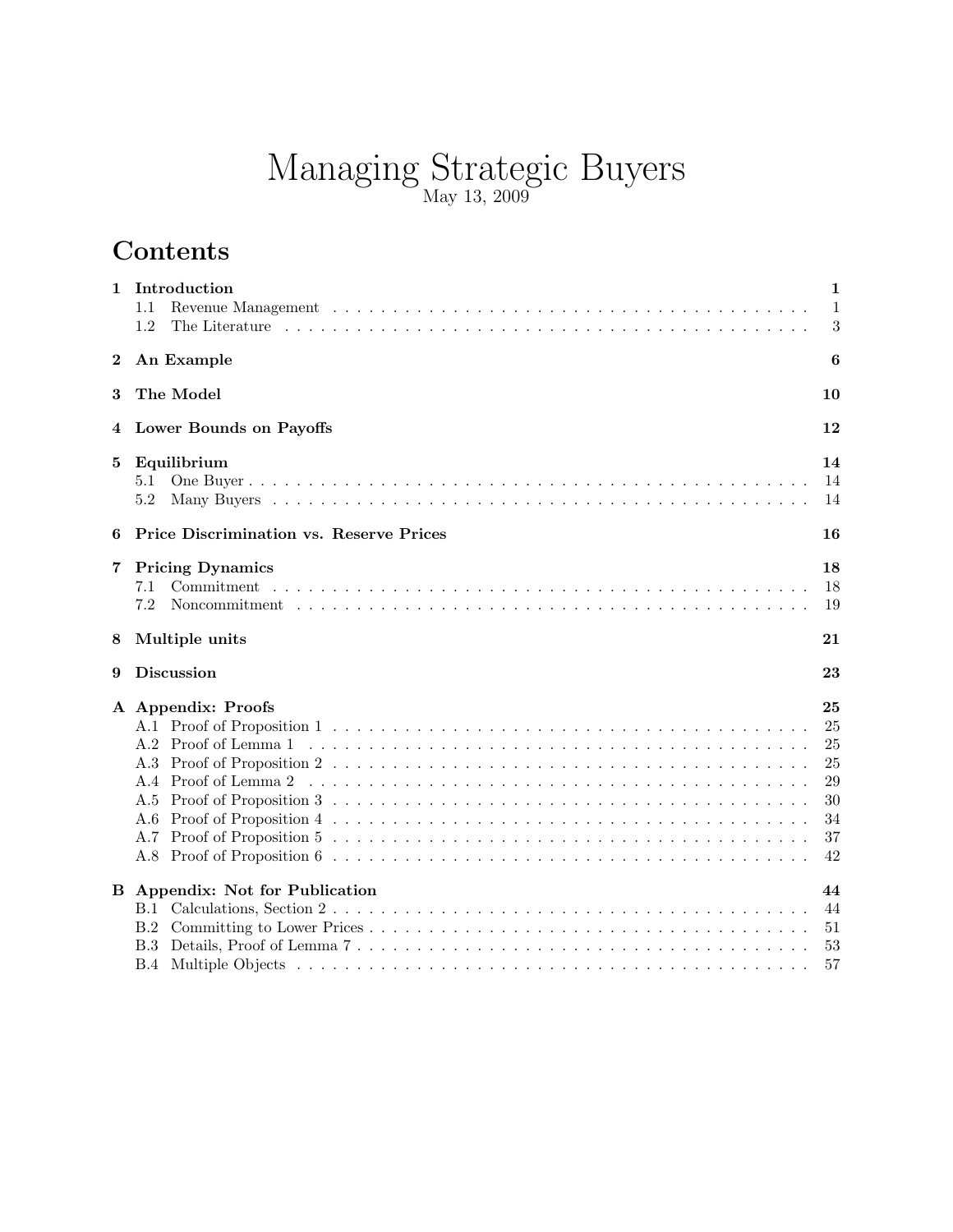# Managing Strategic Buyers

# 1 Introduction

### 1.1 Revenue Management

The revenue management literature addresses the pricing of goods sharing three essential characteristics: (i) there is a fixed quantity of resource for sale, (ii) the resource is perishable (i.e., there is a time after which it is valueless), and (iii) consumers have heterogeneous valuations. Revenue management is practiced in a variety of industries, including airlines, apparel, entertainment, freight, hotels, pipelines and rental cars. In the standard model, each buyer must be served immediately upon arrival or forever lost, and the only relevant price from a buyer's point of view is the current one.<sup>1</sup> In contrast, this paper examines revenue management with buyers who strategically choose their time of purchase.

It is often argued that the problem of revenue management with strategic buyers but no commitment is equivalent to that of a durable-goods monopolist.<sup>2</sup> A good example of price dynamics consistent with such a claim is provided by the cruise-line industry (see Talluri and van Ryzin [28, pp. 560–561] or Coleman, Meyer and Scheffman [13]), where significant, last-minute discounts are common and customers often wait in order to purchase at deep discounts. Similarly, last-minute deals are sold, often through a variety of intermediaries, by theaters and firms in the travel industry, supposedly to clear inventory diversely known as deadwood (entertainment industry) or distressed inventory (airline industry).

However, unlike for a durable goods monopolist, a revenue-managing seller's profit does not tend to zero as price-revision opportunities become more frequent. To see why, notice that a seller with two opportunities to set prices must get a payoff at least as large as a seller with only one opportunity, since by charging a price above the choke price at the first opportunity, she can be sure that no consumer will accept it and can then duplicate the one-period payoff. Iterating this argument, the seller's payoff must be at least as large as the (discounted) static monopoly profit. In fact, we show that the seller can also secure the revenue from a Dutch auction without a reserve price (which might be greater, or lower, than the monopoly profit).

This raises many questions. Will the monopolist be able to price discriminate? Will prices be lower, and welfare higher, than under commitment? Will prices be driven down to

<sup>&</sup>lt;sup>1</sup>See Talluri and van Ryzin [28] for an introduction to revenue management, and Gershkov and Moldovanu [16] for an extension to heterogeneous objects.

<sup>&</sup>lt;sup>2</sup>Talluri and van Ryzin [28, p. 365], for example, argue that customers of seemingly perishable revenuemanaged goods are unlikely to buy more than one unit during the life cycle of the product, making the product effectively infinitely lived. In addition, customers for such goods are exhausted over time. Most importantly, customers are aware that the revenue management monopolist finds it difficult to commit to its price.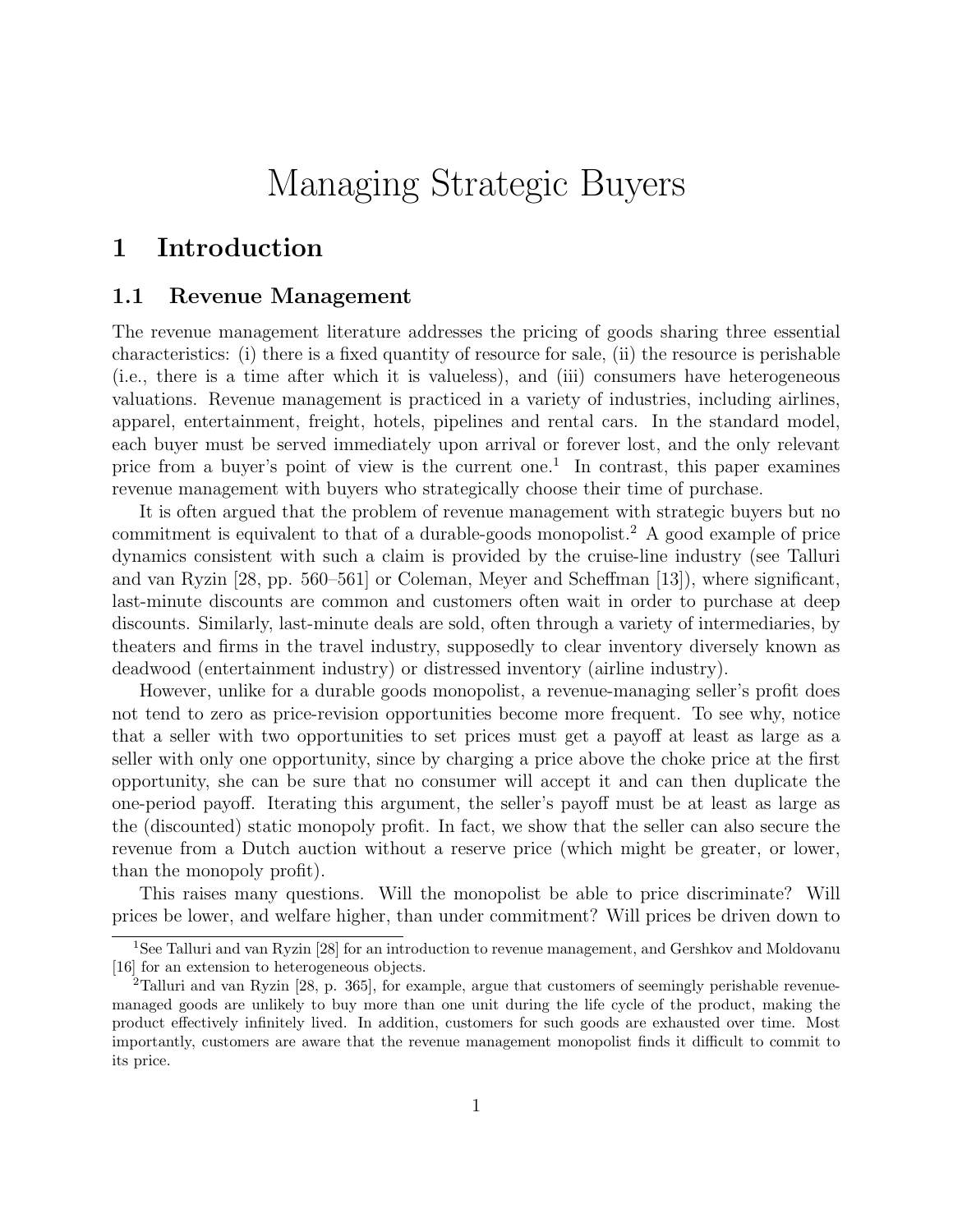marginal cost, justifying the analogy with the Coase conjecture? If so, will this happen in the "twinkling of an eye," and when? Once a unit is sold, what happens to the price of the remaining units?

This paper answers these questions, considering a monopolist facing a fixed, known number of strategic buyers with unit demand. The seller can set a price in each of a finite number of instants. There is a terminal date after which any remaining unit has no value, if unsold. We concentrate on the case in which the seller cannot make commitments, in the sense that the prices she posts must be sequentially rational. We allow the time between successive offers to become arbitrarily small: we believe that setting and reacting to prices takes time, but perhaps not very much time, and so follow the durable-goods literature in considering the limit.

The existence of a deadline raises a significant technical challenge, as both the residual demand and the time remaining are payoff-relevant variables.<sup>3</sup> The residual demand curve depends on past prices, while the buyer's optimal strategy that determines the residual demand depends on future prices. To make some progress, we shall assume that the buyers' valuations are drawn independently and uniformly.<sup>4</sup> We start by considering the case in which the monopolist has one unit to sell, and explicitly describe the unique equilibrium of the game, before moving to the case of several units. Our main results are as follows:

- 1. There is a trade-off between high prices and price discrimination: The seller can lower prices very slowly, in the process keeping prices relatively high up to the end of the sales horizon, but then can only imprecisely discriminate among buyers. On the other hand, she can lower prices quickly, in the process achieving more effective price discrimination, but cannot resist subsequent price reductions that make it more tempting for buyers to wait and thus erode the benefits from the price discrimination. We show how the optimal strategy balances these two forces.
- 2. If there are few buyers, keeping prices high is optimal: The seller prefers to lower her price very slowly (although she does not sit on the choke price), to mitigate the precipitous price cuts that occur close to the deadline. Sequential rationality compels the seller to lower prices in lumpy chunks, imperfectly discriminating between buyers of different valuations, but the terminal price serves as a reserve price, as it remains bounded above the lowest buyer's valuation. When time periods are short and the price can be revised very rapidly, the price does drop in the twinkling of an eye, as in the Coase conjecture, but not to the lowest valuation, and only very near the deadline. Until then, the seller charges a price very close to the choke price, and a sale is very

<sup>&</sup>lt;sup>3</sup>This means that, for a fixed residual demand curve, the seller's price will depend on the time remaining, so that the optimal strategy must be analyzed with partial difference equations.

<sup>&</sup>lt;sup>4</sup>It is straightforward, at the cost of additional notation, to extend the results to power distributions of the form  $F(x) = x^{\alpha}, \alpha > 0$ . We indicate how this assumption can be further relaxed for some of the more basic results.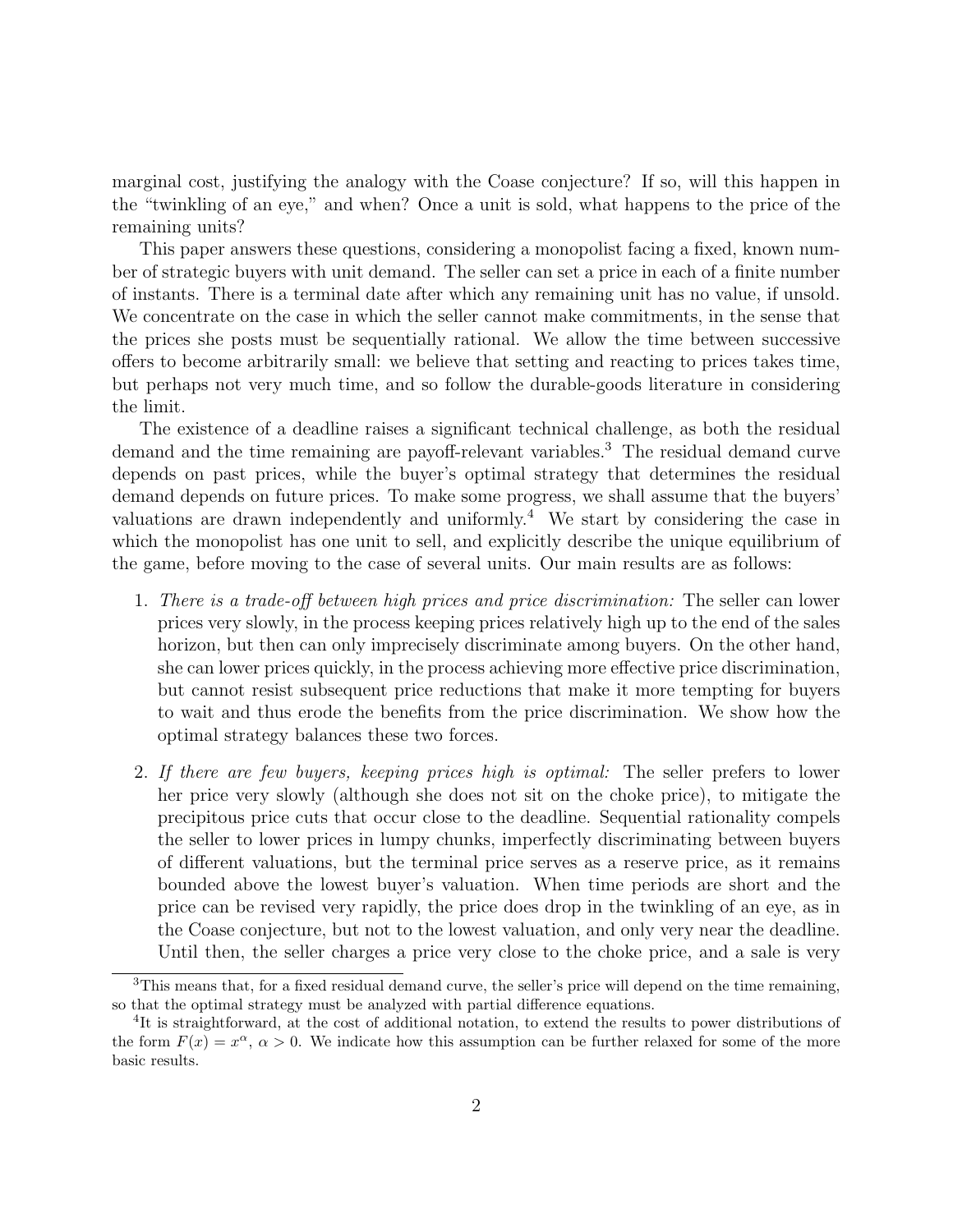unlikely. Because she takes into account her inability to commit, the monopolist ends up charging prices that are higher, until near the very end, than those she would set if she could commit.

- 3. If there are sufficiently many buyers, price discrimination is optimal: In that case, the seller lowers the price steadily and orderly over time, even when price revisions get arbitrarily frequent. Prices are always lower than they would be under commitment. She gives up on her ability to keep prices high, as the price at the deadline tends to the lowest valuation (as price revisions get arbitrarily frequent). In the limit, her expected profit is then equal to the revenue in a Dutch auction with a zero reserve price. The price does drop to the lowest valuation, as in the Coase conjecture, but not in the twinkling of an eye.
- 4. With multiple units, prices jump up after a sale: With sufficiently many buyers, and for a given number of units, the price decreases continuously over time, as in the previous case. However, immediately after a unit gets sold, the price jumps up again, reflecting the new balance between supply and demand. Unlike in a static environment, the seller's profit can be strictly lower with more units to sell.

Insights into the trade-off between giving up on price discrimination but insisting on a reserve price, and achieving some price discrimination without a reserve price, can be obtained by comparing the performance of a posted price and a Dutch auction without a reserve price, when values are drawn independently according to some common distribution  $F$  (admitting a bounded density). On one hand, the loss in revenue from a Dutch auction, relative to an *optimal auction*, tends to zero at an exponential rate as the number of buyers  $n$  increases: given that the optimal reserve price  $r$  is independent of  $n$ , the event that the reserve price matters, and hence the zero-reserve-price auction sacrifices revenue, is of the order  $F(r)^n$ . On the other hand, the loss in revenue from a posted price tends to zero at a polynomial rate: the probability that a sale occurs under the optimal posted price goes to one as  $n$ increases, and hence the expected number of bidders whose value exceeds the posted price must increase without bound. Therefore, the difference between the second-highest value and the third-highest value, which is of the order  $1/n$ , is a lower bound on the difference between the price that would result from an optimal auction and the posted price. Hence, while with only one bidder, it is clearly a better idea to post a price, a Dutch auction without reserve price becomes increasingly attractive, relative to a posted price, as the number of bidders increases.

### 1.2 The Literature

There are four related bodies of work. First, as we have noted, a large revenue management literature (e.g., Talluri and van Ryzin [28]) has examined the case of a seller who faces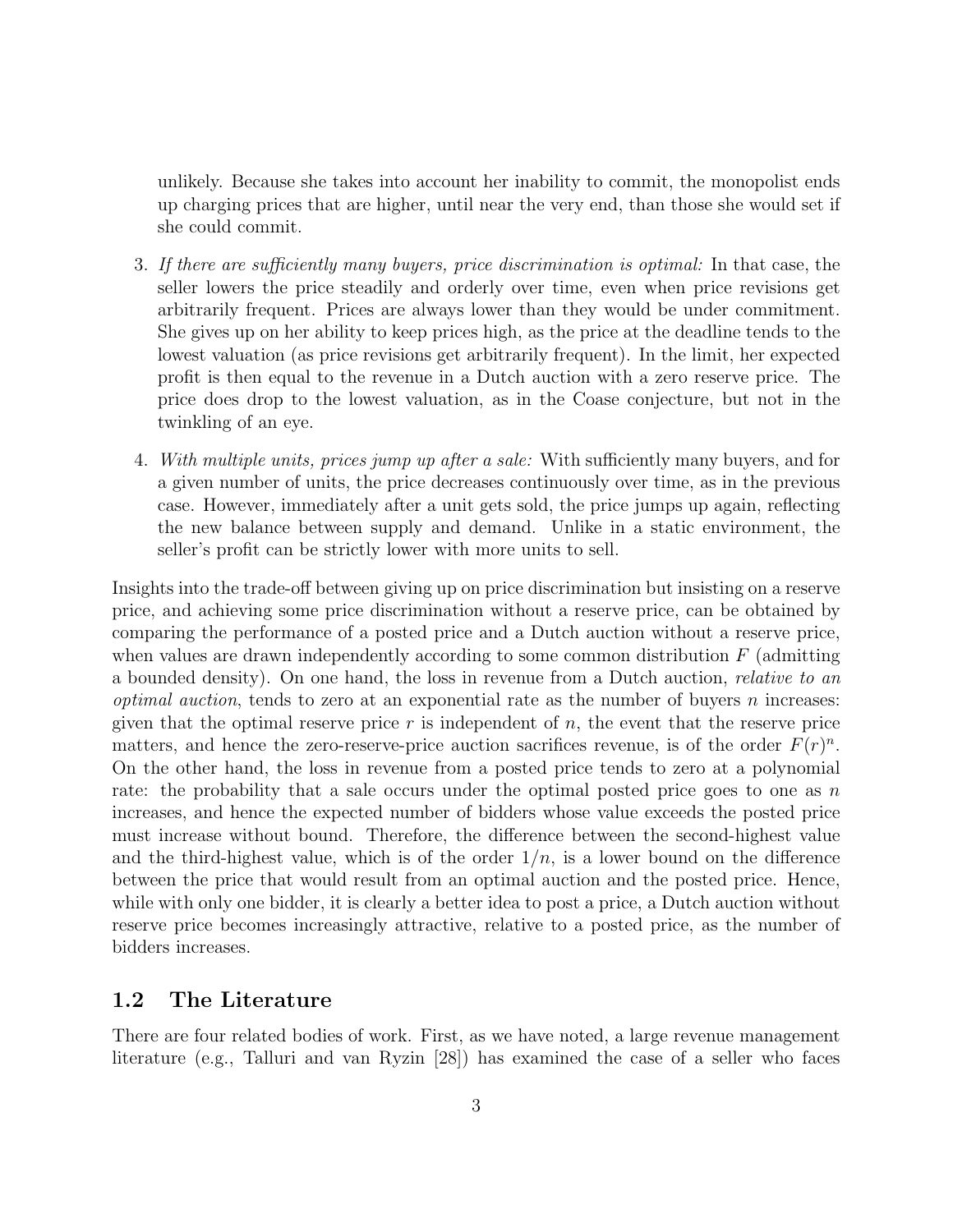sequentially-arriving buyers. The standard assumption in this literature is that the buyers are myopic, i.e. they base their decision on a comparison of the prevailing price with their valuation. This removes all consideration of whether selling to all or some of the current marginal buyers has any effect on next period's optimal price, a consideration that will play a prominent role in our analysis.<sup>5</sup> In contrast, our buyers remain until the good is sold and are fully strategic, constantly trading off buying the good today or waiting for a chance to buy later at a lower price. As Besanko and Winston [5] argue, mistakenly treating forward-looking customers as myopic may have an important impact on revenue (in their example, which has no capacity constraint, the seller's profit is more than halved as a consequence). Comparatively few papers discuss the case of a monopolist with scarce supply and no commitment power selling to forward-looking customers. Given the technical difficulties, Aviv and Pazgal [3] and Jerath, Netessine, and Veeraraghavan [18] do so in a model with two periods.

Second, the difficulties faced by a seller who cannot make commitments lies at the center of the durable-goods monopoly problem (e.g., Ausubel and Deneckere [2] and Gul, Sonnenschein and Wilson [17]). The durable-good setting differs from ours in its infinite horizon and in the fact that there are as many goods as buyers. The scarcity of the good in our setting changes the issues surrounding price discrimination, with the impetus for buying early at a high price now arising out of the fear that another agent will snatch the good in the meantime, rather than discounting.<sup>6</sup> Our seller can always do at least as well as waiting until the final period and setting the monopoly price, immediately generating considerably more commitment power than that enjoyed by a typical durable-goods monopolist.

The central dilemma facing a durable-goods monopolist is the inability to commit to not lowering future prices. The seller would like buyers to purchase at the static monopoly price now, on the strength of the promise that no lower price will be forthcoming, but faces an irresistible temptation to lower prices once she has the chance. A similar phenomenon arises in the example we present in Section 2. Unlike in the durable-goods monopoly, however, this feature is not intrinsic to our problem. Cases can arise (cf. Section B.2) in which the seller's difficulty is that she would prefer that future prices be much lower (and hence future demand brisk, in order to make current buyers more anxious to buy), but cannot commit to

<sup>5</sup>Several papers in this literature take into account the seller's limited capacity, providing an analysis of how the option value of postponing a sale to myopic consumers affects optimal pricing (e.g., Bitran and Mondschein [6] and Gallego and van Ryzin [15]).

 ${}^6$ Kahn [19] introduces an element of scarcity within a period by examining a durable-goods monopolist with increasing costs, showing that this allows the seller to escape the zero-profit conclusion of the Coase conjecture. Similarly, a sufficiently small capacity constraint (a stylized form of increased costs) introduces scarcity within a period and allows positive profits. McAfee and Wiseman [23] show that capacity constraints have this effect even if the seller can choose to increase the capacity constraint in any period at a nominal cost. Bagnoli, Salant and Swierzbinski [4] and von der Fehr and Kühn [29] clarify the circumstances under which a Coasian firm can effectively commit, while Cho [11] examines an alternative source of commitment, arising out of the assumption that the good deteriorates while held by the seller.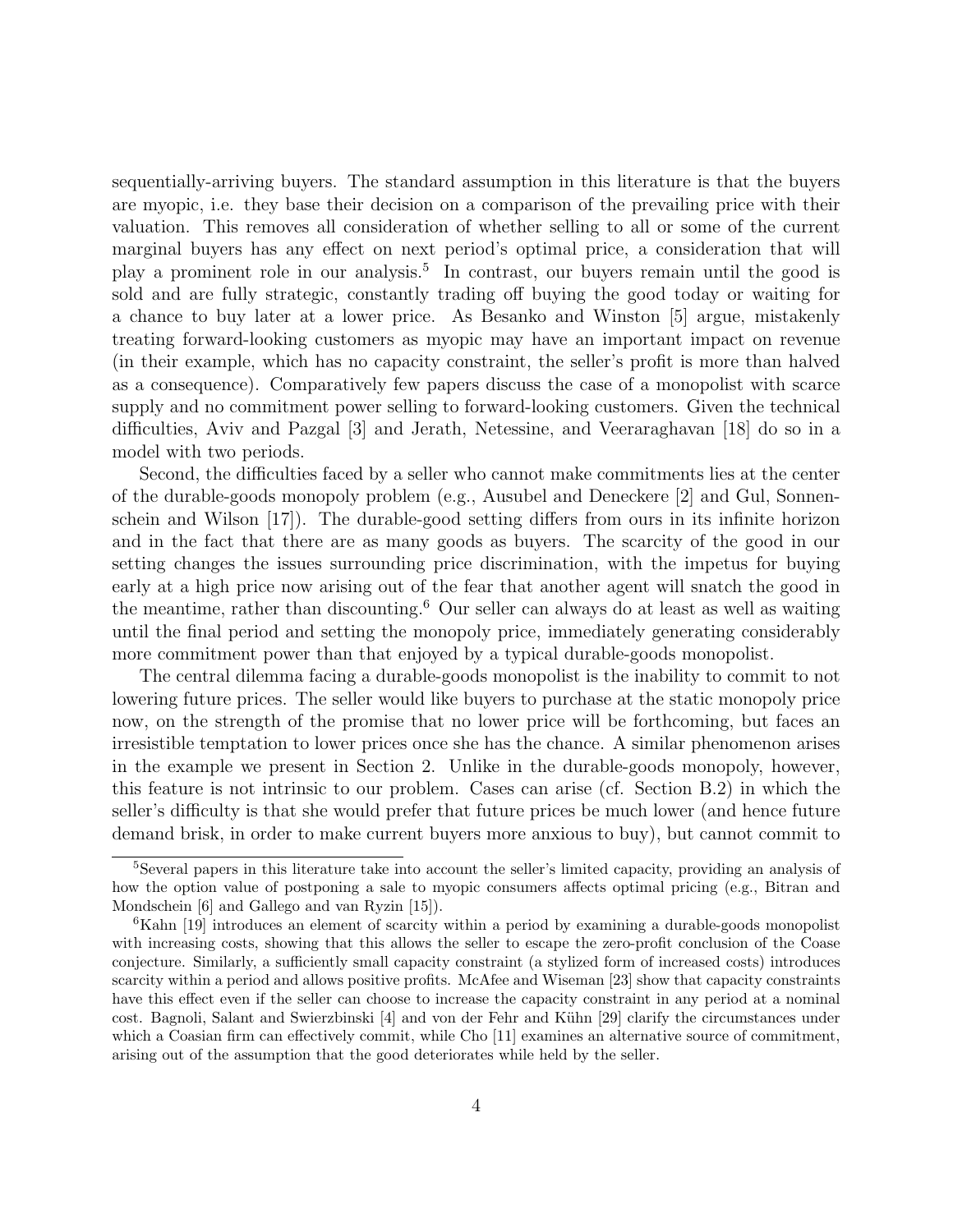lowering them.

Third, our seller can be viewed as conducting a Dutch auction without commitment. McAfee and Vincent [22] and Skreta [26] examine a seller who conducts a sequence of auctions and a sequence of optimal mechanisms, respectively. As in our case, scarcity is of paramount importance. McAfee and Vincent examine an infinite horizon with discounting, focussing attention on the sequence of reserve prices set by the seller. As agents become more patient (or equivalently as the time between auctions decreases), the seller's revenue converges to that of an optimal auction with a zero reserve price. The infinite horizon thus effectively precludes commitment to a reserve price. Skreta concentrates on a two-period model with discounting, finding that if buyers are symmetric, then it is optimal for the seller to conduct an auction in each period, with a reserve price that decreases across periods.

The most important difference between our analysis and that of McAfee and Vincent [22] or Skreta [26] is that the latter papers allow their sellers to commit to a mechanism within each period. For example, in the limit as the discount factor gets large, the sequentialmechanisms problem becomes trivial in our setting—the seller should simply wait until the last period and implement an optimal mechanism. In addition, direct mechanisms make it difficult to tell just what commitment power is allowed the seller. We typically interpret direct mechanisms not as literal descriptions of the interaction between seller and buyers, but as a way of analyzing an underlying indirect mechanism. Depending on the nature of the latter, allowing the seller to commit to a direct mechanism in each period may invest her with enormous commitment powers. As a result, we consider it important to take an indirectmechanism approach that is specific about the actions available to the seller in each period. We must expect the results to be sensitive to the particular indirect mechanism chosen, of course, as repeated bargaining may give a different result than repeated price-posting, but we see no other way of examining commitment.<sup>7</sup>

Finally, our paper is related to Chen [10] and Bulow and Klemperer [8]. Chen [10] considers a model that, up to its interpretation, is equivalent to ours with one unit. Besides showing the existence of an equilibrium for general distributions, she duplicates our first main result: an equilibrium must be one of two types: either the price remains bounded away from the lowest valuation, in which case there is imperfect discrimination, or prices go down to the lowest valuation, in which case prices finely discriminate among customers. Numerical simulations provide examples of such behavior. We postpone until Section 8 a discussion of how our work is related to Bulow and Klemperer [8].

<sup>7</sup>For example, McAdams and Schwarz [21] examine the case of a single seller facing multiple buyers over an infinite horizon, where delay is costly for the seller but not the buyers. The buyers make offers for the object in each period while the seller decides only whether to accept an offer or proceed to the next period. They find that the seller fares worse than she would in an optimal auction unless her cost of delay is very high (allowing commitment to a first-price auction in the first period) or very low (allowing an English auction to be run over a sequence of periods).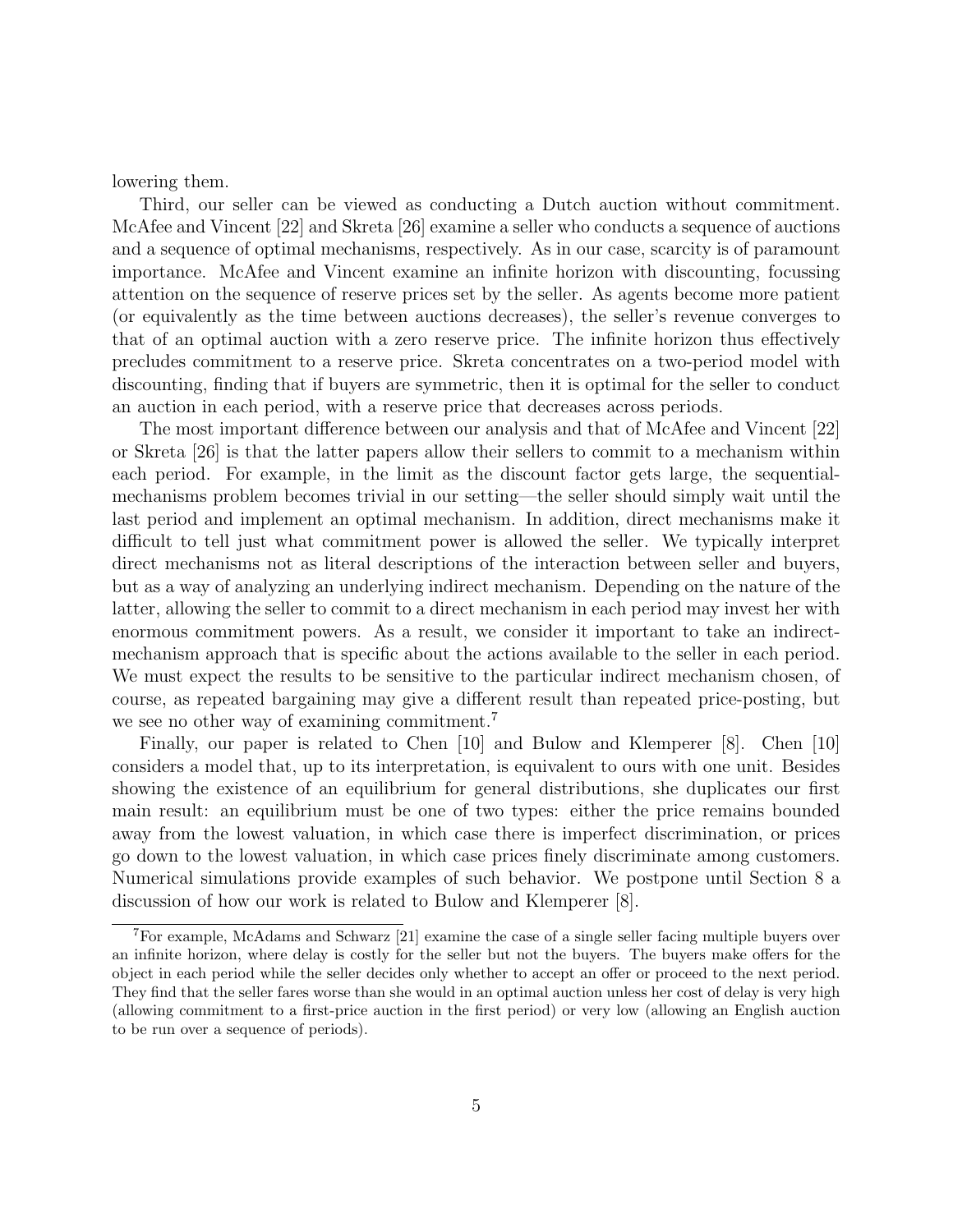# 2 An Example

This section illustrates our results with a simple example, making the following points:

- The seller without commitment can always do as well as a static monopoly. The ability to commit to an unchanging price allows the seller to earn (only) the static monopoly price, and is hence of no value.
- The seller can in general do better than a static monopoly, even without commitment power. How the seller does so depends on the number of buyers. When buyers are scarce, the seller maintains relatively high prices, effectively setting a nontrivial reserve price, at the cost of imprecise price discrimination. When buyers are plentiful, the seller effectively sets no reserve price, tolerating low prices in order to practice more precise price discrimination.
- The seller could do better with the ability to commit to arbitrary price sequences. The resulting prices may be either higher or lower than the no-commitment solution.

We consider the seller of a single good facing buyers whose valuations are drawn from the set  $\{v_0, v_1, v_2, v_3\}$  with respective probabilities  $\{\rho_0, \rho_1, \rho_2, \rho_3\}$ , where

$$
v_3 = 1.000 \n v_2 = 0.520 \n v_1 = 0.333 \n v_0 = 0 \n v_1 = 0.73
$$
\n
$$
(1)
$$

The seller's payoff is the transfer she receives from the buyers (i.e., the good is valueless to the seller) while a buyer's payoff is the difference between his valuation (iff he receives the good) and the amount he pays the seller. There are three periods.<sup>8</sup> In each period, the seller names a price and the buyers then simultaneously accept or reject. The game ends with the good being allocated equiprobably among those accepting if there are any (with the winning buyer paying the posted price), and the process otherwise continues to the next period (if there is one). In this example, there is no discounting.

One buyer: Static monopoly. Suppose first there is only one buyer. One possibility for the seller is to set the price equal to  $v_3$  in each period, i.e., to set the price sequence  $(v_3, v_3, v_3)$ , allowing the seller to sell the object at price  $v_3$  if the buyer is type  $v_3$ .<sup>9</sup> Alternatively, the

<sup>8</sup>With only three possible nonzero valuations, additional periods are of no value to the seller.

<sup>&</sup>lt;sup>9</sup>If the seller is concerned that an indifferent buyer might reject price  $v_3$ , a price of  $v_3 + \epsilon$  induces a strict preference and ensures acceptance, for arbitrarily small  $\epsilon$ . There are many other price sequences that also allow the seller to sell at price  $v_3$ , in which the last price equals  $v_3$ , and all previous prices are at least as high and rejected for sure.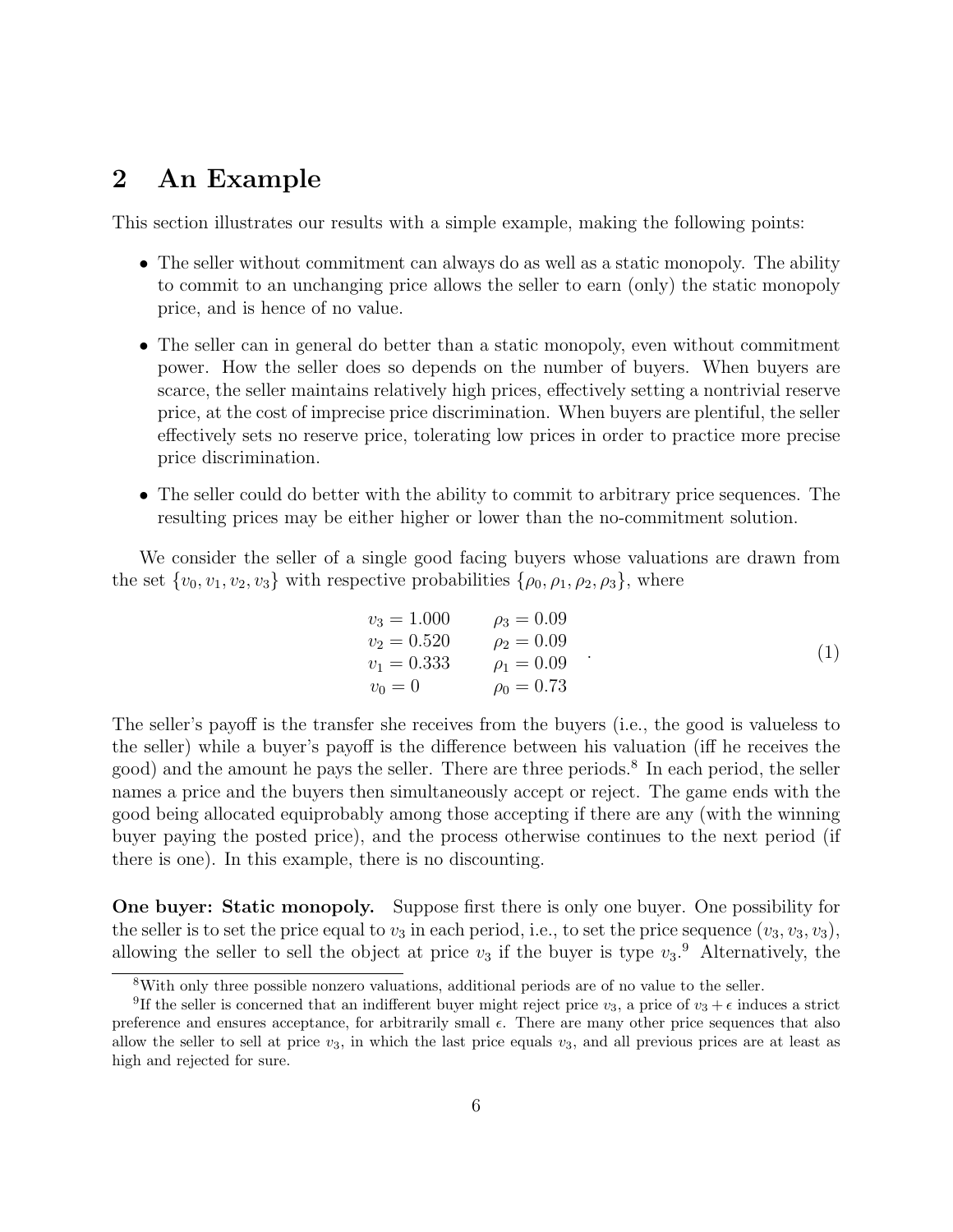seller could set price sequence  $(v_3, v_3, v_2)$  (or an equivalent sequence, such as  $(v_3, v_2, v_2)$ ), selling at price  $v_2$  if the buyer is either type  $v_2$  or  $v_3$ .<sup>10</sup> Finally, the buyer might set the price sequence  $(v_1, v_1, v_1)$  (or any of a number of equivalents, such as  $(v_3, v_2, v_1)$ ) and sell to the buyer at price  $v_1$  no matter what the buyer's type.<sup>11</sup> Letting  $\pi_1(p,q,r)$  be the payoff from naming the price sequence  $(p, q, r)$  when there is one buyer, the payoffs from these various price sequences are (with the inequality following from (1))

$$
\pi_1(v_2, v_2, v_2) = (1 - (\rho_0 + \rho_1))v_2 > \begin{cases} \pi_1(v_3, v_3, v_3) = (1 - (\rho_0 + \rho_1 + \rho_2))v_3 \\ \pi_1(v_1, v_1, v_1) = (1 - \rho_0)v_1 \end{cases}
$$

.

,

The seller should accordingly set price sequence  $(v_2, v_2, v_2)$ . The seller is effectively a static monopoly in this case, and the corresponding monopoly price is  $v_2$ . Similarly, a seller with commitment power could do no better than to commit to the price sequence  $(v_2, v_2, v_2)$ . With only one buyer, commitment power brings no advantage.

Two buyers: Optimal reserve price. Suppose now there are two buyers. We can calculate

$$
\pi_2(v_3, v_3, v_3) = (1 - (\rho_0 + \rho_1 + \rho_2)^2)v_3 > \begin{cases} \pi_2(v_2, v_2, v_2) = (1 - (\rho_0 + \rho_1)^2)v_2 \\ \pi_2(v_1, v_1, v_1) = (1 - \rho_0^2)v_1 \end{cases}
$$

and hence the price path  $(v_2, v_2, v_2)$  is now dominated by  $(v_3, v_3, v_3)$  (and many equivalent price paths). Equivalently, the static monopoly price is now  $v_3$  rather than  $v_2$ . This reflects two straightforward and general results—the static monopoly price increases in the number of buyers, and the seller can always earn at least the static monopoly payoff (or, equivalently, the payoff available to a seller able to commit to constant sequences of prices).

Can the seller do better than  $\pi_2(v_3, v_3, v_3)$ ? Perhaps. Because there are two buyers, the seller can now practice price discrimination. A buyer may purchase at a relatively high price, even knowing that the next price will be lower, if it is more likely that the buyer will obtain the good at the higher price. We see here the important role played by scarcity (in contrast to the standard Coase-conjecture formulation where the seller has as many goods as there are buyers).

One possibility is to set price  $v_3$  in the first period, rejected by all buyers, then a price  $p_3 \in (v_2, v_3)$  in the second period that is accepted by buyers of valuation  $v_3$ , and then to set

<sup>&</sup>lt;sup>10</sup>The seller might hope that a type  $v_3$  buyer would accept one of the initial  $v_3$  prices (or some such initial price higher than  $v_2$ ), with the seller then lowering the price to  $v_2$  if the buyer rejects in order to sell at  $v_2$  if the buyer is type  $v_2$ , but this is impossible with a single buyer. Anticipating the subsequently lower price, a buyer of type  $v_3$  would simply wait for price  $v_2$ .

 $11$ Again, the fact that there is only one buyer ensures that attempts to charge higher prices to higher-type buyers would simply prompt the buyer to wait until price  $v_1$  appears.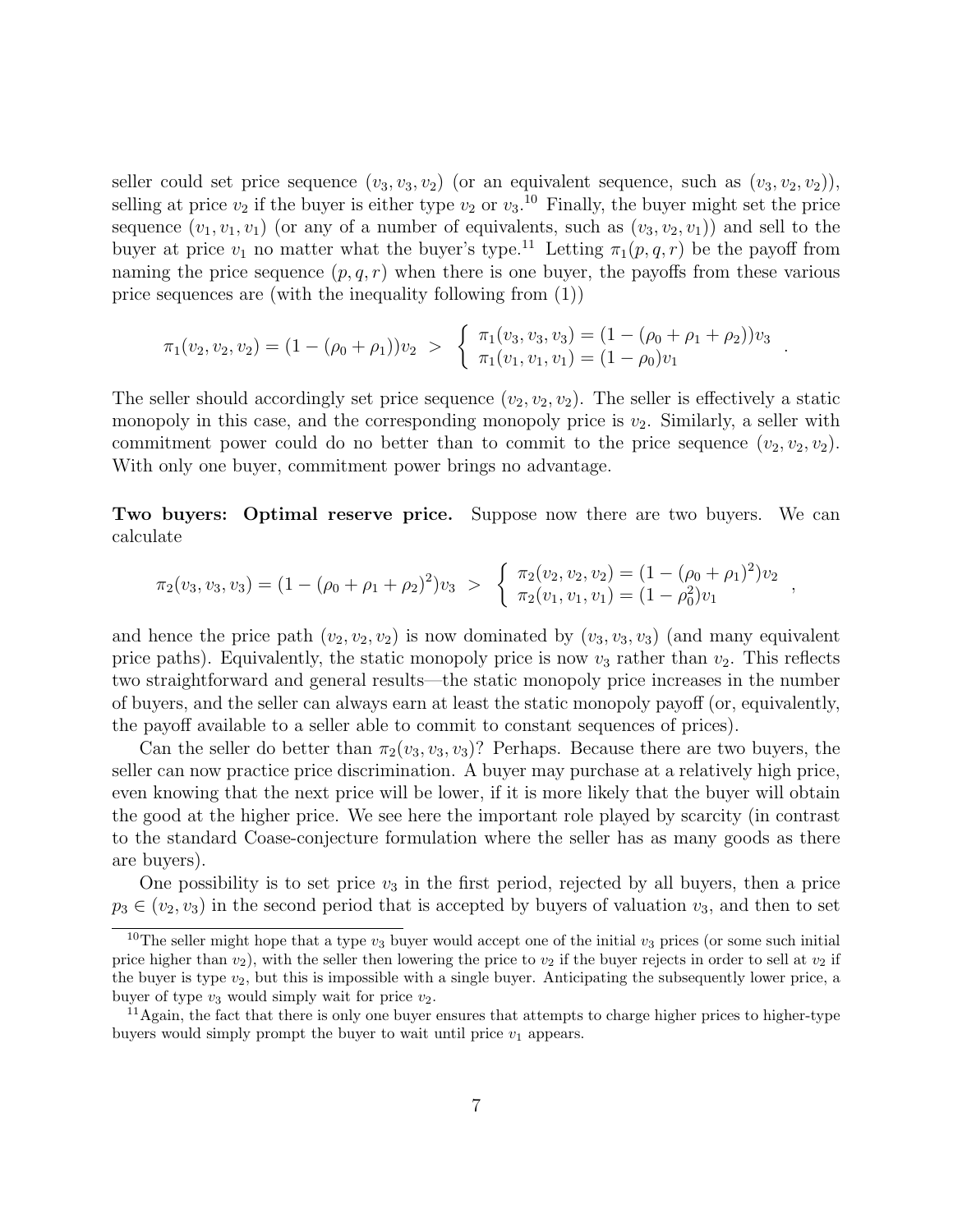price  $v_2$  in the last period if  $p_3$  draws no acceptances.<sup>12</sup> What makes us think this strategy is better than simply setting price  $v_3$ ? We can do the relevant calculations (presented in Section B.1), but can also appeal to another familiar result. The optimal reserve price in an auction is independent of the number of bidders (Krishna [20, pp. 25–26]). The reserve price is  $v_2$  with only 1 bidder, and hence the optimal price sequence with any number of bidders culminates in  $v_2$ . The price sequence  $(v_3, p_3, v_2)$  is an optimal auction, and would be the strategy of a seller with full commitment power.

There is only one difficulty with the preceding paragraph's argument. Because the seller cannot commit to subsequent prices, the presumption that the seller can set the sequence of prices  $(v_3, p_3, v_2)$  requires that once the rejection of  $p_3$  has revealed there are no  $v_3$  buyers, price  $v_2$  (rather than  $v_1$ ) is optimal. The sequential rationality condition is

$$
\left(1 - \left(\frac{\rho_0 + \rho_1}{\rho_0 + \rho_1 + \rho_2}\right)^2\right)v_2 \ge \left(1 - \left(\frac{\rho_0}{\rho_0 + \rho_1 + \rho_2}\right)^2\right)v_1,\tag{2}
$$

which fails (given  $(1)$ ). Should the seller screen out the  $v_3$  buyers in the penultimate period, her last move would be to set price  $v_1$  rather than  $v_2$ .

All is not lost. The seller can set a price  $p'_3 > p_3$  in the penultimate period, in response to which the  $v_3$  buyers mix, some accepting and some rejecting. The possibility that a  $v_3$  buyer has rejected  $p'_3$  ensures that there are more buyers in the last period willing to pay price  $v_2$ than would otherwise be the case, and the  $v_3$  rejection probability in the penultimate period can be set so that the counterpart of (2) holds with equality in the final period, allowing the seller to rationally set price  $v_2$ <sup>13</sup>

Is this an optimal strategy for the seller? There are two obvious alternatives (as well as some other strategies that are easily shown to be suboptimal). The seller could still insist on price  $v_3$  by choosing the price path  $(v_3, v_3, v_3)$ . The result that the optimal reserve price in an optimal auction is independent of the number of buyers does not tell us that pricing sequence  $(v_3, p'_3, v_2)$  dominates  $(v_3, v_3, v_3)$ , since we lack the ability to commit to the optimal sequence of prices  $((v_3, p_3, v_2))$  on which this result rests. However, one can calculate that  $(v_3, p'_3, v_2)$  is indeed superior to  $(v_3, v_3, v_3)$ . Alternatively, the seller may choose a strategy  $(p''_3, p''_2, v_1)$ , inducing all of the  $v_3$  buyers to accept in the first period, then all of the  $v_2$  buyers in the second period, and finally all of the  $v_1$  buyers in the final period.<sup>14</sup> Once again, we can calculate that price path  $(v_3, p'_3, v_2)$  is superior. Notice that in this case, the lack of

<sup>&</sup>lt;sup>12</sup>We use  $p_j$  to denote a price accepted by buyer types  $v_j$  and above. Why would a buyer accept  $p_3$ rather than waiting for  $v_2$ ? Because only one buyer can receive the object. A buyer accepting price  $p_3$  faces competition only if the other buyer also has valuation  $v_3$ , while waiting for price  $v_2$  raises the risk not only that a  $v_3$  competitor will grab the good, but that one will have to compete with a  $v_2$  competitor. There is then a price  $p_3 \in (v_2, v_3)$  which  $v_3$  buyers will accept.

<sup>&</sup>lt;sup>13</sup>Notice that  $p'_3 > p_3$ , because a rejecting buyer faces stiffer competition in the final period under price sequence  $(v_3, p'_3, v_2)$ , making rejecting less attractive.

<sup>&</sup>lt;sup>14</sup>Why doesn't this conflict with our contention that the seller cannot commit to price  $v_2$  once she has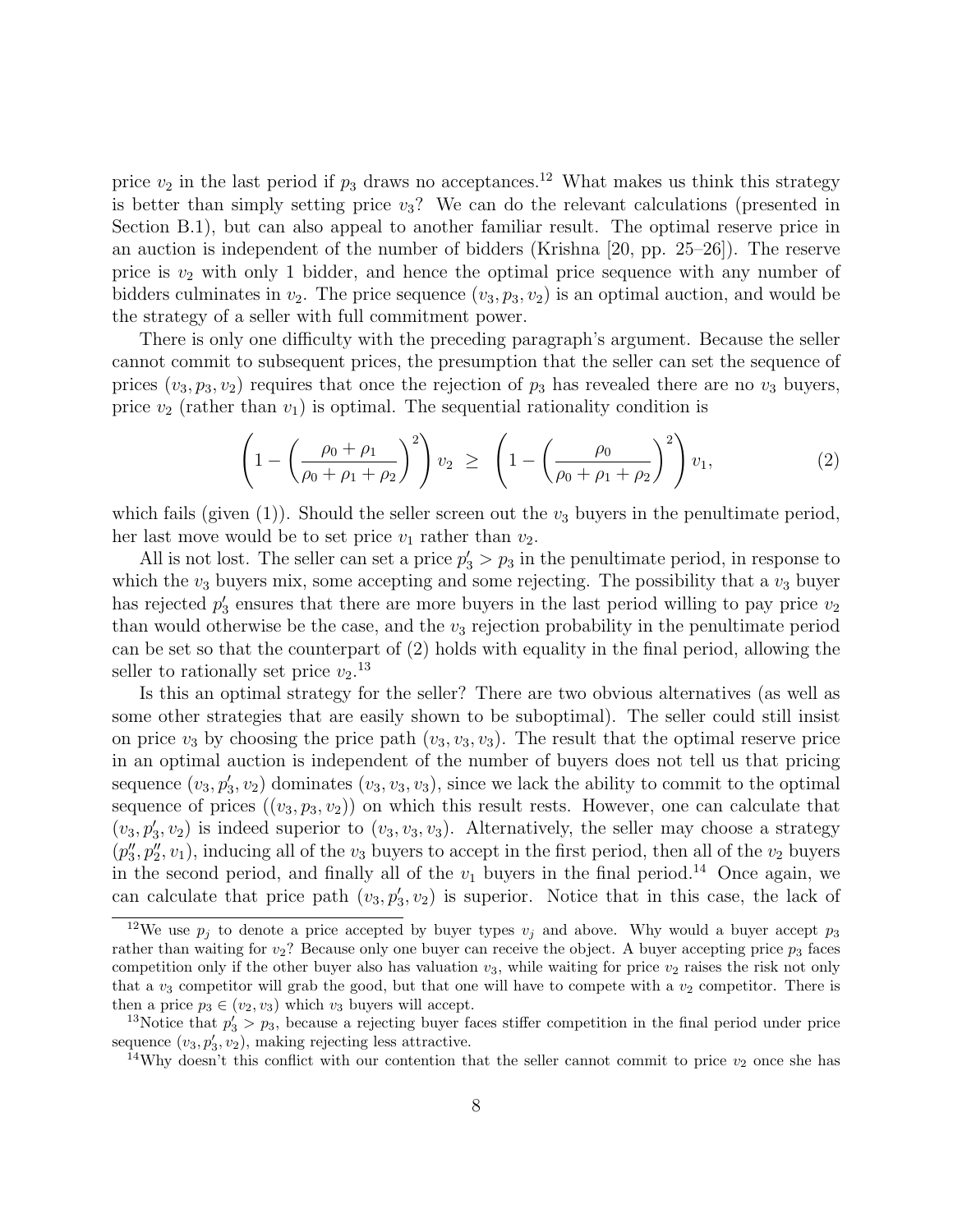commitment power leads to a *higher* sequence of prices  $((v_3, p'_3, v_2)$  versus  $(v_3, p_3, v_2)$ , with  $p'_3 > p_3$ ) than would appear under commitment.

With two buyers, the seller thus chooses prices  $(v_3, p'_3, v_2)$ . In weighing the choice between  $(v_3, p'_3, v_2)$  and  $(p''_3, p''_2, v_1)$ , the seller faces a trade-off. The price sequence  $(p''_3, p''_2, v_1)$  takes the seller below the optimal reserve price, diminishing her payoff in the process. On the other hand, it allows her to more precisely discriminate between buyer types  $v_2$  and  $v_3$  (than does  $(v_3, p'_3, v_2)$ , since all the  $v_3$  buyers are induced to buy at price  $p''_3$  rather than some slipping through the first screen to be lumped with the  $v_2$  buyers. With two buyers, this trade-off between high prices and being able to more finely discriminate between buyers is resolved in terms of the former.

Three buyers: Price discrimination. Now let us go one more step to consider the case of three buyers. The static monopoly price is still  $v_3$  (as expected, since the static monopoly price can only increase in the number of bidders), and the price sequence  $(v_3, v_3, v_3)$  gives this payoff. This would be the sequence set by a seller able to commit only to unchanging prices. The optimal reserve price remains  $v_2$ , ensuring that the price sequence  $(v_3, p_3, v_2)$ , with  $p_3$  set so that all type- $v_3$  buyers attempt to purchase at  $p_3$ , is superior to  $(v_3, v_3, v_2)$ . This would be the price sequence set by a seller with full commitment power. However, reproducing the counterpart of (2) for three buyers shows that we again have a commitment problem. The price  $v_2$  is no longer optimal once buyers of type  $v_3$  have been screened out, ensuring that  $(v_3, p_3, v_2)$  is not feasible for a seller without commitment power. The seller has two remaining choices. She can set the price sequence  $(v_3, p'_3, v_2)$ , with  $p'_3$  calculated so that buyers of type  $v_3$  purchase with just the right probability required to make price  $v_2$ optimal should  $p'_3$  be rejected.<sup>15</sup> This sequence preserves the optimal reserve price but lumps some  $v_3$  buyers together with  $v_2$  buyers. Alternatively, the seller can set prices  $(p_3'', p_2'', v_1)$ , with all buyers of type  $v_3$  purchasing at price  $p_3$ , sacrificing high prices in order to perfectly screen  $v_2$  and  $v_3$  buyers. Calculations analogous to those for the two-buyer case show that price schedule  $(p_3', p_2'', v_1)$  yields a higher payoff than does either  $(v_3, p_3', v_2)$  or  $(v_3, v_3, v_3)$ . When  $n = 3$ , higher buyer types are more likely, making it less likely that the reserve price is relevant and more important to finely screen high-type buyers. These contending forces thus now tip in favor of better price discrimination and hence price sequence  $(p_3', p_2'', v_1)$ . In this case, we have  $p''_3 < p'_3$  and  $p''_2 < v_2$ , so that the seller sets lower prices without commitment than with commitment.

learned there are no  $v_3$  buyers? Because the price  $p_2''$  in this case falls short of  $v_2$  and occurs in the penultimate period (rather than equalling  $v_2$  and being set in the final period), and is chosen to make a buyer of type  $v_2$ just indifferent between accepting  $p_2''$  and rejecting to take his chances on getting the good at price  $v_1$ .

<sup>&</sup>lt;sup>15</sup>The price  $p'_3$  required to induce some type- $v_3$  buyers to purchase at price  $p'_3$  and some to wait for price  $v_2$  will be different when there are only two buyers and when there are three (as will prices  $p_3''$  and  $p_2''$ ), though we do not distinguish them with our notation.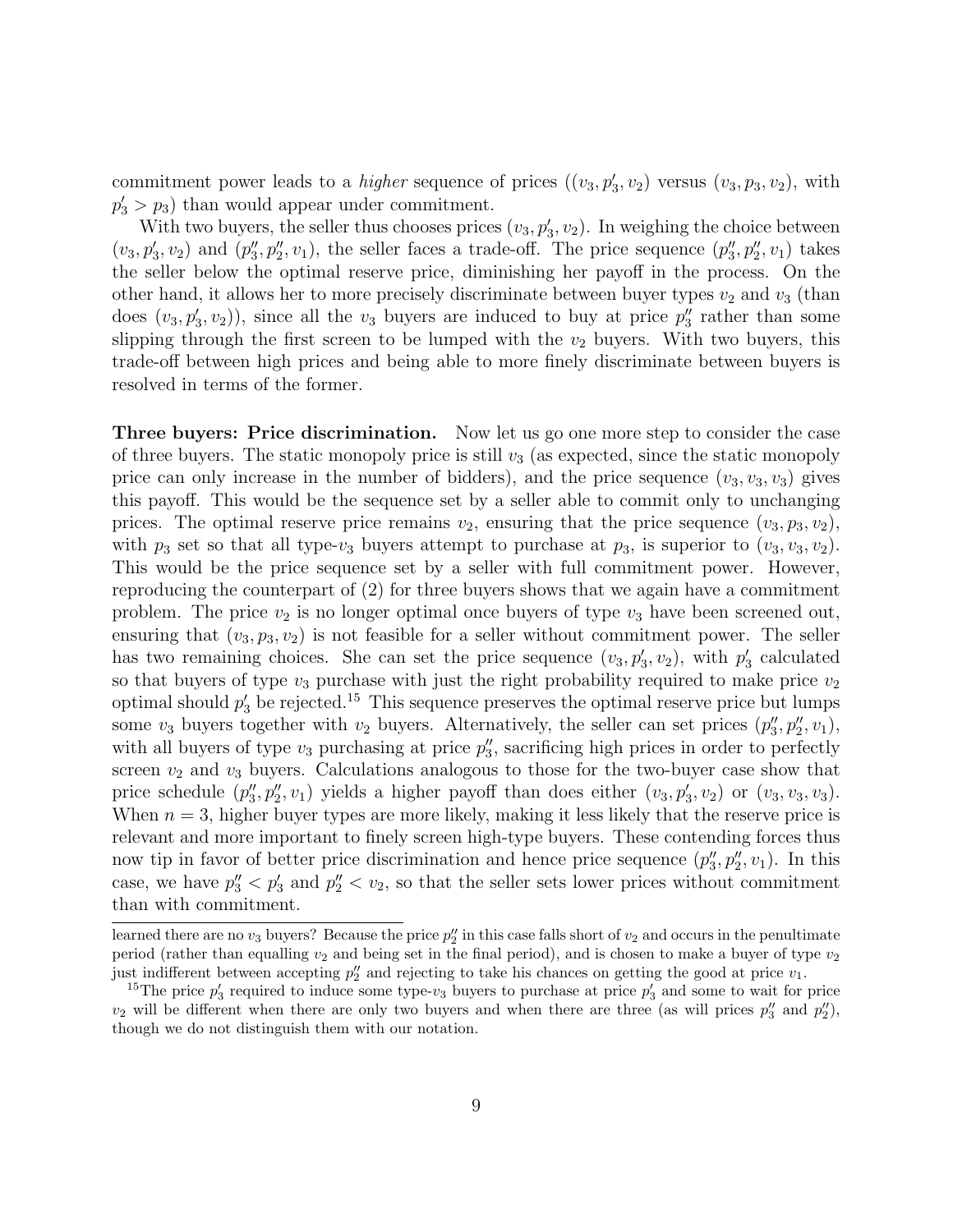Our general model allows a continuum of possible buyer valuations. The seller will attempt to screen these buyers as finely as possible by setting each period's price lower than its predecessor. If the terminal price is allowed to approach zero (as the length or a pricing period decreases, and hence the price sequence lengthens), these prices can be set arbitrarily close together, allowing very fine price discrimination among the buyers at the cost of relatively low prices. If the terminal price is positive, there is necessarily some lumpiness in the price discrimination—the final period poses a monopoly pricing problem leading to a terminal price that is necessarily bounded below the penultimate price (if the former is positive), with similar calculations applying to preceding periods. High prices are thus purchased only at the cost of lumpy price discrimination. High prices are relatively important when there are few buyers and price discrimination relatively important when there are many buyers.

# 3 The Model

We consider a dynamic game between a single seller, with one unit for sale (until Section 8), and  $n$  buyers. The good is to be consumed at a fixed future date that we normalize to 1, and is valueless thereafter. The seller has the interval [0, 1] of time in which to make an agreement with a buyer on the purchase of the good. The buyer and seller discount at the same rate r, and there is then no loss of generality in taking this interest rate to be zero.<sup>16</sup>

The seller can post a price at each time  $\{\Delta, 2\Delta, \ldots, 1\}$  (restricting attention throughout to values of  $\Delta$  that divide 1 without remainder). We can thus think of the seller as facing a finite horizon of length  $T_{\Delta} = \frac{1}{\Delta}$  $\frac{1}{\Delta}$ . Since our arguments will typically involve solving backwards from the final period and the number of periods will vary with  $\Delta$ , we find it convenient to let  $t = 1, \ldots, T_{\Delta}$  index the number of *remaining* periods, so that  $T_{\Delta}$  is the first and 1 the last period. At each period t, the seller posts a price  $p_t \in \mathbb{R}$ . After observing the price, buyers simultaneously and independently accept or reject. If the price is accepted by at least one buyer, the game ends with a transaction at this posted price between the seller and a buyer randomly selected from among the accepting buyers. If the offer is rejected, the game moves on to the next period.<sup>17</sup>

Each buyer has a private valuation  $v$ , independently drawn from a uniform distribution on [0, 1] and constant throughout the game. We do not require uniformity to establish the

 $16$ One possibility is that the buyer pays for the good at time 1, in which case we can take all prices to be time-1 prices and discounting is irrelevant. Alternatively, the buyer may pay upon purchase, but the commonality of the discount factor ensures that the equilibrium is unchanged, with a time- $\tau$  price p equivalent for both agents to a time-1 price of  $pe^{-r(1-\tau)}$ . It then simplifies the notation to present the analysis in terms of time-1 prices.

<sup>&</sup>lt;sup>17</sup>An outcome of the game is a vector  $(\mathbf{v}, t, p_t, i)$ ,  $i = 1, \ldots, n$ , or  $(\mathbf{v}, 0, \emptyset)$ ; with the interpretation that the realized profile of valuations is  $\mathbf{v} = (v_1, \ldots, v_n)$  and the price  $p_t$  is accepted in period t by buyer i if the outcome is  $(\mathbf{v}, t, p_t, i)$ , and that no buyer ever accepts in case  $(\mathbf{v}, 0, \varnothing)$ .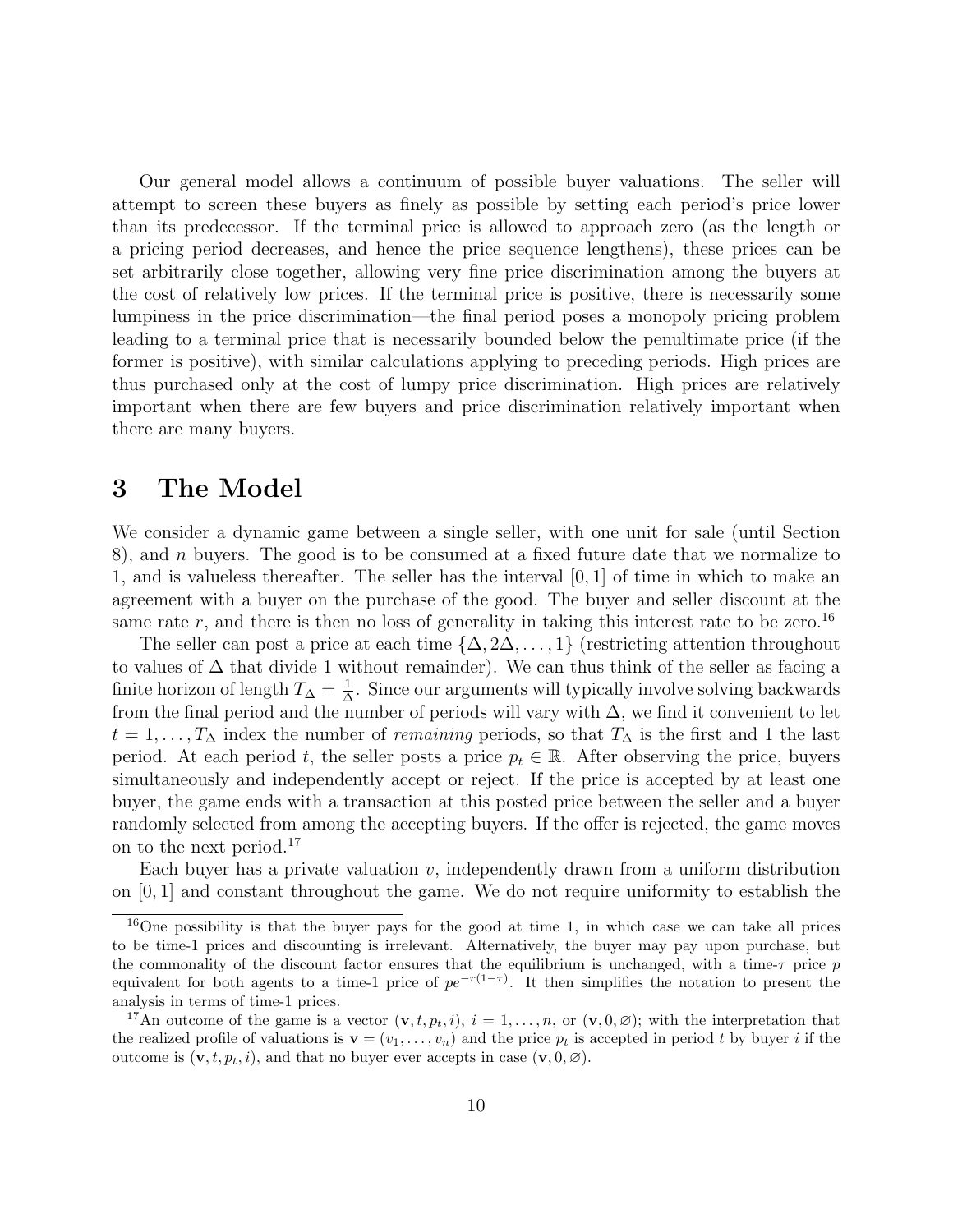existence of an equilibrium (cf. Chen [10, Proposition 1]), but it is useful in obtaining characterization results. The assumption of uniformity is stronger than we need in this respect, but clears away some technical clutter. We discuss as we proceed where the uniformity of buyer valuations is used, and the extent to which we can generalize this assumption. A buyer of valuation v who receives the object at price p garners payoff  $v - p$ . The seller has a zero reservation value, with her payoff being the price at which she sells the good.<sup>18</sup>

A nontrivial history  $h^t \in H^t$  is a history after which the game is not effectively over, i.e. a sequence  $(p_{T_{\Delta}}, \ldots, p_{t+1})$  of prices that were posted by the seller and rejected by all buyers (we set  $H^{T_{\Delta}} = \varnothing$ ). A behavior strategy for the seller is a finite sequence  $\{\sigma_S^t\}_{t=1}^{T_{\Delta}}$ , where  $\sigma_S^t$ is a probability transition from  $H^t$  into  $\mathbb R$ , mapping the history of prices  $h^t$  into a probability distribution over prices. A behavior strategy for buyer i is a finite sequence  $\{\sigma_i^t\}_{t=1}^{T_{\Delta}}$ , where  $\sigma_i^t$  is a probability transition from  $[0,1] \times H^t \times \mathbb{R}$  into  $\{0,1\}$ , mapping buyer i's type, the history of prices, and the current price into a probability of acceptance.<sup>19</sup>

We will focus our attention on perfect Bayesian equilibria.<sup>20</sup> The seller then has no commitment power—each price must be sequentially rational, given the history of previous play and anticipations of optimal continuation play. "Real world" sellers may often work hard at making price commitments, perhaps by offering a guarantee that they will refund the difference should a consumer subsequently discover a lower price. Such devices appear most likely to allow commitments to constant price paths. Such commitments are worthless in the current setting, in the sense that a seller without commitment can always (if there are at least two buyers) do better than committing to constant prices. The full-commitment solution, which we also calculate as a benchmark, involves a descending sequence of prices that may sometimes lie above and sometimes below the corresponding no-commitment sequence. Commitments of this complexity may be sufficiently demanding in some circumstances as to make the no-commitment solution interesting.

We call the seller's price *serious* if it is accepted by some buyer with positive probability, and *losing* otherwise. Clearly, the specification of losing prices in an equilibrium is to a large extent arbitrary. Therefore, statements about uniqueness are understood to be made up to the specification of the losing prices.

As a useful benchmark, let  $\pi^{D}(n)$  denote the expected revenue from a Dutch auction with n bidders and a zero reserve price. This is the seller's revenue in the equilibrium considered by Bulow and Klemperer [8] in an infinite-horizon, continuous time game in which the seller has no commitment power.

<sup>&</sup>lt;sup>18</sup>The seller's von Neumann-Morgenstern utility function over outcomes is simply  $p_t$  if the outcome is  $(v, t, p_t, i)$ , and zero otherwise. Buyer i's utility is  $v_i - p_t$  if the outcome is  $(v, t, p_t, i)$  and zero otherwise. We define the seller's and buyers' expected utilities over lotteries of outcomes in the standard fashion.

<sup>&</sup>lt;sup>19</sup>That is, for each  $h^t \in H^t$ ,  $\sigma_S^t(h^t)$  is a probability distribution over R, and the probability  $\sigma_S^t(\cdot)[A]$ assigned to any Borel set  $A \subset \mathbb{R}$  is a measurable function of  $h^t$ , and similarly for  $\sigma_i^t$ .

<sup>20</sup>The generalization of Fudenberg and Tirole's [14, Definition 8.2]) definition to our infinite game is immediate.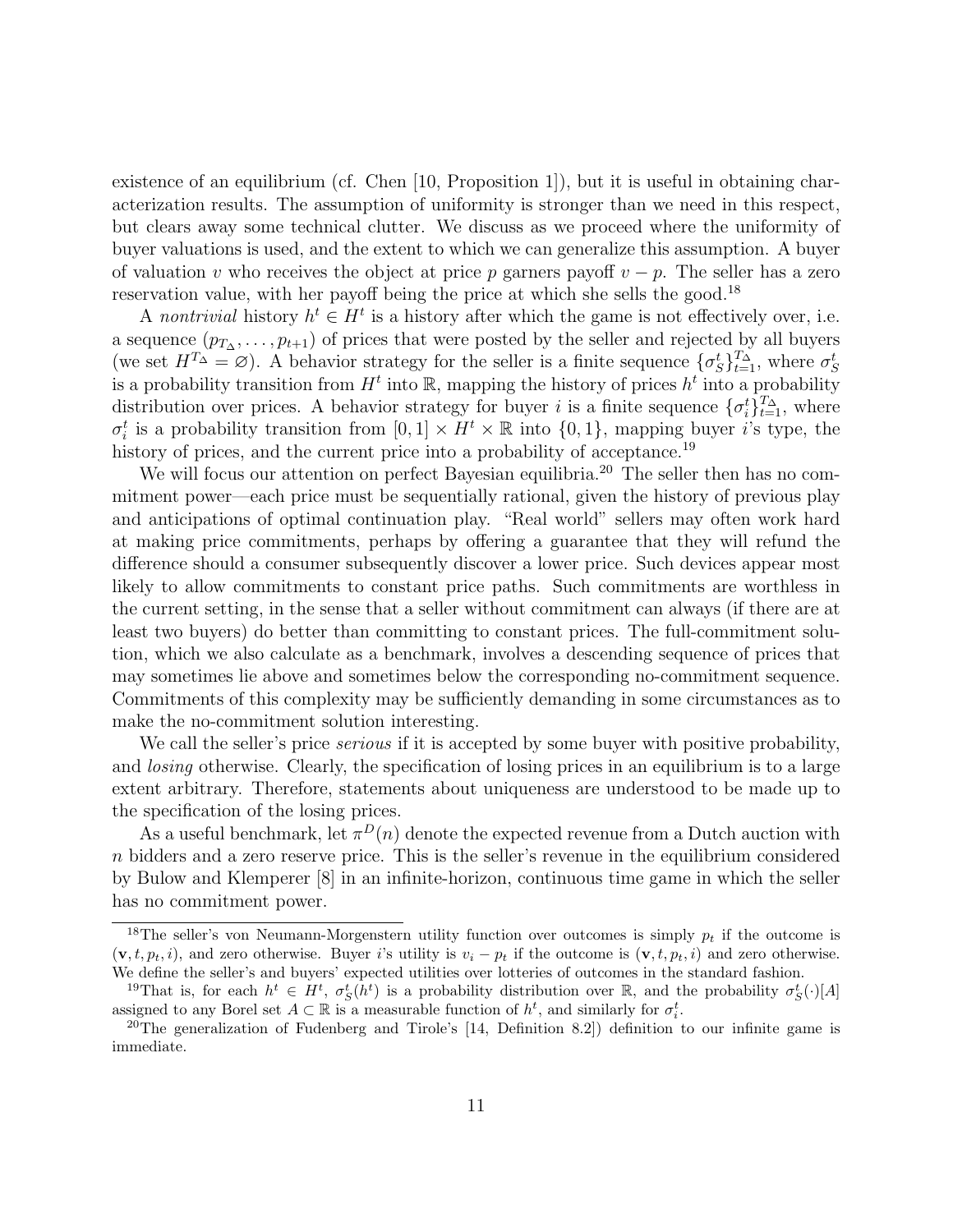# 4 Lower Bounds on Payoffs

We begin with a pair of preliminary results, designed to illustrate the commitment power the firm achieves as a result of facing a deadline. In the process, we see both that commitments to a constant price sequence would be of no value, and that our seller confronts a quite different situation than that facing a durable-goods monopolist.

Let  $\pi_{\Delta}(n)$  denote the seller's payoff from the perfect Bayesian equilibrium of the game with *n* buyers and period length  $\Delta$ . (Proposition 3 below establishes the uniqueness of perfect Bayesian equilibrium, ensuring this is well defined.) Notice that  $\pi_1(n)$  is the static monopoly payoff with  $n$  buyers, being uniquely defined by

$$
\pi_1(n) = \max_{p \in [0,1]} p(1-p)^n.
$$
\n(3)

**Proposition 1.** If  $\Delta < \Delta'$  and hence  $T_{\Delta} > T_{\Delta'}$ , then

$$
\pi_{\Delta}(n) \ge \pi_{\Delta'}(n).
$$

In particular,  $\pi_{\Delta}(n) \geq \pi_1(n)$ . The opportunity to revise prices more quickly increases what the seller can guarantee, and the seller can always do at least as well as the static monopoly payoff.

A game with more rapid price revision thus gives at least as high a payoff as the equilibrium in a game with more sluggish price revision. Since  $\pi_1(n)$  is the best that can be achieved by a seller committed to an optimal constant price scheme, such commitments are not valuable.

We need the uniformity of the buyers's valuations only to ensure the equilibrium payoff is unique (via Proposition 3). Section A.1 states and proves a more general version of this proposition, establishing a monotonicity result for the (potentially nonsingleton) set of equilibrium payoffs, with no assumptions about the buyers' valuations. This allows us to obtain the proposition via elementary and particularly insightful arguments, without deriving the equilibrium.<sup>21</sup> The basic idea is that a seller facing k remaining periods can always set a price of 1 and thereafter duplicate the equilibrium behavior of a seller facing  $k-1$  remaining periods, ensuring that an additional period can only increase the seller's payoff.

A price sequence concluding with the static monopoly price, or indeed any positive price, carries a cost. Let  $v_{\Delta k}$  be the valuation of the buyer who is just indifferent between accepting and rejecting the period-k price (cf. Lemma 2 below), given period  $\Delta$ . Section A.2 proves:

Lemma 1. If  $\lim_{\Delta \to 0} v_{\Delta 1} > 0$ , then for all k,  $\lim_{\Delta \to 0} v_{\Delta k+1} > \lim_{\Delta \to 0} v_{\Delta k}$ .

 $^{21}$ Indeed, if we restricted attention to the case of a uniform distribution and simply calculated the equilibria, we could strengthen the weak inequalities in Propositions 1 to strict ones, and could establish (5) below for all  $\Delta$ , rather than simply in the limit as  $\Delta \rightarrow 0$ .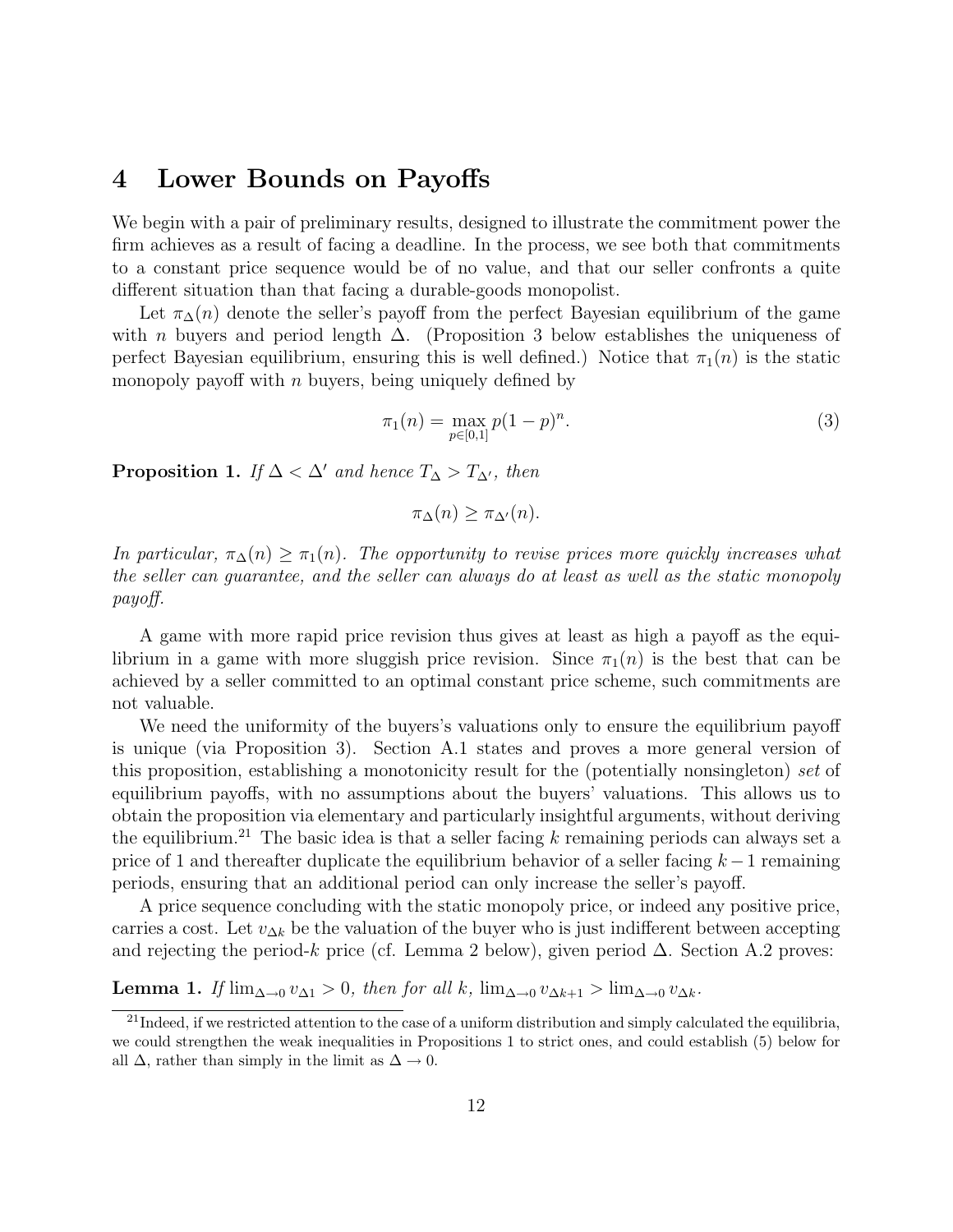If the terminal price is to be positive, and hence the terminal indifferent buyer valuation positive, then in any previous period k the seller must be charging the same price to all buyers in a nonnegligible interval of valuations. The seller is thus imprecisely discriminating in the prices it induces the buyers to accept. This result extends beyond the uniform to any distribution over buyer types with a positive density. The idea is that the final marginal buyer's valuation is determined by setting the monopoly price given the posterior distribution, and hence can be nonzero only if it is smaller than the upper bound on this distribution, and hence smaller than the previous-period marginal buyer's valuation. A similar argument allows us \*to work backward through the chain of marginal buyers.

The seller can practice more effective price discrimination if she allows the terminal price to drop to zero. In that case, we have an alternative lower bound on payoffs:

**Proposition 2.** The seller can always achieve at least the payoff of an optimal auction with zero reserve price:

$$
\pi_n \equiv \lim_{\Delta \to 0} \pi_\Delta(n) \ge \pi^D(n). \tag{4}
$$

More buyers are better for the seller, *i.* e., for every  $n$ ,

$$
\pi_{n+1} \ge \pi_n. \tag{5}
$$

Section A.3 again establishes a more general version of this result, allowing the possibility of sets of equilibrium payoffs for a given  $n$ , with weaker assumptions on the buyers' valuations, and relying on elementary arguments rather than equilibrium constructions. The straightforward part of the proof (requiring no assumptions on  $f$ ) is to show that if the seller could commit to working through a succession of sufficiently close and equally spaced prices, then the optimal buyer response would give her a payoff approaching (as  $\Delta$  gets small and the price gaps shrink to zero) that of an auction. The more difficult step (for which we need  $f' \leq 0$ , as in the case of a uniform distribution) shows that the seller has available an alternative strategy that is at least as lucrative, and hence maintains the payoff bound, but which is sequentially rational and so requires no commitment.<sup>22</sup> Having established  $(4)$ , the argument behind (5) is then immediate. Bulow and Klemperer [9] show that under the standard increasing-virtual-valuations assumption (satisfied by the uniform distribution), the payoff from a zero-reserve-price English auction with  $n + 1$  bidders exceeds the payoff from an optimal mechanism with  $n$  bidders. Since the former is a lower bound on the (lowest) equilibrium payoff  $\pi_{\Delta}(n+1)$  for  $\Delta$  small enough and the latter by definition an upper bound on the (highest) equilibrium payoff  $\pi_{\Delta}(n)$ , the result follows.

The static monopoly payoff is the more stringent of the lower bounds established in Propositions 1–2 if and only if there are one or two buyers.

<sup>&</sup>lt;sup>22</sup>The sequentially rational strategy again calls for price gaps that shrink to zero as does  $\Delta$ , a property we verify via explicit calculation for the uniform distribution in Section 7, and which Chen [10, Theorem 2] shows holds more generally.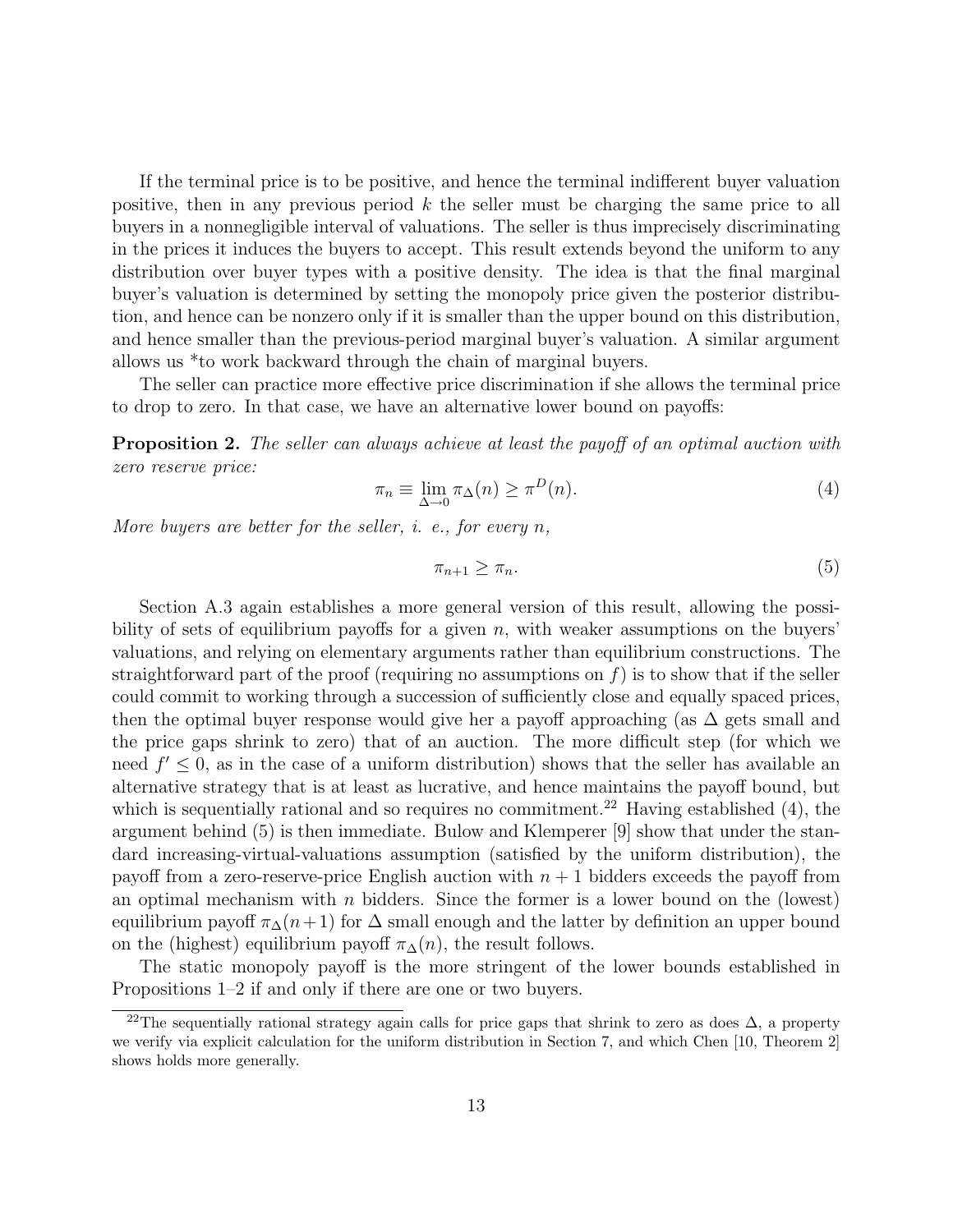# 5 Equilibrium

This section provides our primary existence and uniqueness result, including a complete statement of the equilibrium strategies. While this is an important step in the analysis, the strategy specifications are complicated and not particularly intuitive. As a result, one may prefer to skip to Sections 6–7, which derive implications of these strategies.

### 5.1 One Buyer

We warm up by confirming that when there is only one buyer, the argument developed in the example of Section 2 is general—the seller is effectively a static monopolist.

It follows from Samuelson [25] that among all mechanisms, the optimal ones are equivalent to having the seller make a take-it-or-leave-it offer to the buyer. As the seller can always do so by posting a price of 1 in every period but the last, every equilibrium must then yield this maximal payoff to the seller. In particular, in every equilibrium, she must charge the optimal take-it-or-leave-it offer (say  $p^*$ ) on the equilibrium path at some point. Since all buyers with values above  $p^*$  must accept it, no lower price can ever be assigned positive probability, while all higher offers must always be rejected with probability one. Observe now that, if the buyer accepted with positive probability a price (namely,  $p^*$ ) before the last period, then at least one of the subsequent prices would be strictly lower (reflecting the adverse information about the buyer's valuation conveyed by a rejection), and therefore the buyer would not have been willing to accept the earlier price. Therefore, all prices but that posted in the last period must be losing prices, and the price in the last period must be  $p^*$ .

To summarize, with  $n = 1$  and for any  $\Delta$ , all equilibria are such that all equilibrium prices are at least  $p^*$ , and the last one is  $p^*$ . All prices are rejected except the last one, which is accepted by buyer of type v if and only if  $v \geq p^*$ . Hence, when  $n = 1$ , a deadline is an effective way for the seller to commit. Independently of the period length, she does as well as in the optimal mechanism.

### 5.2 Many Buyers

We hereafter assume that there are at least two buyers, so that we indeed have the potential competition between buyers that is the hallmark of revenue management with strategic buyers. Our first lemma establishes that the perfect Bayesian equilibrium concept has enough power in our setting to determine beliefs, with these beliefs satisfying a skimming property. Any equilibrium or nonequilibrium history must cause the seller to update her beliefs about buyers' types by truncating the distribution from above. Section A.4 proves:

**Lemma 2.** Fix  $\Delta$  and an equilibrium  $\{\{\sigma_s^t\}_{t=1}^{T_{\Delta}}, \{\sigma_i^t\}_{t=1}^{T_{\Delta}}\}_{i=1}^n$ , and suppose period t has been reached via a nontrivial history  $h^t$ . Then the seller's posterior belief is that the buyers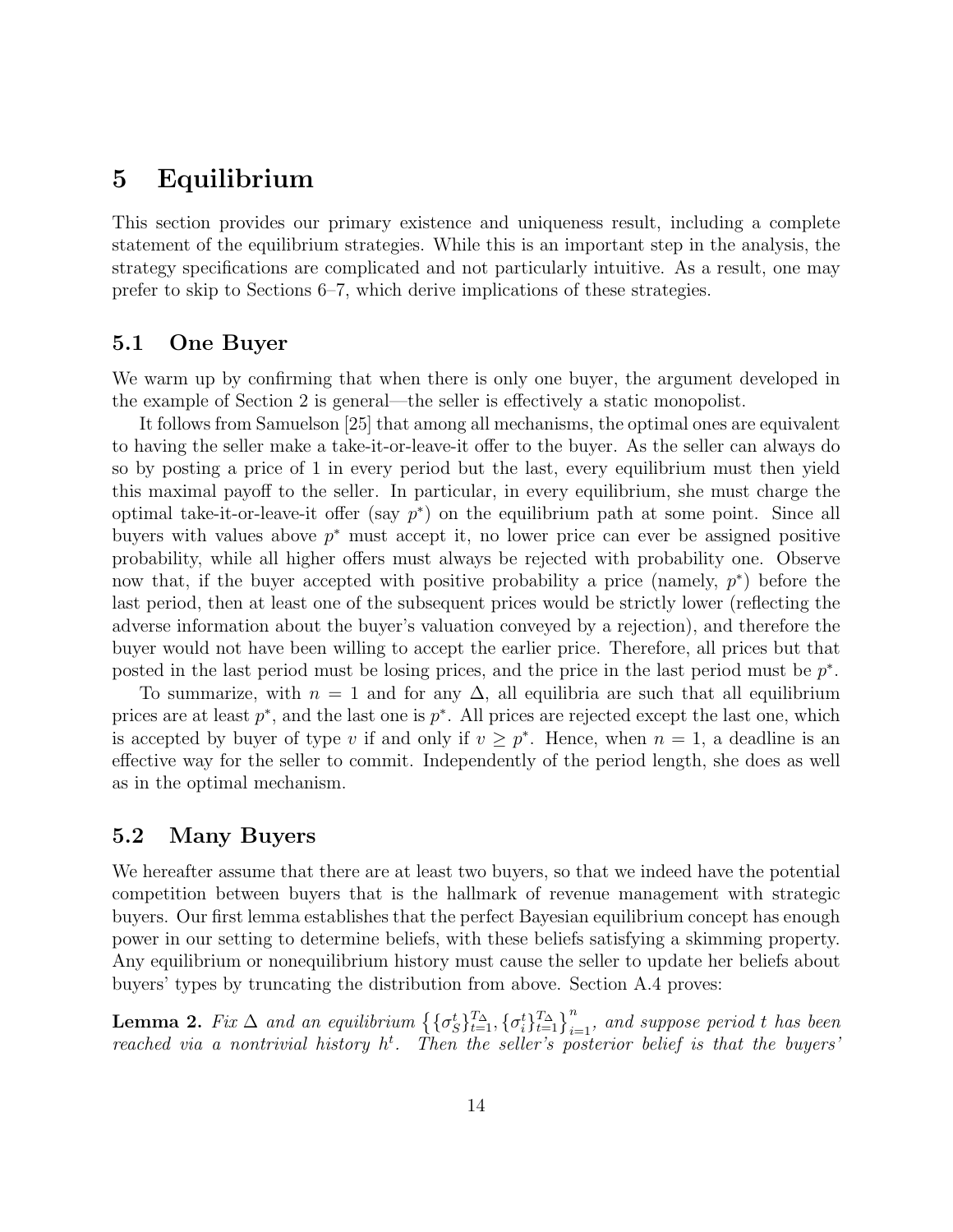valuations are independently drawn from a uniform distribution over [0,  $v_{t+1}$ ], for some  $v_{t+1} \in$  $(0, 1].$ 

It follows from the definition of perfect Bayesian equilibrium that these beliefs are always common knowledge (on- and off-path).

We find the following sequence helpful in specifying equilibrium strategies. Let  $\{q_t\}_{t=0}^{\infty}$ be an increasing solution to the second-order difference equation

$$
q_{t+1}^n - \frac{nq_t^n - 1}{q_t}q_{t+1} + n(q_t^{n-1}q_{t-1} - 1) - q_{t-1}^n = 0,
$$
\n
$$
(6)
$$

with the boundary conditions

$$
q_0 = 1,
$$
  
\n $q_1 = (n+1)^{\frac{1}{n}}.$ 

As is shown in Section A.5, this sequence exists and is unique.

**Proposition 3.** Suppose the seller's period-t posterior belief has support  $[0, v_{t+1}]$  after some nontrivial history. (If  $t = T_{\Delta}$ , take  $v_{T_{\Delta}+1} = 1$ .) Then there is a unique perfect Bayesian equilibrium in the resulting continuation game. In particular, the seller sets the period-t price,

$$
p_t = \left[1 - \frac{q_t - q_{t-1}}{q_t^n - q_{t-1}^n} \left(q_{t-1}^{n-1} - q_{t-1}^{-1}\right)\right] \frac{q_t}{q_{t-1}} v_{t+1},\tag{7}
$$

and given an arbitrary price  $\hat{p}_t$ , each buyer i with valuation  $v_i \ge v(\hat{p}_t, v_{t+1}, t)$  accepts the price and each buyer i with  $v_i < v(\hat{p}_t, v_{t+1}, t)$  rejects it, where  $v(\hat{p}_t, v_{t+1}, t)$  is the unique value v solvin $q^{23}$ 

$$
1 - \frac{\hat{p}_t}{v} = \frac{v_{t+1} - v}{v_{t+1}^n - v^n} v_{t+1}^{n-1} \left( 1 - q_{t+1}^{-n} \right). \tag{8}
$$

The path of equilibrium behavior is straightforward to trace, even if the statement of the strategies is somewhat formidable. A sufficient statistic for continuation play in each period t is the upper bound  $v_{t+1}$  on the buyers' valuations. Given this bound, the seller can calculate the optimal price  $p_t$  according to (7), and this price will be accepted by buyers in the interval  $[v_t, v_{t+1}]$ , where the cutoffs  $v_t$  evolve (in equilibrium) according to

$$
v_t = \frac{q_t}{q_{t-1}} v_{t+1}.
$$
\n(9)

<sup>&</sup>lt;sup>23</sup>A buyer with valuation  $v_i = v(\hat{p}, v_{t+1}, t)$  will be indifferent between accepting and rejecting this price, and the equilibrium is unique only up to the the behavior of this measure-zero set of buyers.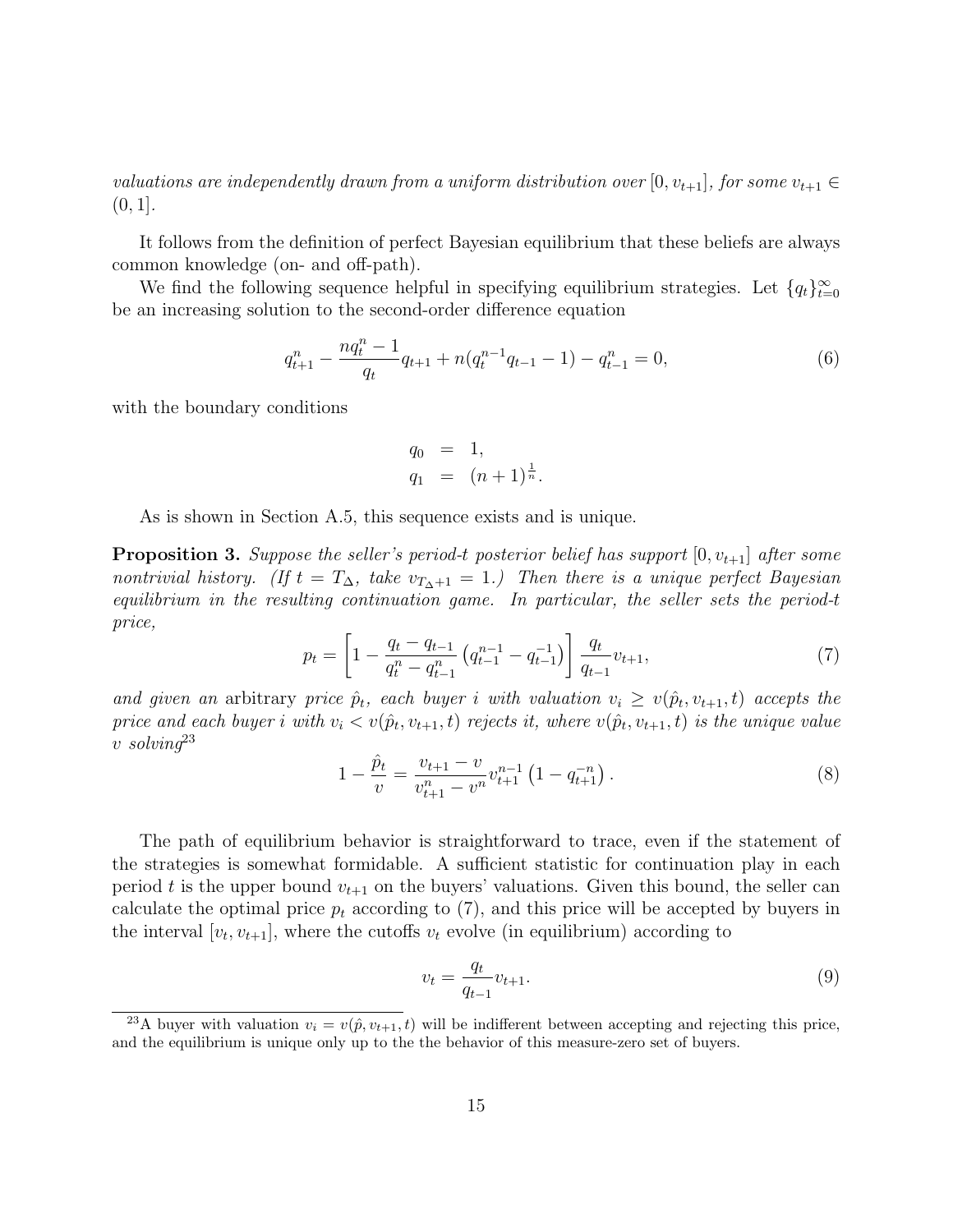Should a deviation to an out-of-equilibrium price on the part of the seller push us off the equilibrium path in period  $t$ , we will depart from this progression of marginal buyer valuations, with next period's value of  $v_t$  now defined by (8) rather than (9). Once we have obtained this new value, however, we face a continuation game with a unique perfect Bayesian equilibrium, defined by  $(7)-(8)$ . Buyer deviations have no effect on continuation strategies.

We can see here the simplifications allowed by the uniform distribution, and the extent to which we can generalize it. One typically looks for some stationary structure when solving dynamic optimization problems. Our finite horizon complicates the problem by introducing one nonstationarity, with each period's continuation game differing from the last by the sheer fact that there is one less period to go. As mentioned in footnote 4, our analysis could be extended to the broader class of power densities having this property (albeit with more notation), but different techniques are required to go beyond this class. $^{24}$ 

# 6 Price Discrimination vs. Reserve Prices

Our first step in characterizing the equilibrium is to ask when and how the seller can do better than an optimal auction with zero reserve price. Section 5.1 gives a complete description of the equilibrium with only one buyer, and we assume there are at least two buyers.

Let  $p_{\Delta t}$  denote the equilibrium price set by the seller when there are t periods to go (including the current one), given period length  $\Delta$ . Given  $p_{\Delta t}$ , let  $v_{\Delta t} \in [0,1]$  denote the valuation of the "critical" buyer, who is indifferent between accepting and rejecting in period t, characterized in Proposition 3.<sup>25</sup> (Set  $v_{\Delta t} = 1$  if every buyer rejects, and  $v_{\Delta t} = 0$  if every buyer accepts.)

**Proposition 4.** Fix a period length  $\Delta$  and a number of buyers  $n > 1$ . The sequences  $\{p_{\Delta t}\}_{t=1}^{T_{\Delta}}$ of equilibrium prices and  $\{v_{\Delta t}\}_{t=1}^{T_{\Delta}}$  of equilibrium critical buyer valuations take values in  $(0,1)$ and are strictly increasing in  $t$  (i.e., decreasing over time). Further:

- $(4.1)$  For  $n < 6$ ,  $\lim_{\Delta \to 0} v_{\Delta 1} > 0$  and  $\lim_{\Delta \to 0} \pi_{\Delta}(n) > \pi^{D}(n)$ .
- $(4.2)$  For  $n \ge 6$ ,  $\lim_{\Delta \to 0} v_{\Delta 1} = 0$  and  $\lim_{\Delta \to 0} \pi_{\Delta}(n) = \pi^{D}(n)$ .
- $(4.3)$  lim<sub>∆→0</sub>  $v_{\Delta1}$  *is decreasing in n*.

<sup>&</sup>lt;sup>24</sup>Restrictions to such distributions in analyzing dynamic mechanisms under incomplete information are common, beginning at least with Sobel and Takahashi [27, Section 4].

<sup>&</sup>lt;sup>25</sup>If type  $v_{\Delta t}$  is indifferent between accepting and rejecting price  $p_{\Delta t}$ , then it must be that higher types accept and lower types reject, consistent with Lemma 2. This skimming property holds despite the absence of discounting because there are more buyers than objects (it is here that we use the fact that  $n > 1$ ) and an acceptance ends the game.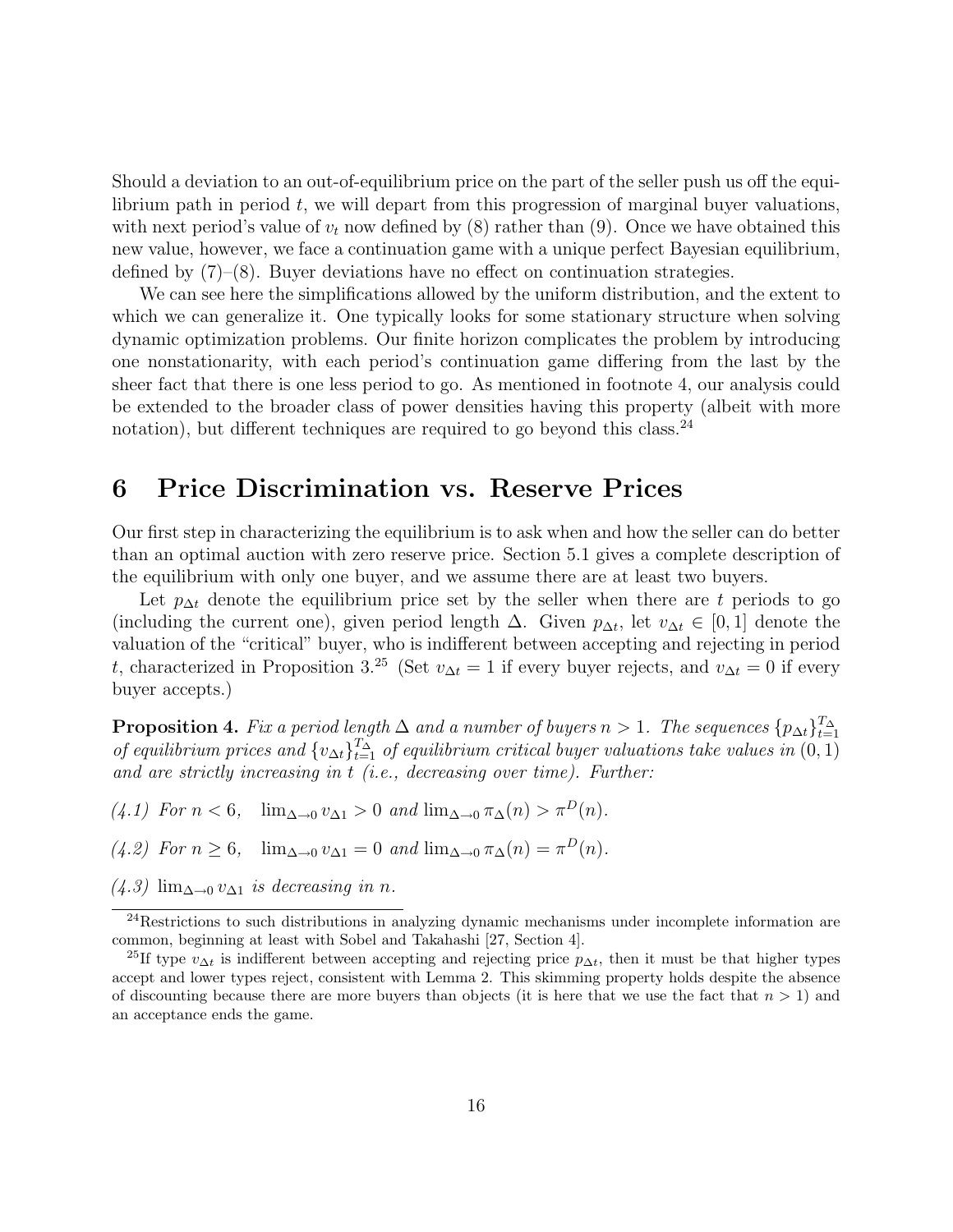This proposition tells us that the seller's limiting price and payoff depend on the number of buyers. The larger is the number of buyers, the lower does the seller allow the ultimate price to drop (Proposition 4.3). If there are more than six buyers (the specific number is an artefact of the uniform distribution of buyer values), then the seller's payoff matches that of a descending auction and her asking price approaches zero (Proposition 4.2). In this case the seller's lack of commitment power poses no difficulties in discriminating between buyers, but she abandons all hope of maintaining a reservation price. With five or fewer buyers, the finite horizon allows the seller to commit to a positive reservation price, no matter how long the horizon, resulting in a payoff higher than that of the Dutch auction and a limiting price (equal to  $v_{\Delta 1}$ ) larger than zero (Proposition 4.1).

What lies behind these results? The proof in Section A.6 makes clear that, with  $n \geq 6$ , the (closure of) the set of prices that are charged at some point or another is the entire unit interval, so not only the revenue, but the entire outcome of the game mimics the outcome of the Dutch auction. With fewer buyers instead, this set has only one accumulation point, with the corresponding critical valuation being the highest possible buyer valuation, reflecting the fact that only the very few last prices have a reasonable chance of being accepted.

Sequential rationality forces the seller to set a series of prices that decline over time, in each period skimming off an upper interval of high-valuation buyers. As  $\Delta$  shrinks and pricerevision opportunities come more frequently, the seller sets a higher and higher initial price  $p_{\Delta T_{\Delta}}$ , using her frequent price revisions to skim off smaller intervals in each period and hence more effectively price discriminate among the buyers. If  $p_{\Delta T_{\Delta}}$  increases sufficiently rapidly as ∆ shrinks, the higher starting price and smaller skimming intervals will counteract the more frequent price revisions and the terminal price  $p_{\Delta1}$  will never fall to zero—the seller commits to a reserve price. If  $p_{\Delta T_{\Delta}}$  increases more slowly as  $\Delta$  shrinks, the more frequent price revisions will more than make up for the higher initial price and smaller intervals, and  $p_{\Delta1}$  will approach zero—no commitment.

Which is optimal? At one extreme, with only one buyer, the seller finds it optimal to commit by setting a serious price  $p_{\Delta 1}$  (equal to the static monopoly price) only in the last period, no matter how many previous prices she can set. Suppose there are more buyers and the seller chooses a price path culminating in  $p_{\Delta 1} = v_{\Delta 1} > 0$ . This path has the advantage (over a smaller terminal price) of increasing revenue in the event that the highest and second-highest buyer valuations straddle  $v_{\Delta 1}$ . This benefit, overwhelming for small n, evaporates exponentially fast as the number of buyers gets large—a static monopolist owning one unit sets a price at which she is arbitrarily likely to sell as the number of buyers gets arbitrarily large. Setting  $p_{\Delta1} > 0$  has the cost that the seller loses if all valuations fall short of  $p_{\Delta 1}$ , and while this cost also evaporates as the number of buyers grows, it only evaporates at a polynomial rate. Finally, fixing  $p_{\Delta 1} = v_{\Delta 1} > 0$  (along with sequential rationality) fixes  $v_{\Delta 2} > v_{\Delta 1}$  and  $v_{\Delta 3} > v_{\Delta 2}$  and so on, imposing constraints on the seller's prices that impede her ability to discriminate among buyers of higher valuations. This cost goes to zero relatively slowly in the number of buyers, ensuring that the seller prefers to abandon the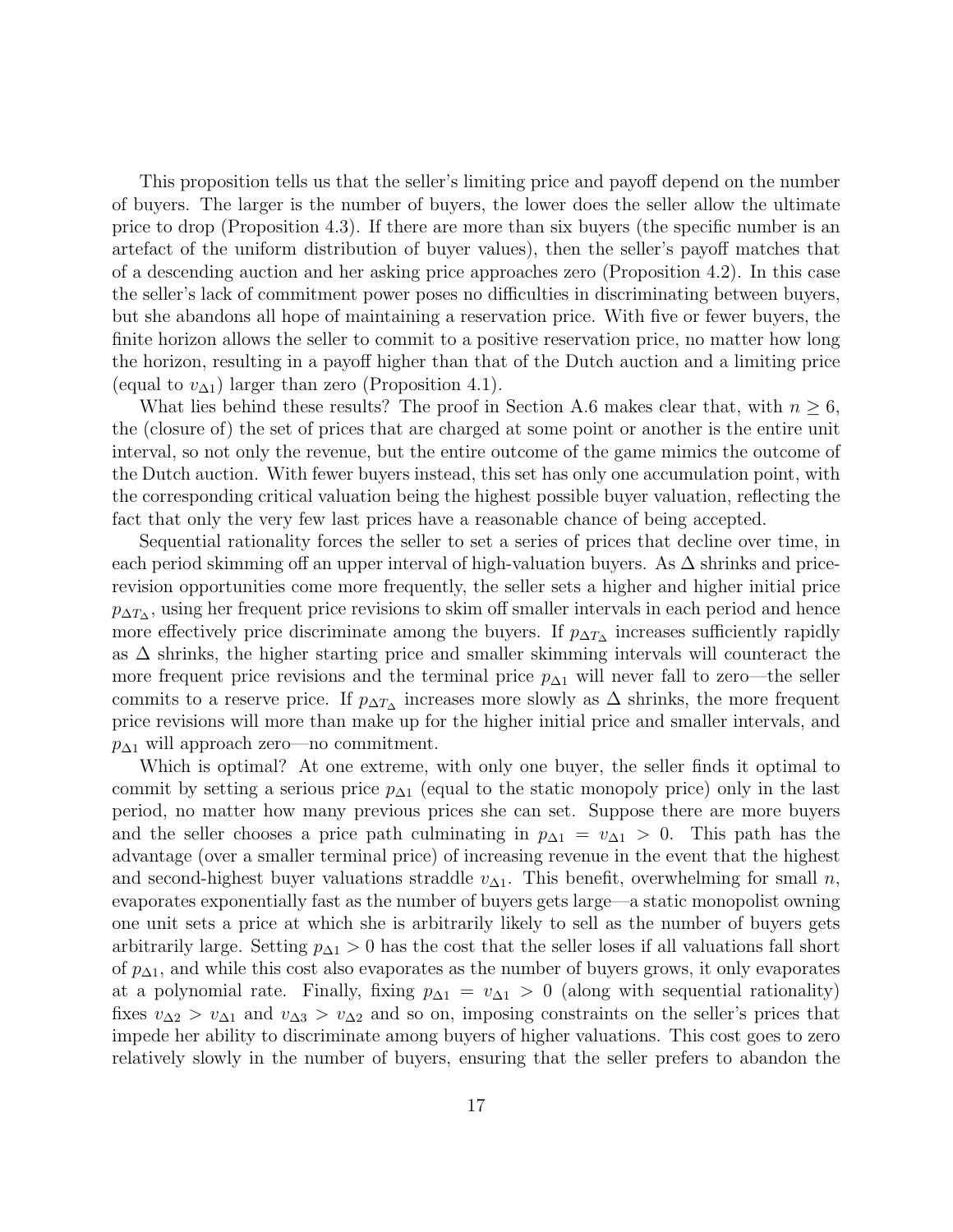attempt to commit and to let  $p_{\Delta 1}$  and  $v_{\Delta 1}$  approach zero when there are enough buyers.

# 7 Pricing Dynamics

The previous section has described which prices the seller sets. We are interested here in characterizing the timing of these prices. To do so, we study the limiting path of prices and indifferent types, as the period length  $\Delta$  goes to zero.

### 7.1 Commitment

As a benchmark, we first consider the case in which the monopolist can commit to prices. Let  $v_{\Delta t}$  denote the indifferent type of buyer with t instants to go. Given any period length  $\Delta$  and given the sequence of indifferent types  $\{v_{\Delta T_{\Delta}}, \ldots, v_{\Delta 1}\}\$  maximizing the payoff of a seller with commitment, define the step function

$$
v_{\Delta}(x) = v_{\Delta t}
$$
 for all  $x \in \left[\frac{t-1}{T_{\Delta}}, \frac{t}{T_{\Delta}}\right)$ ,  $v_{\Delta}(1) = 1$ ,

where, in keeping with our use of  $t$  to identify the number of remaining pricing opportunities, we think of x as the time remaining before hitting the terminal horizon. Our purpose is to prove that the (continuous extension of the) limit

$$
v(x) = \lim_{\Delta \to 0} v_{\Delta}(x) \tag{10}
$$

exists, and determine this limit, as well as the corresponding limit  $p(x)$  of the analogously defined price function  $p_{\Delta}(x)$ . Clearly, with only one buyer, only the last posted price matters, and we accordingly assume  $n > 1$ .

**Proposition 5.** Let  $n \geq 2$ . The limiting function v (cf. (10)) describing the path of indifferent buyers induced by a seller who can commit to prices is well-defined, and equal to

$$
v(x) = \frac{1}{2} \left( \left( 2^{\frac{n+1}{3}} - 1 \right) x + 1 \right)^{\frac{3}{n+1}}, \tag{11}
$$

while the corresponding price function is given by

$$
p(x) = \frac{(n-1)v(x)^{n} + 2^{-n}}{nv(x)^{n-1}}.
$$
\n(12)

See Figure 1. The limiting indifferent buyer's type  $v(x)$  and the seller's price  $p(x)$  thus both decline as the terminal point approaches (x decreases). As expected,  $v(1) = 1$  and  $v(0) = 1/2$ , so that the seller begins (at  $x = 1$ ) slicing off the highest-type buyers, moving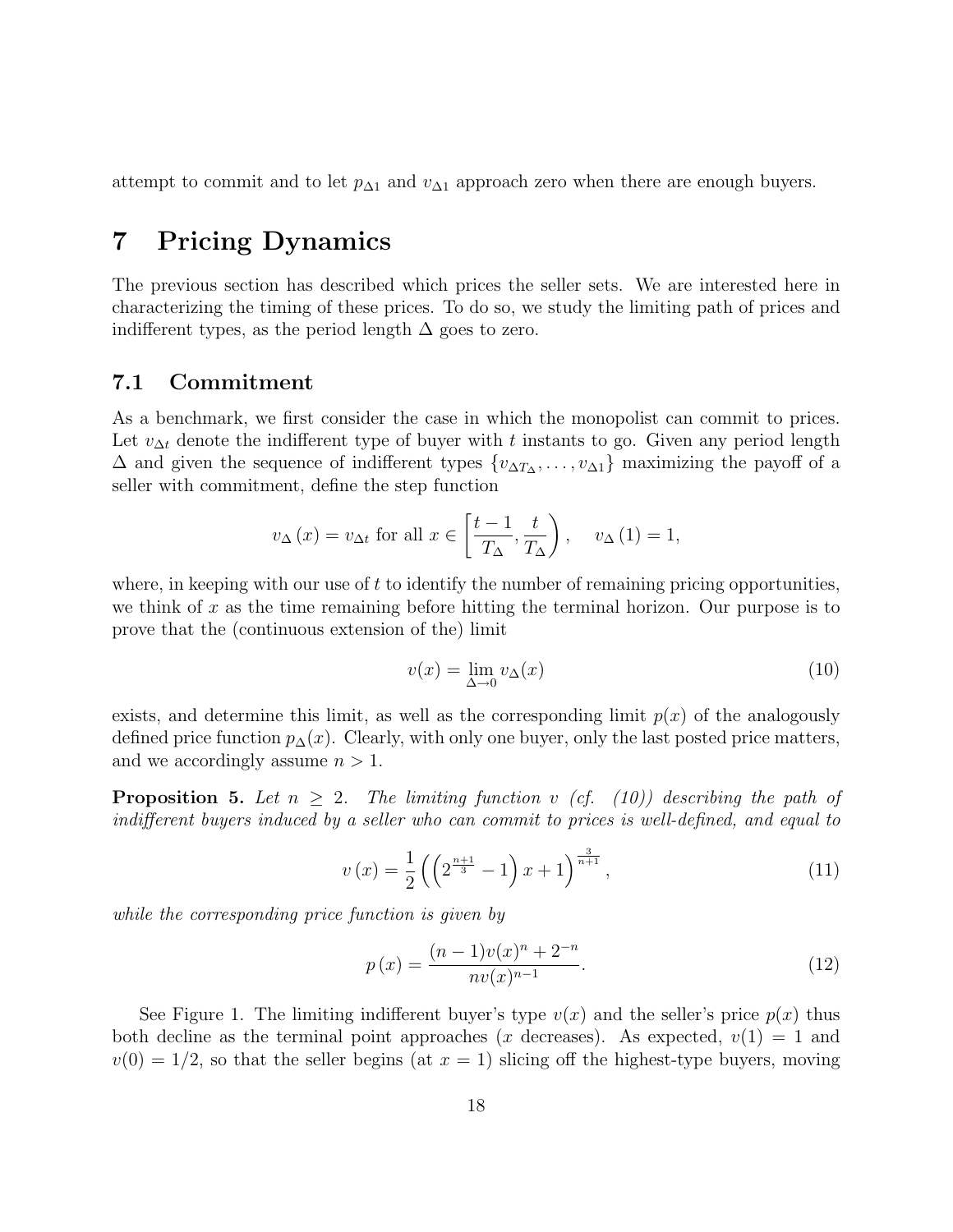downward to a valuation of  $1/2$  (at  $x = 0$ ). The function v is concave in x (it is affine in x for  $n = 2$ , so that the seller runs through buyers more rapidly as time goes on, and is increasing in n. Prices are also increasing in n, and of course increasing in  $x$ —prices decline over time but they are not concave in x. Rather, they are convex for x low enough, and concave for high enough values of x (this higher interval being empty if and only if  $n \leq 3$ ). Prices decrease relatively slowly at the beginning and end of the interval, progressing somewhat more rapidly in the middle.

### 7.2 Noncommitment

We now turn to the non-commitment case, and define the limiting functions  $v(x)$  and  $p(x)$ exactly as before, but without commitment and hence with a sequence of indifferent types  $\{v_{\Delta T_{\Delta}}, \ldots, v_{\Delta 1}\}\$  maximizing the payoff of a seller without commitment

#### Proposition 6.

[6.1] For  $n \geq 6$ , the limiting function v describing the path of indifferent buyers induced by a seller who cannot commit to prices is well-defined, and equal to

$$
v\left(x\right) = x^{\frac{3}{n+1}},\tag{13}
$$

while the corresponding price function is given by

$$
p(x) = \frac{n-1}{n} x^{\frac{3}{n+1}}.
$$
\n(14)

[6.2] For  $n \leq 5$ , the functions v and p both converge to  $v(x) = 1$  and  $p(x) = 1$  on [0,1]. Hence, losing prices are set and no sales made throughout the interval, with all serious offers being made in the last instants.

When  $n < 6$  (and in the limit as  $\Delta$  gets small), all of the action occurs at the very end of the horizon. The seller sets the choke price until the last instants, at which point the price  $p$  and the marginal buyer  $v$  cascade in chunks to nonzero terminal values. For larger values of n, marginal valuations and prices both decline as time passes ( $v$  and  $p$  both increase in x). Both functions are concave, so that the seller moves through buyers and prices more rapidly as the endpoint approaches. Marginal valuations and prices are both increasing in the number of buyers, and both are smaller than their counterparts without commitment.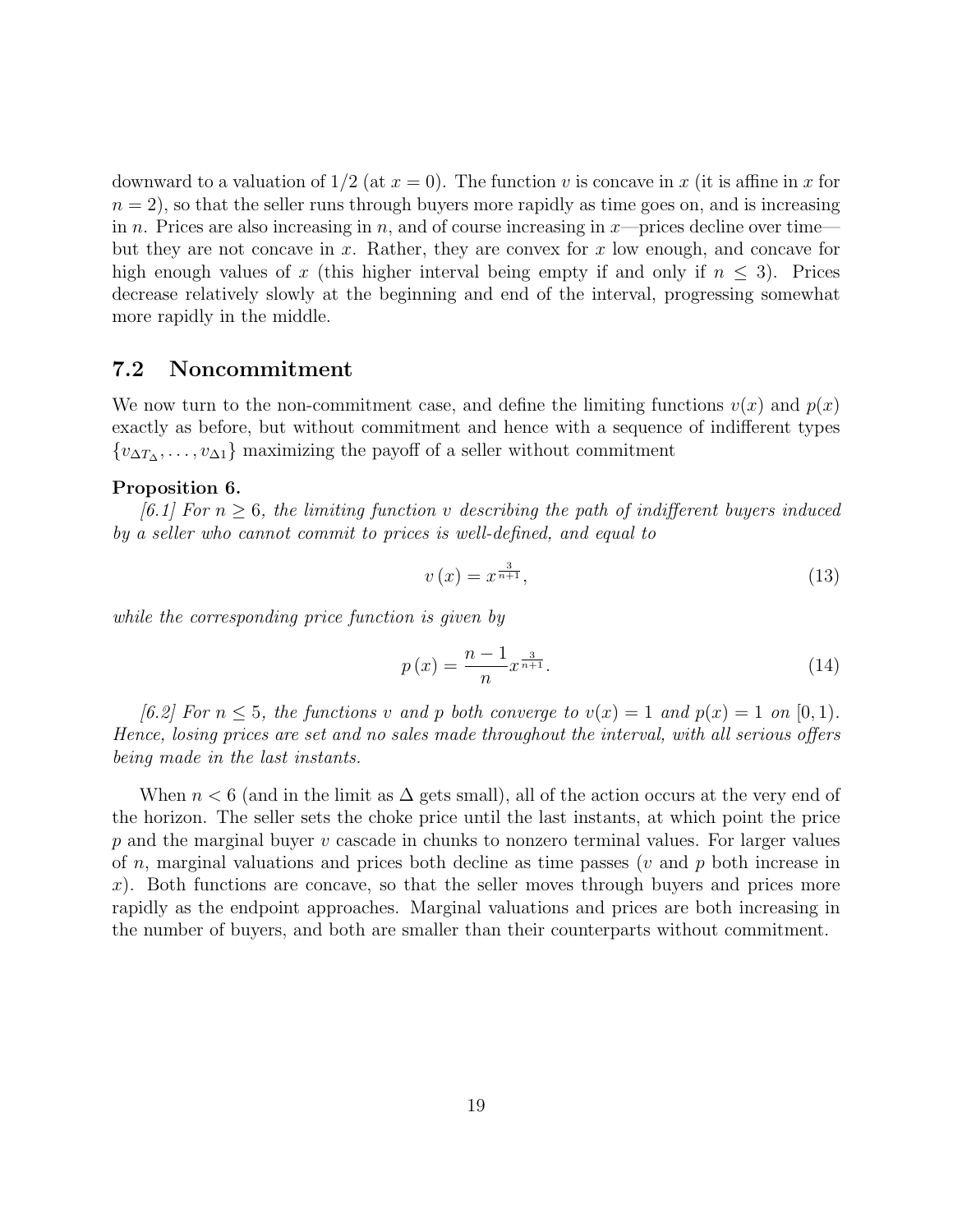

Figure 1. Limiting (as  $\Delta \to 0$ ) critical valuations v and prices p, as a function of the time that has elapsed.

Figure 1 illustrates these results. While Proposition 6 calculates the type of the marginal buyer and the price as a function of the time remaining, we make Figure 1 more intuitive by translating these into functions that give marginal valuations and prices as a function of the *time that has elapsed*. Notice that the function  $v$  initially picks out marginal buyers whose types are arbitrarily close to 1, while the prices that make these buyers indifferent are quite a bit lower. Notice also that there is some arbitrariness in the price path under noncommitment and few buyers. The price over the interval  $[0, 1)$  must be high enough that there are no sales, and many price paths will have this effect. Combining  $(13)$ – $(14)$ , we find that when  $n \geq 6$ , a buyer of valuation v purchases the object (if a competitor does not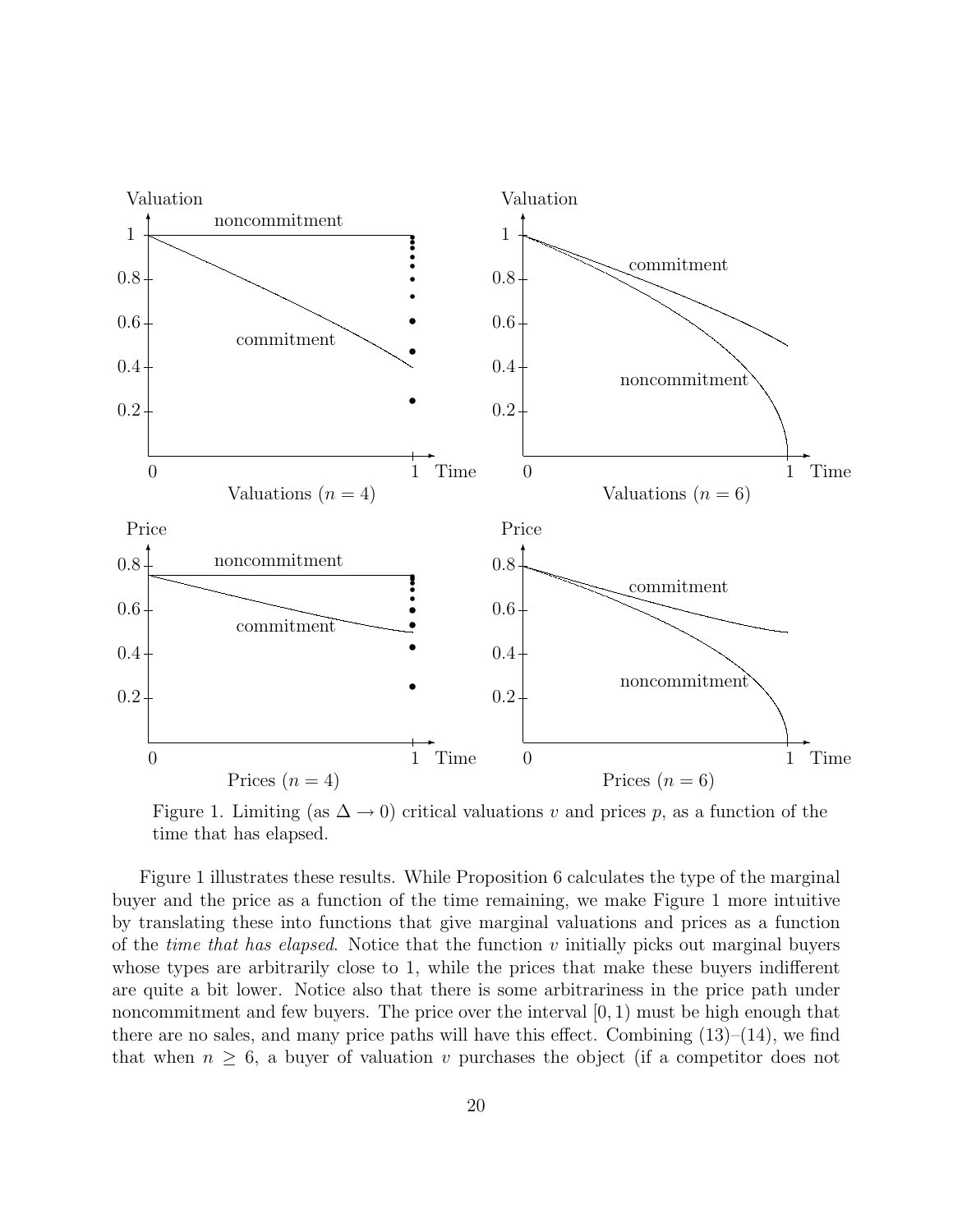snatch it first) at price  $26$ 

$$
p(v) = \frac{n-1}{n}v.
$$

The price is thus a linear function of the buyer's valuation. As the number of buyers increases, the seller gains from the fact that the likelihood of a high-valuation buyer increases, but also from the fact that increased competition among buyers pushes each buyer to pay a price closer to his valuation.

# 8 Multiple units

We now turn to the case of more than one unit for sale. Letting  $k$  be the number of units, we assume  $n \geq k+5$ , which suffices to ensure that the seller's price eventually declines to zero. Let  $p_{kn}(v)$  be the price paid by a buyer of valuation v, in the limiting case of arbitrarily short time periods, when there are k objects and n buyers. Let  $\pi_{kn}$  be the seller's payoff when selling k objects to n buyers. Arguments analogous to those of the case  $k = 1$  give<sup>27</sup>

$$
p_{kn}(v) = \frac{n-k}{n}v,\tag{15}
$$

$$
\pi_{kn} = k \frac{n-k}{n+1}.
$$
\n
$$
(16)
$$

A buyer of valuation  $v$  thus pays more for the object when facing more competitors, but pays less when there are more objects for sale. The seller's payoff is increasing in the number of buyers, and is increasing in the number of objects as long as there are at least twice as many buyers as objects. If the seller has too many objects for sale, she would be better off

$$
\int_0^1 p(v)nv^{n-1}dv = \int_0^1 (n-1)v^n dv = \frac{n-1}{n+1} = \pi^D(n),
$$

in keeping with Proposition 4.2. In this calculation,  $p(v)$  is the price paid by a buyer of type v and  $nv^{n-1}$ is the density of the highest bidders' valuation, obtained by noting there are  $n$  candidates for the highest bidder and for each valuation v the probability that it is higher than the other valuations is  $v^{n-1}$ .

<sup>27</sup>The derivations are much more complicated with multiple objects and do not yield closed-form solutions for the functions  $v(x)$  and  $p(x)$ . Section B.4 sketches the arguments. To provide some insight into these functions, one can verify both that  $\pi_{kn}$  is the expected value of a  $k + 1$ -st price auction with n bidders, and that  $\pi_{kn}$  and  $p_{kn}$  satisfy the recursion

$$
\pi_{kn} = \int_0^1 n v^{n-1} [p_{kn}(v) + v \pi_{k-1,n-1}] dv,
$$

where  $v\pi_{k-1,n-1}$  is the continuation value of selling  $k-1$  objects to  $n-1$  buyers with valuations uniformly distributed on  $[0, v]$ .

 $^{26}$ As a check on this result, we can then calculate that the seller's expected payoff when facing n buyers is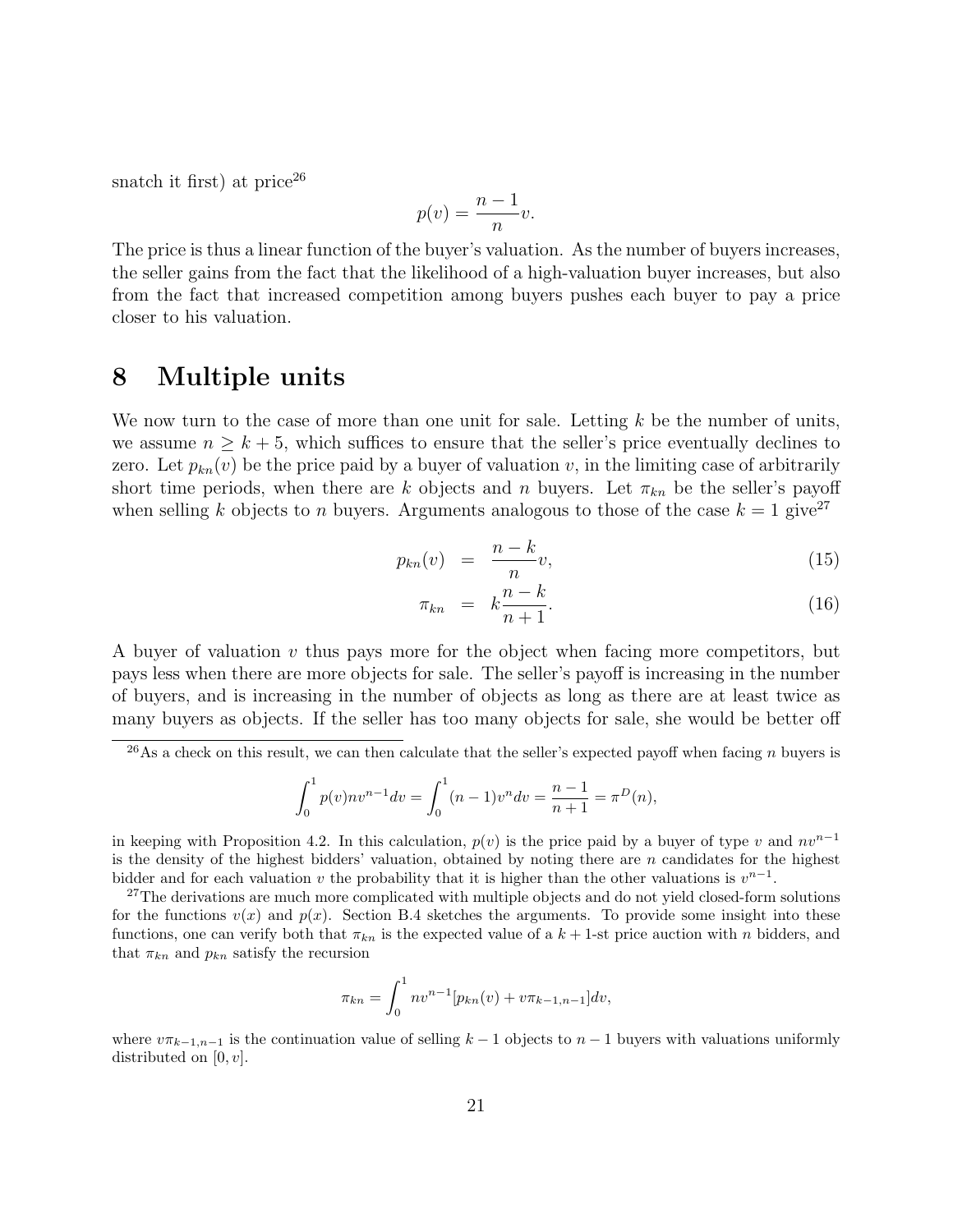destroying some of them before offering the remainder for sale to the buyers. Notice that the seller could do just as well by withholding the surplus objects from the market, but would then face an irresistible urge to sell the reserved objects once her intended sales quota had been met. Destroying the objects beforehand provides the requisite commitment to limit sales.

Suppose now that the seller begins with k objects and n buyers, and consider the limiting case of vanishingly small period lengths  $\Delta$ . The price drops until some buyer of type v buys the first object at price  $\frac{n-k}{n}v$ . At this point, the price jumps upward to  $\frac{(n-1)-(k-1)}{n-1}v = \frac{n-k}{n-1}$  $\frac{n-k}{n-1}v,$ as the seller now continues with the optimal strategy given one less object and one less buyer, with the remaining buyers' valuations distributed on  $[0, v]$ . The price continues to fall until another buyer of type v' purchases at  $\frac{n-k}{n-1}v'$ , at which point the price jumps to  $\frac{n-k}{n-2}$ . This continues until a single object is left, to be eventually sold to a buyer of type  $v''$  at price  $\frac{n-k}{n-(k-1)}v''$ .

Figure 2 illustrates these dynamics. The seller begins with two objects and lets the price fall, decreasing the indifferent buyer type, until the first purchase occurs. The price now jumps upward as the seller switches to the appropriate single-object price path, while the identity of the indifferent buyer continues to decline from the valuation of the buyer who purchased.



Figure 2: Prices and marginal valuations for  $n = 7$  (with a sale at time  $t = .6$ )

The price jumps in this progression are reminiscent of the frenzies in Bulow and Klemperer [8]. Each sale in their model raises the possibility of a frenzy, in which additional buyers purchase at the price of the most recent sale, or even a price increase, in the event that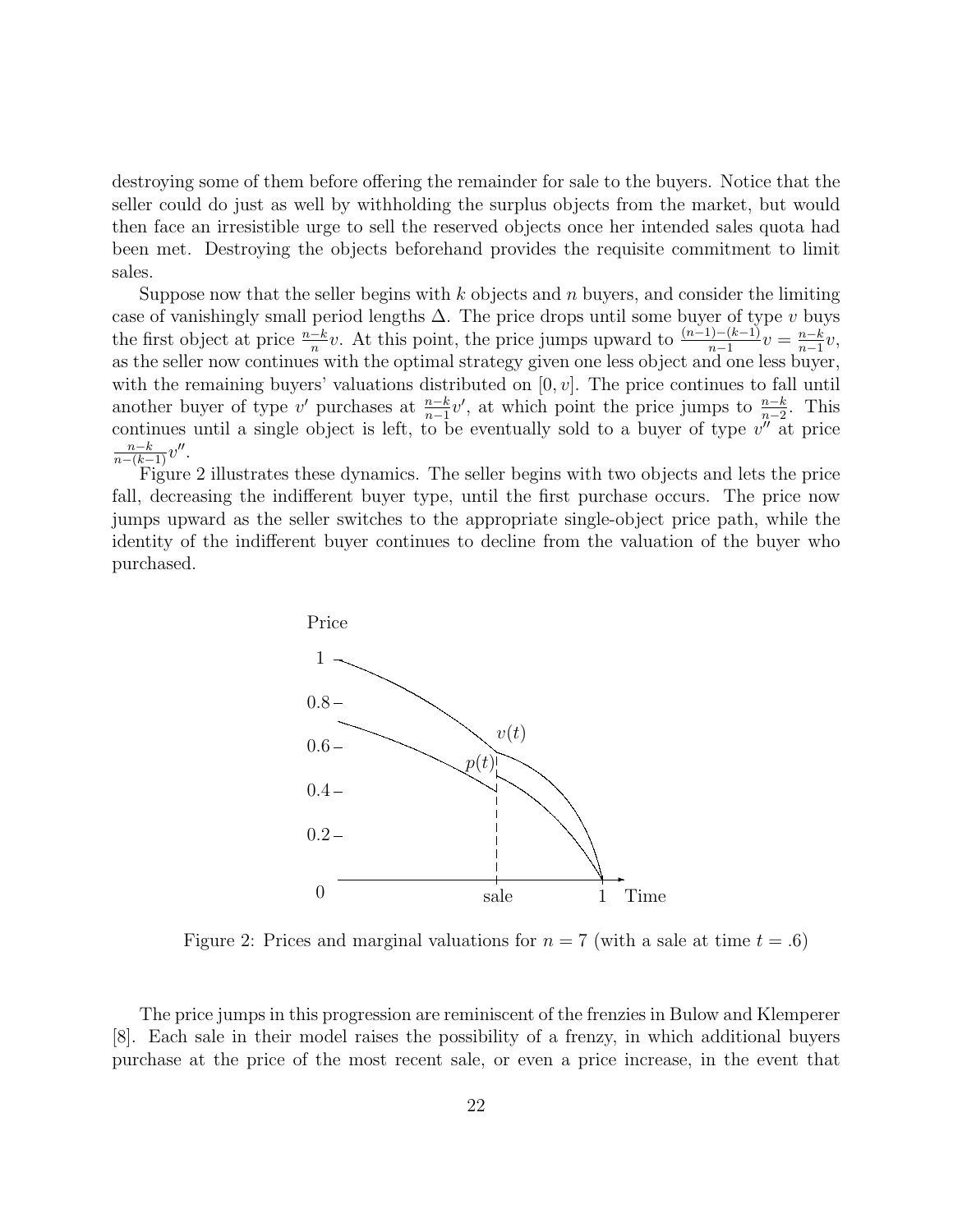more buyers than there are remaining objects attempt to purchase at the most recent sale price. The revenue earned by our seller (for sufficiently large n) matches that of Bulow and Klemperer's. Bulow and Klemperer work directly in continuous time and impose conditions on the path of prices set by the seller, including that price must decline continuously to zero in the absence of a sale, that a sale must be followed by repeated opportunities for additional buyers to purchase at the sale price, and that the price must jump upward if these opportunities for additional purchases lead to excess demand for the good. The result is one of the many continuous-time price paths that maximize the seller's revenue. Instead, our analysis begins in discrete time and places no restrictions beyond sequential rationality on the seller's prices, in the process uniquely selecting one of the optimal continuous-time price paths as the limit of the optimal pricing scheme with very short, discrete pricing periods.

# 9 Discussion

More buyers or more prices? Section 2 illustrated our results via an example with a discrete set of buyer valuations, while our analysis is conducted for the case of a continuum of valuations. Connecting these two requires us to recognize an order-of-limits question. In particular, the essence of the example is that the seller is unable to commit to price  $v_2$ in a final period, after having screened out type  $v_3$  buyers. With two buyers, the seller optimally resolved this conflict by holding the line at a reserve price of 2 while imperfectly screening buyers, while with three buyers the seller sacrifices the reserve price in order to more effectively screen.

If the number of buyers were sufficiently large, the seller in our example could commit to setting price  $v_2$  after having learned that there are no  $v_3$  buyers.<sup>28</sup> This phenomenon is general. For any valuation drawn from a finite set, there is a sufficiently large number of buyers for which that allocation will be the static monopoly price, conditional on having learned there are no higher-valuation buyers. Hence, numerous buyers banish commitment problems.

How do we reconcile this with our observation that commitment problems are pervasive with a continuum of valuations, no matter how numerous the buyers? The closer are the valuations in the previous paragraph's finite set, the larger the number of buyers required to make commitment feasible. Suppose then we think of a series of finite models to which we add ever more possible buyer valuations and ever more buyers. If the number of buyers grows rapidly relative to the set of valuations, then commitment problems will vanish. If the set of possible valuations grows rapidly relative to the number of buyers, we obtain our model in which commitment problems are endemic. Which is the relevant case? This may depend on the setting, though some intuition can be gained by asking whether sellers are more likely to fret over having too few buyers, or over having too few possible buyer valuations.

<sup>&</sup>lt;sup>28</sup>A sufficiently large *n* will reverse the inequality in  $(2)$ .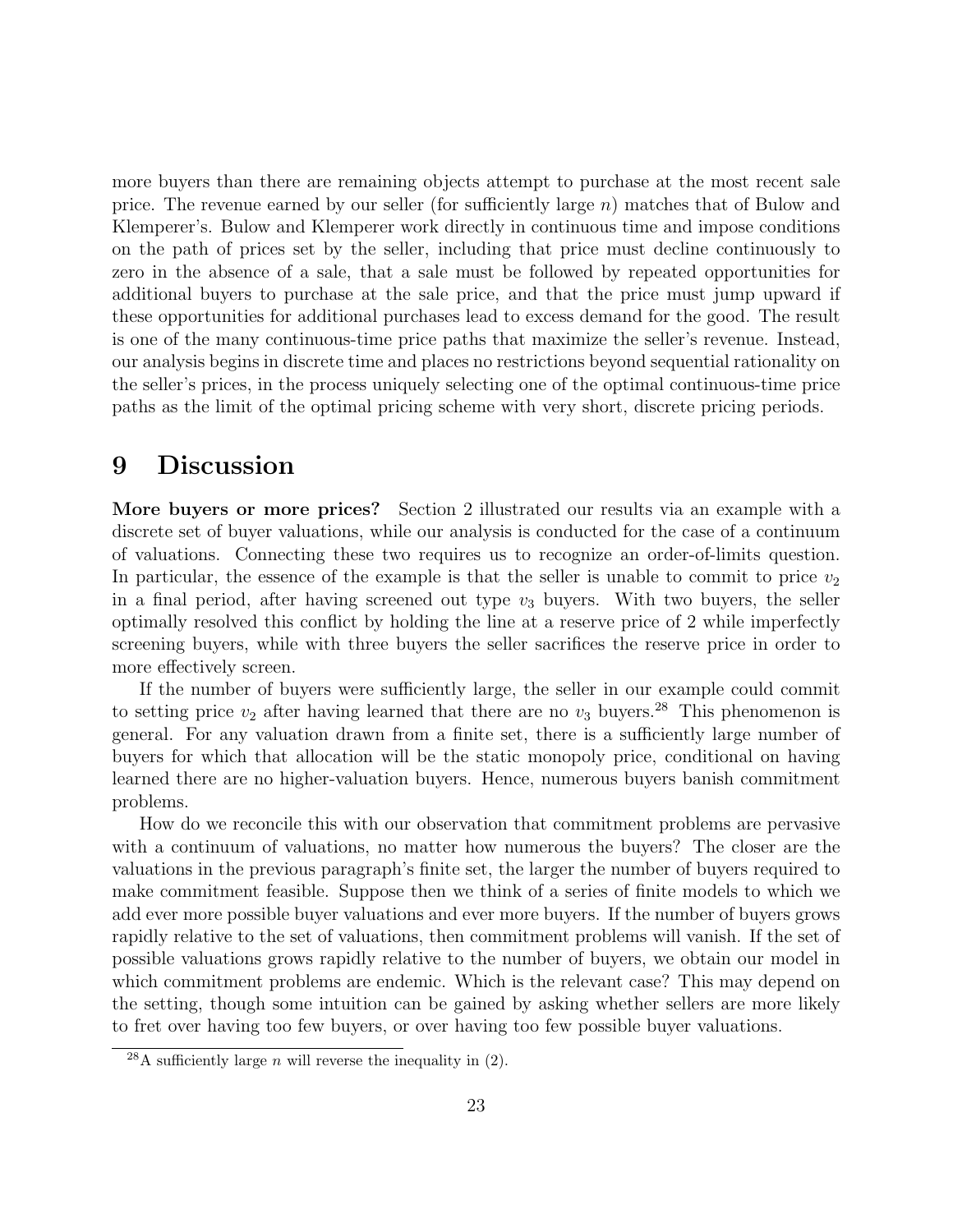Generalizations. We have already mentioned that it would make for more difficult computations but raise no new conceptual issues to expand the analysis to the class of "scalable" distributions of buyer values  $F(v) = v^{\alpha}$ . What is the difficulty in extending the analysis beyond the set of scalable distributions?

The proof of Proposition 4 adduces an induction argument, asking how the seller's behavior changes as the number of periods increases. After formulating the problem, the first observation is that every additional period translates into another uniquely defined, nontrivial price offer on the part of the seller. We show that this is the case by considering the first- and second-order conditions for the seller's maximization problem of choosing a price in the first period, finding that the solution is interior. When the distribution of buyer types is uniform, we can obtain a recursive but explicit characterization of the seller's maximization problem that can be differentiated to obtain the required result. Without a scalable distribution, we could at best hope to replace this step with an envelope argument. The argument is straightforward to write and appears to work flawlessly, until we ask how we can be assured we have the requisite absolute continuity to appeal to the envelope theorem. Once we recognize such difficulties, there appears to be little hope for general or analytical solutions for more general cases. Observe that, compared to the literature on durable goods, there is an additional state variable in our environment, namely the number of periods to go.

Unknown number of buyers. We have assumed that our seller knows how many buyers she faces. What if this is not the case? The obvious alternative is to consider a model in which the number of sellers is determined by a Poisson process.<sup>29</sup> In this case, the seller's optimal strategy always entails a positive terminal price. As the price falls without a purchase in our model, the seller draws the inference that all of the buyers happen to have low valuations, while remaining convinced of the number of buyers. The importance of price discrimination remains unaltered, and (when there are sufficiently many buyers) the seller's decision to sacrifice the reserve price in the interests of price discrimination remains unaltered.

As the price falls without a purchase in a model with a Poisson-distributed number of buyers, the seller draws the inference not only that the buyers have low valuations, but also that there are simply not many buyers there. Eventually, the seller becomes very pessimistic about the number of buyers, and a reasoning analogous to the one applying to the case of a low, but known number of buyers implies here as well that the optimal continuation path of play entails a positive terminal price.

 $^{29}$ The Poisson process allows especially convenient calculations, allowing the problem to take on a recursive structure much like that induced by the uniform distribution of valuations in our fixed-number-of-buyers model.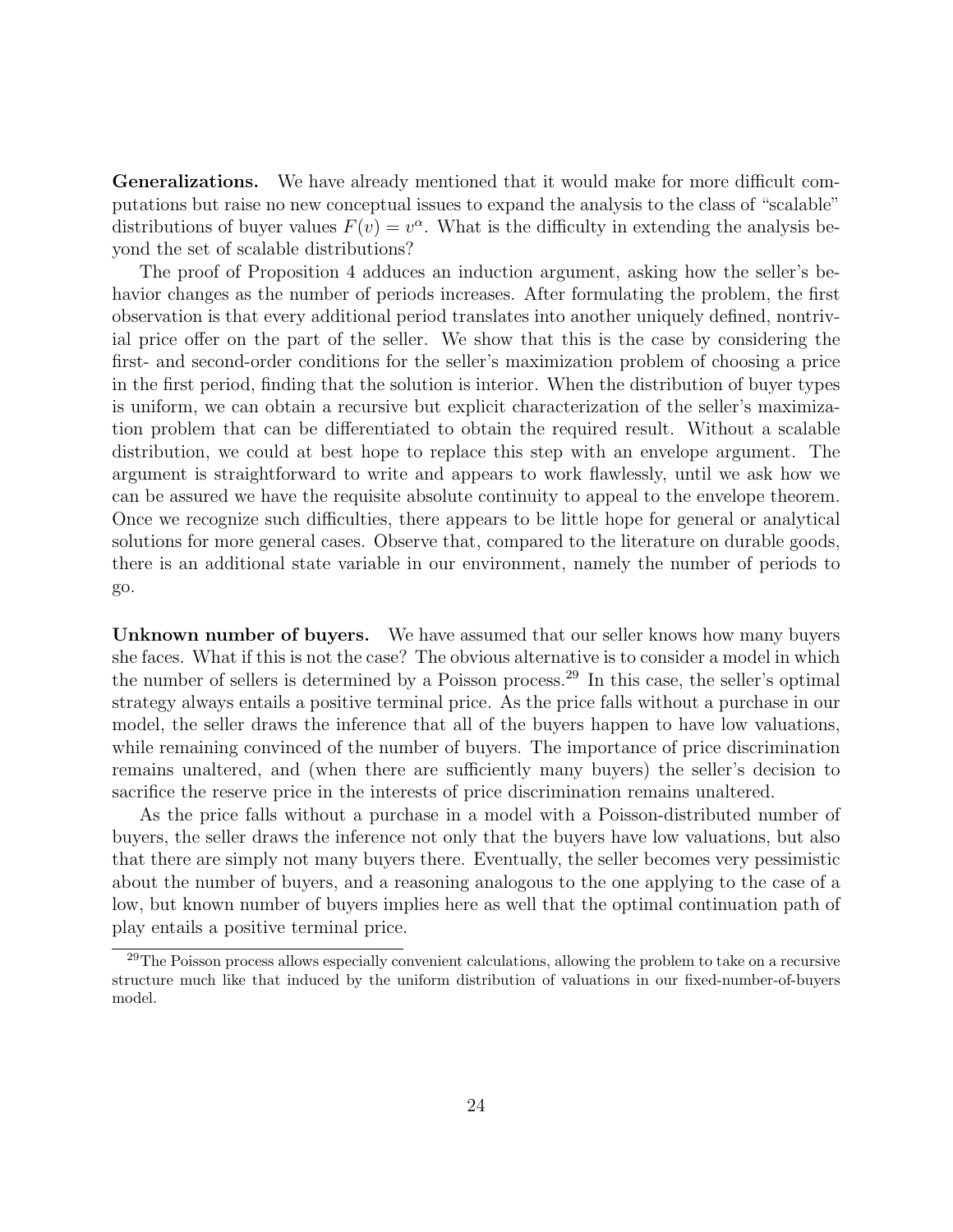# A Appendix: Proofs

### A.1 Proof of Proposition 1

We state a more general version of the proposition. Let  $F$  be the cumulative distribution function of buyer valuations, let  $\pi_{\Delta}(n)$  (resp.  $\pi_{\Delta}(n)$ ) denote the infimum (resp., supremum) of this payoff over all equilibria, and define  $\pi_1(n) = \max_{p \in [0,1]} p(1 - (F(p))^n)$ .

**Proposition 7.** If  $\Delta < \Delta'$  and hence  $T_{\Delta} > T_{\Delta'}$ , then

$$
\underline{\pi}_{\Delta}(n) \ge \underline{\pi}_{\Delta'}(n), \text{ and } \overline{\pi}_{\Delta}(n) \ge \overline{\pi}_{\Delta'}(n).
$$

In particular,  $\pi_{\Delta}(n) \geq \pi_1(n)$ .

**Proof.** If  $\Delta = 1$ , the seller literally gets only one chance to set a price, and is a static monopoly, ensuring that she earns at least  $\pi_1(n)$ . We now proceed by induction. Fix a period length  $\Delta'$  and corresponding  $T_{\Delta'}$ , and let period-length  $\Delta$  permit one additional pricing period. One possibility open to the seller under period length  $\Delta$  is to set a losing offer in the first period, in which case play will continue with some equilibrium of the resulting continuation game, which must also be an equilibrium in the game with period length  $\Delta'$ . Setting a losing price in the first period thus ensures a payoff of at least  $\pi_{\Lambda}(n)$ , and hence any equilibrium with period length  $\Delta$  must bring at least this payoff (or  $\pi_{\Delta}(n) \geq \pi_{\Delta}(n)$ ). Similarly, considering strategies in which the seller makes a losing offer in the first period followed by an equilibrium giving payoff  $\overline{\pi}_{\Delta}(n)$  gives  $\overline{\pi}_{\Delta}(n) \geq \overline{\pi}_{\Delta}(n)$ . L.

### A.2 Proof of Lemma 1

Suppose  $v_{\Delta 1} > 0$ . Then  $v_{\Delta 2}$  must be such that

$$
v_{\Delta 1} = \arg \max v (1 - (F_2(v))^n),
$$

where  $F_2$  is the posterior cumulative distribution over the buyers' types, given that these types are contained in the interval  $v_{\Delta 2}$ . If  $F_2$  has a strictly positive density, then this ensures that  $v_{\Delta_2} > v_{\Delta_1}$  and, along with  $\lim_{\Delta \to 0} v_{\Delta_1} > 0$ , that  $\lim_{\Delta \to 0} v_{\Delta_2} > \lim_{\Delta \to 0} v_{\Delta_1}$ . An induction argument then establishes the corresponding inequality for every k. ш

## A.3 Proof of Proposition 2

We state a more general form of the proposition.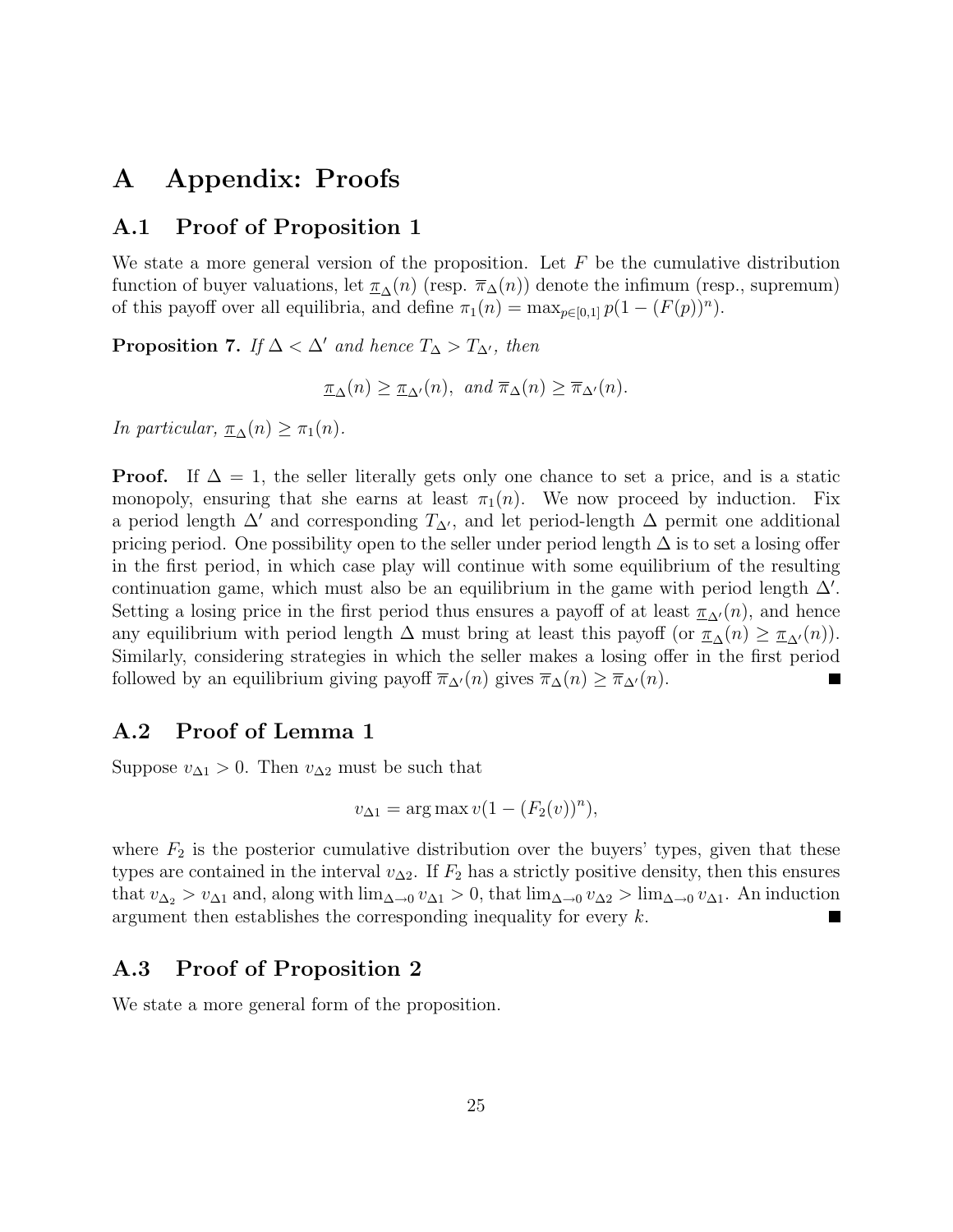**Proposition 8.** If the density f of buyer valuations is differentiable and satisfies  $f' < 0$ , then the seller can always achieve at least the payoffs of an optimal auction with zero reserve price:

$$
\underline{\pi}(n) \equiv \lim_{\Delta \to 0} \underline{\pi}_{\Delta}(n) \ge \pi^{D}(n).
$$

If in addition the virtual valuation  $v - \frac{1 - F(v)}{f(v)}$  $\frac{f^{-(F(v))}}{f(v)}$  is increasing in n, then more buyers are better for the seller, i. e., for every n,

$$
\underline{\pi}_{n+1} \ge \overline{\pi}_n \equiv \lim_{\Delta \to 0} \overline{\pi}_{\Delta}(n).
$$

The second result follows immediately from Bulow and Klemperer [9]. The proof of the first begins by supposing the seller could space her prices uniformly throughout the unit interval, i.e., could set prices  $(1 - \Delta, 1 - 2\Delta, \ldots, \Delta, 0)$ . In particular, for any  $v \in (0, 1]$ , let  $R_v^K$  denote the lowest revenue among all equilibria of a Dutch auction in which the K prices  $\{vk/K, k = 0, \ldots, K-1\}$  are quoted in descending order, with n buyers whose valuations are independently drawn from the distribution  $F(\cdot)/F(v)$  on [0, v]. (If multiple bidders accept the same price, the unit is randomly allocated among them.) Observe that, fixing  $v$ , as  $K \to \infty$ , the revenue and buyers' strategies in this K-price Dutch auction converge to the revenue  $R_v^D$  and equilibrium strategies of the standard Dutch auction with no reserve price.<sup>30</sup>

It may appear that this first step already gives the desired result, but we must next deal with the fact that such a sequence of prices may not be sequentially rational. Moreover, sequential rationality is difficult to characterize because at each stage of the auction, the seller's optimal action depends upon the buyers' behavior, which in turn depends upon the continuation equilibrium, about which we know very little. The proof exploits the following insight, formalized in Lemma 3 below: Given any remaining interval of possible buyer types  $[0, v]$ , there is no incentive-compatible mechanism (and hence no continuation equilibrium) that gives a buyer of type  $v$  a higher payoff than a zero-reserve-price Dutch auction. Bearing this in mind, suppose the seller is in the middle of a sequence of prices and considering her next move. She could always set a new price  $\Delta$  lower than her previous one. It would be easy to identify the buyers that will accept this price if the seller would continue shaving her price by  $\Delta$  each period. She might not choose to do so, of course, but Lemma 3 ensures that if the seller contemplates doing anything else, then the marginal buyer will have an even bleaker future, and hence will be all the more willing to accept the current price. This in turn ensures that in every period, the seller can garner an incremental payoff at least as high as she could from cutting prices by  $\Delta$  each period, and hence can altogether ensure a payoff approaching (as  $\Delta \rightarrow 0$ ) the payoff of an optimal auction with zero reserve price.

 $30$ This follows from Athey [1, Theorem 6, proof]: incentive compatibility implies that equilibrium strategies are increasing in types, so that any sequence of such strategies, indexed by  $K$ , must have a convergent subsequence, and its limit must be an equilibrium of the standard Dutch auction. But the latter admits a unique equilibrium.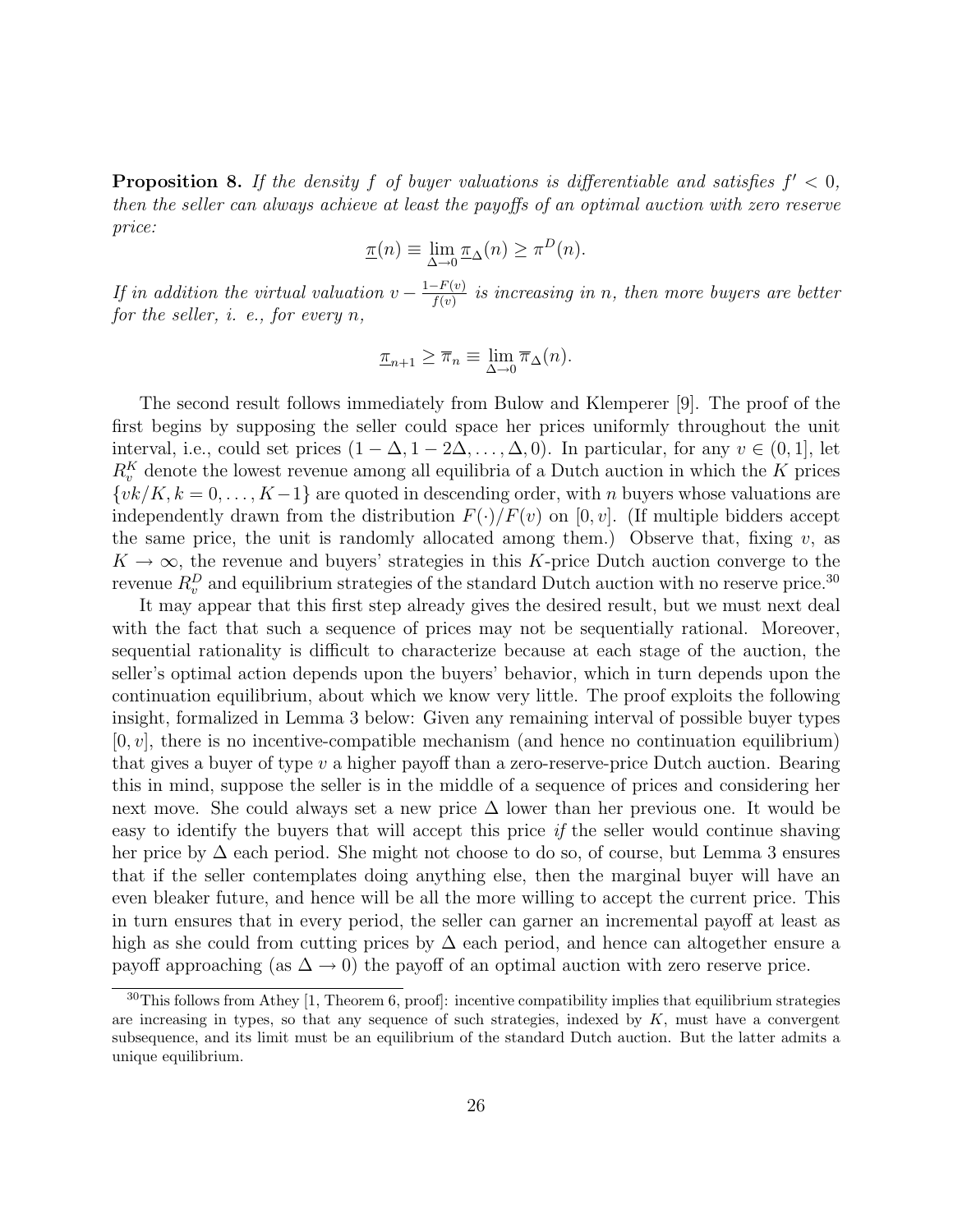To make this precise, given v and K, let  $v_{vk}^K$  denote the buyer type that is indifferent between accepting and rejecting the price  $vk/K$ . Convergence implies that for any  $\varepsilon > 0$ , there exists  $K_{\varepsilon}$  such that for all  $K > K_{\varepsilon}$  and all  $k = 0, \ldots, K$ , we have

$$
|R_v^K - R_v^D| < \varepsilon,\tag{17}
$$

$$
|vk/K - p^D(v_{vk}^K)| < \varepsilon,\tag{18}
$$

where  $p^{D}(v_{vk}^{K})$  is the price at which  $v_{vk}^{K}$  is indifferent between accepting and rejecting in the standard Dutch auction. Further, since  $R_v^K$  is a continuous function of v and  $v \in [0,1]$ , a compact set, we may choose  $K_{\varepsilon}$  independently of v.

Let  $R_v^T$  denote the lowest revenue among all equilibria in our pricing game with T periods to go, and residual demand on  $[0, v]$  with distribution  $F(\cdot)/F(v)$ . Since  $R_v^T$  is increasing in T (because waiting one more period is always an option),  $R_v \equiv \lim_{T \to \infty} R_v^T$  is well-defined.

Assume, for the sake of contradiction, that  $R_1^D - R_1 > 2\varepsilon > 0$ . Then because  $R_v^D$  and  $R_v$ are continuous functions of v with  $R_0^R = R_0 = 0$ , (17) ensures that we can find an infinite sequence of values of  $K \geq K_{\varepsilon}$ , with a corresponding value  $v_{1k}^K$ , for some  $k = 1, \ldots, K$ , such that

$$
R_{v_{1k}^{K}} < R_{v_{1k}^{K}}^{K} - \varepsilon \text{ and } R_{v_{1,k-1}^{K}} > R_{v_{1,k-1}^{K}}^{K} - \varepsilon.
$$
 (19)

Since both revenues are less than  $\varepsilon$  when  $v \leq \varepsilon$ , we have  $v_{1k}^K \geq \varepsilon$ . (We can always ensure that both inequalities are strict, at least for a subsequence of the original sequence, by considering a slightly lower or larger value of  $\varepsilon$  if need be.) Pick some  $K \geq K_{\frac{\varepsilon}{2}}$ . Given this K and corresponding  $v_{1k}^{K}$ , (19) ensures that we can pick T large enough so that

$$
R_{v_{1k}^{K}}^{T} < R_{v_{1k}^{K}}^{K} - \frac{\varepsilon}{2} \text{ and } R_{v_{1,k-1}^{K}}^{T-1} \ge R_{v_{1,k-1}^{K}}^{K} - \frac{\varepsilon}{2}.
$$
\n
$$
(20)
$$

L.

Observe that a strategy available to the seller, given  $v_{1k}^K$  and T periods to go, is to offer the price that makes type  $v_{1,k-1}^K$  indifferent between accepting and rejecting. Lemma 3 below shows that this price is at least as large as the corresponding price in the standard Dutch auction (since his utility is lower in the continuation than it would be in the standard Dutch auction). That is (using  $K \geq K_{\frac{\varepsilon}{2}}$  and (18) as well as the second inequality in (20) for the second inequality below),

$$
R_{v_{1k}^{K}}^{T} \geq (1 - F^{n}(v_{v_{1k}^{K},k-1}^{K}))p^{D}(v_{1k}^{K}) + F^{n}(v_{v_{1k}^{K},k-1}^{K})R_{v_{1k-1}^{K}}^{T-1}
$$
  
\n
$$
\geq (1 - F^{n}(v_{v_{1k}^{K},k-1}^{K}))\left(k/K - \frac{\varepsilon}{2}\right) + F^{n}(v_{v_{1k}^{K},k-1}^{K})\left(R_{v_{1k-1}^{K}}^{K} - \frac{\varepsilon}{2}\right) = R_{v_{1k}^{K}}^{K} - \frac{\varepsilon}{2},
$$

contradicting the first inequality in (20).

**Lemma 3.** If F has differentiable density f with  $f' \leq 0$ , then an efficient auction maximizes the expected utility of the highest type buyer (i.e., a buyer with valuation 1) among all feasible and incentive-compatible mechanisms.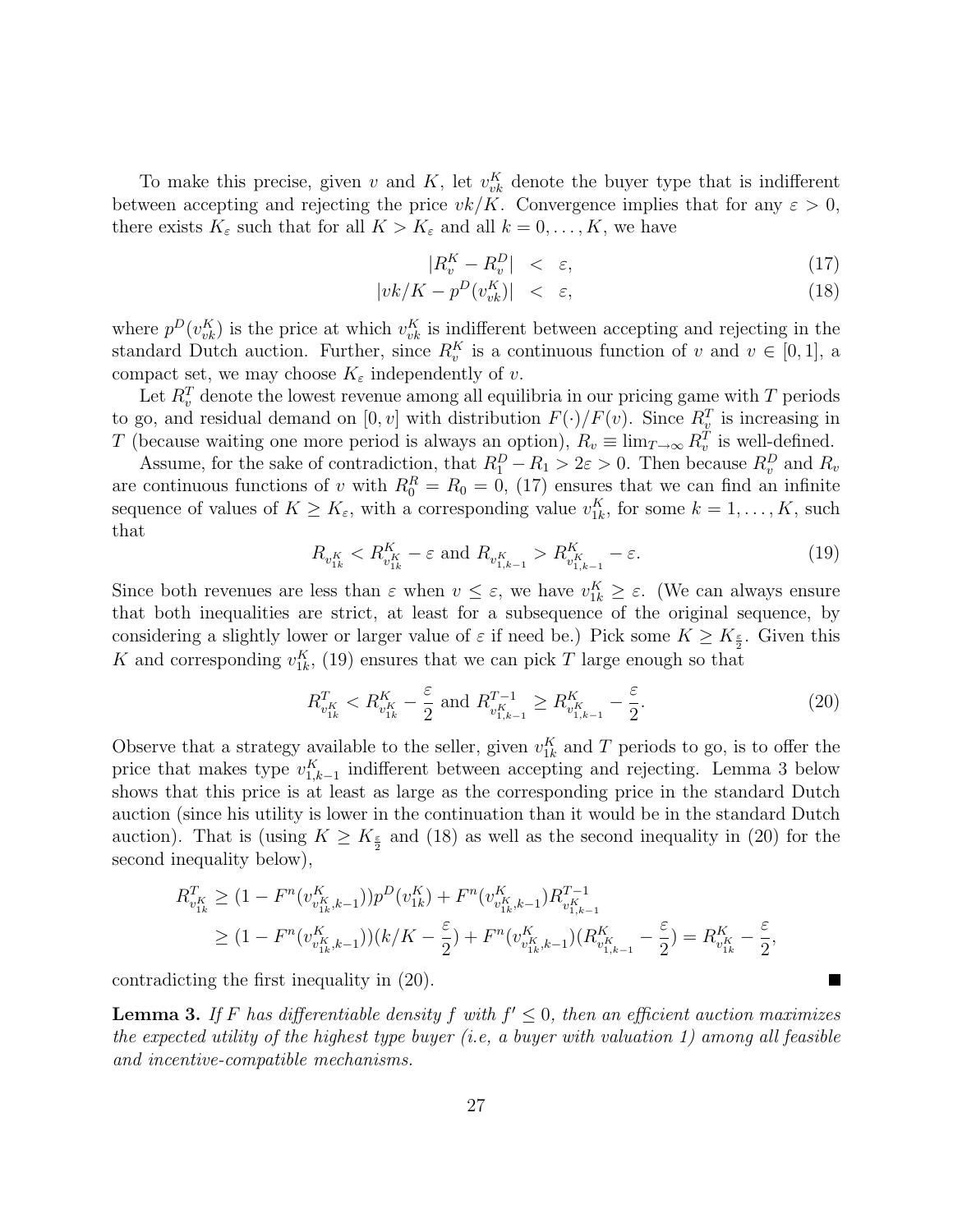It is then immediate that if the game reaches a period with remaining buyer types  $[0, v]$ , then continuing with an efficient auction maximizes (over the set of incentive-compatible mechanisms) the payoff of buyer type  $v^{31}$ 

This lemma is the only place in the proof of Proposition 2 we use the assumption that  $f' \leq 0$ . The argument for the lemma begins with Myerson's [24] characterization of incentive compatibility. Myerson shows that in any incentive compatible mechanism, the payoff of the highest-type buyer is given by  $\int_0^1 q(v)dv$ , where  $q(v)$  is the probability that a buyer of type  $v$  is allocated the object (conditional on being of type  $v$ ). Then how do we raise the highesttype buyer's payoff? By setting every buyer's probability of receiving the object as high as possible, with incentive compatibility ensuring that this spills over into a higher payoff for the highest type. Unfortunately, there are feasibility constraints on the extent to which buyers can be promised the object—they cannot all receive it with probability one. The most effective way to boost the overall acceptance probability  $\int_0^1 q(v)dv$  without running afoul of these constraints is to make  $q(v)$  high when  $f(v)$  is small, effectively making promises that affect incentive compatibility, thereby increasing the highest type's payoff, but that are unlikely to have to be kept, thus also preserving feasibility. When  $f' < 0$ , this means that we should make  $q(v)$  large when v is large, doing our utmost to award the object to a highvaluation buyer. But nothing does this more effectively than an efficient auction, opening the door to the result.

More formally, let  $q: [0, 1] \to [0, 1]$  be a measurable function representing the allocation from some incentive-compatible mechanism, so that  $q(v)$  can be interpreted as the probability that a buyer of valuation v receives the object. From Border  $[7]$ , we know that feasibility requires

$$
\forall v: \int_v^1 q(s) f(s) ds \leq \frac{1 - F(v)^n}{n},
$$

or equivalently,

$$
\forall v: \int_v^1 \left( q\left(s\right) - F\left(s\right)^{n-1} \right) f(s)ds \le 0.
$$

From Myerson [24], the expected utility of the highest type given q can be written as  $\int_0^1 q(s) ds$ , and so the difference between his expected utility given q and given the efficient auction is then

$$
\int_{0}^{1} (q(s) - F(s)^{n-1}) ds \leq 0.
$$

<sup>&</sup>lt;sup>31</sup> Lemma 3 does not hold without the assumption that  $f' \leq 0$ . Suppose, for example, that the cumulative distribution function of bidder valuations is given by  $F(v) = (e^v - 1)/(e - 1)$ , with support [0, 1], and with two bidders. We have  $f' > 0$  in this case, though this distribution satisfies the assumption of increasing virtual valuation. The utility of the highest type in the efficient auction is  $(e-2)/(e-1) \approx .4$ , which is less than what he gets if the good is just given away, namely  $(1/2)$ . Hence, it is not the case that the efficient auction maximizes the payoff of the highest type buyer, over the set of incentive-compatible mechanisms.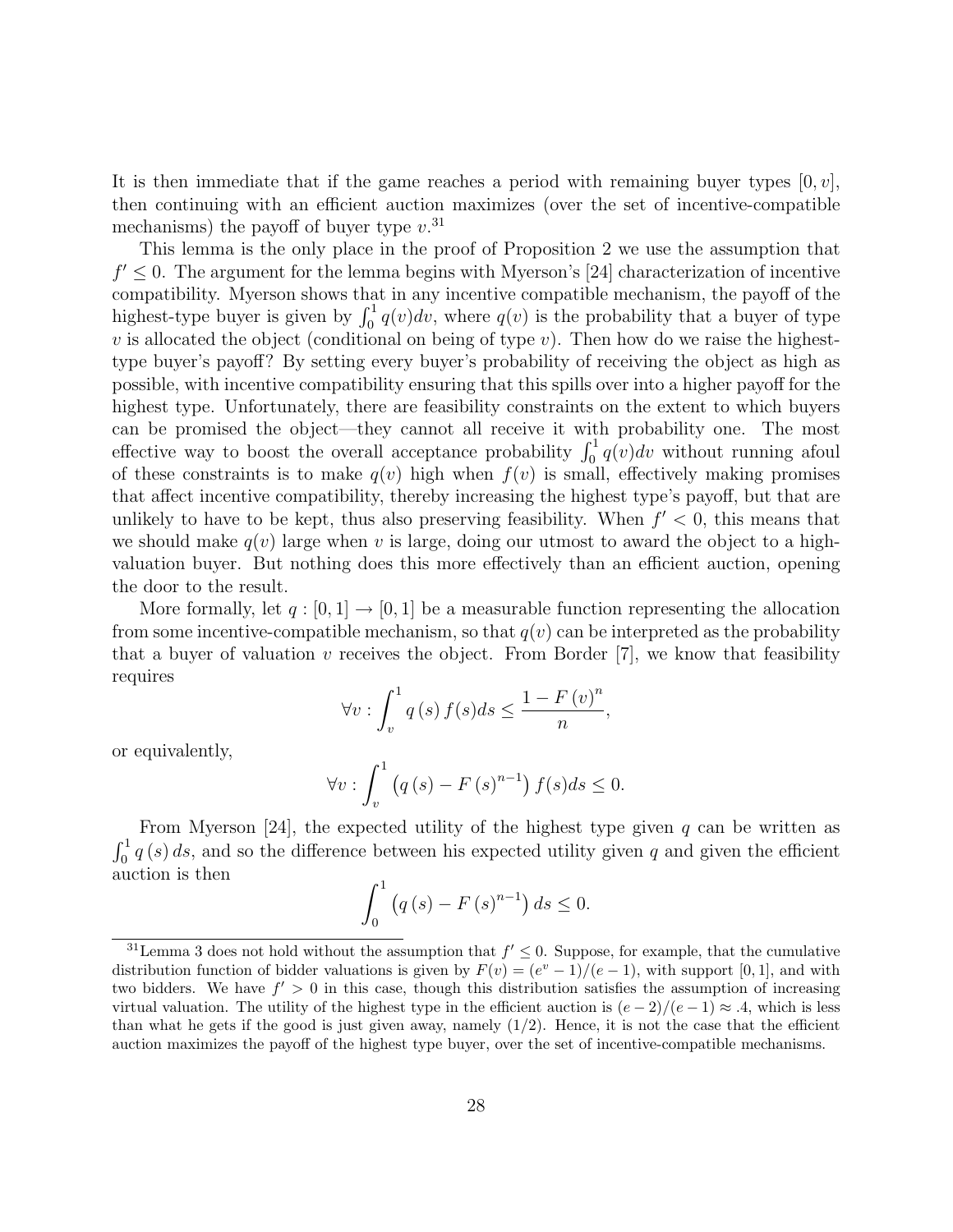Let  $\theta(s) \equiv q(s) - F(s)^{n-1}$  and consider then the problem

$$
\max_{\theta} \int_0^1 \theta(s) \, ds \quad \text{such that} \quad \forall v : \int_v^1 \theta(s) \, f(s) \, ds \le 0.
$$

Our task is to show that  $\theta(s) = q(s) - F(s)^{n-1} \equiv 0$  solves this problem.

Because  $\theta$  is measurable, it can be approximated by step functions, and so we are led to consider the discrete problem, for  $K \in \mathbb{N}$ , and some nonincreasing positive sequence  ${f_k : k = 0, \ldots, K},$ 

$$
\max_{\{a_k\}_{k=0}^K} \sum_{k=0}^K a_k \quad \text{such that} \quad \forall j = 0, \dots, K : \sum_{k=j}^K a_k f_k \le 0.
$$

We claim that  $a_k = 0 \forall k$  is a solution to this program. Suppose that  $\{a_k : k = 0, \ldots, K\}$  is a solution, and that for some j,  $\sum_{k=j}^{K} a_k f_k < 0$ . Then we may as well assume that  $a_{j-1} = 0$ . If indeed  $a_{j-1} > 0$ , then by increasing  $a_j$  and lowering  $a_{j-1}$  by some small  $\varepsilon > 0$ , all the constraints remain satisfied, and the objective function cannot decrease. By induction, we may as well assume that  $a_k = 0$  for all  $k = 0, \ldots, j - 1$ . This, however, implies that  $\sum_{k=0}^{K} a_k f_k < 0$ , which is impossible at an optimum, as it would then be feasible to increase  $a_0$  and so increase the objective without violating the constraints. It follows that, at any optimum,  $\sum_{k=j}^{K} a_k f_k = 0$  for all j, and so setting  $a_k = 0$  for all k is a solution to the finite program. Hence, setting  $\theta = 0$  is a solution to the infinite program, so that the efficient auction maximizes the highest type's expected utility.  $\blacksquare$ 

### A.4 Proof of Lemma 2

Fix a candidate equilibrium. Suppose that a buyer with valuation  $v$  finds it optimal to accept price  $p$  in some period  $t$ . Then it must be the case that

$$
\sum_{k=0}^{n-1} q(k) \frac{1}{1+k}(v-p) \ge q(0) \sum_{p_{\ell} \in P} \rho(p_{\ell})(v-p_{\ell}),
$$

where  $q(k)$  is the probability that k other buyers accept the price p, P is the finite set of prices the seller will set in the remaining  $t-1$  periods under the candidate equilibrium, and  $\rho(p_\ell)$  is the probability the buyer will purchase the good at such a price. Notice that  $\rho(p_\ell)$  combines the buyer's subsequent decisions of when to say yes to a price, as well as the probability that other buyers will accept either  $p_\ell$  or an earlier price. We have  $\sum_{p_\ell \in P} \rho(p_\ell) \leq 1$ , and hence the derivative in  $v$  of the left side of this inequality is at least as large as that of the right. The derivative of the left side is strictly larger than that of the right, and hence all buyers with valuations  $v' > v$  find it strictly optimal to also accept the offer (which would suffice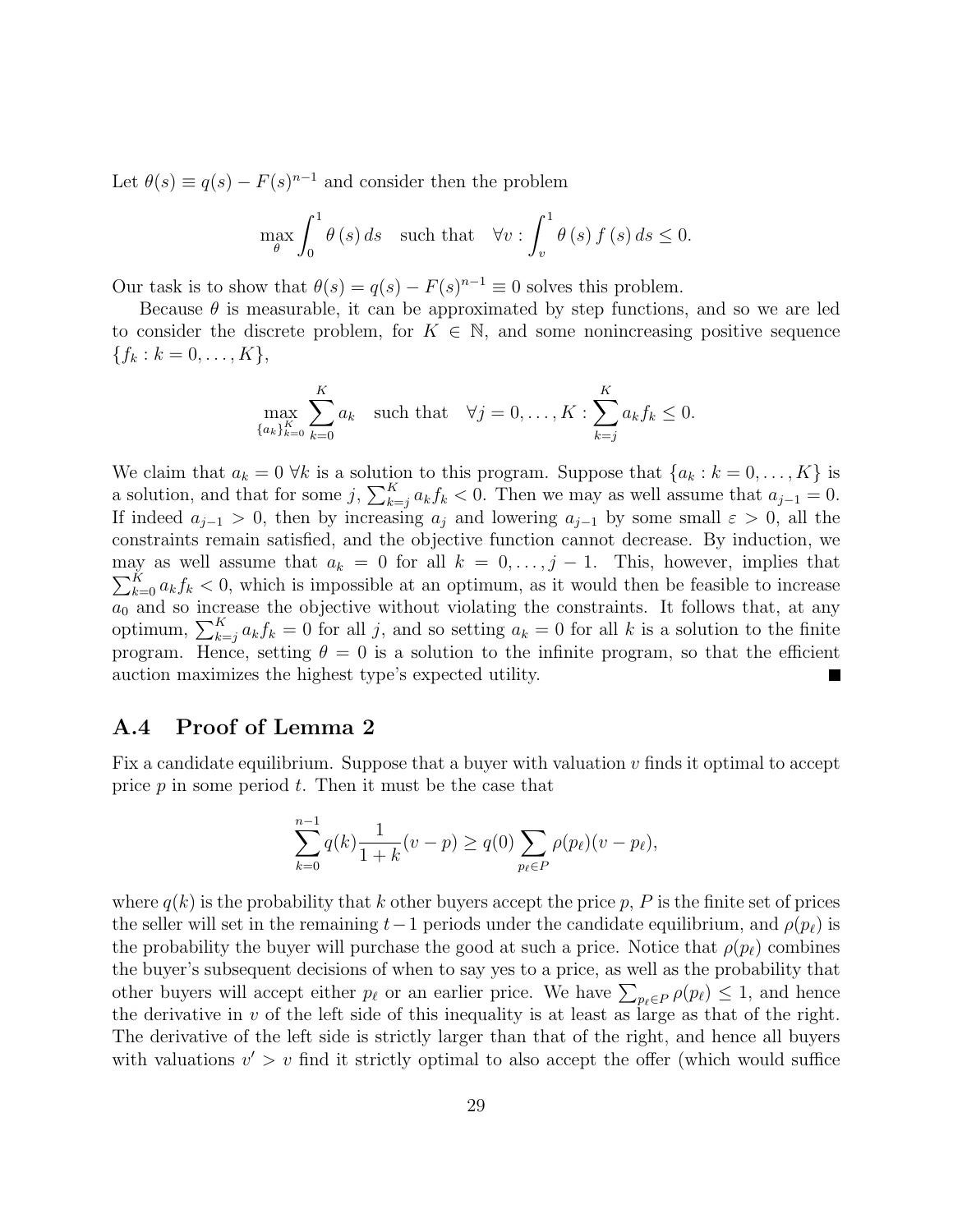for the result), with the possible exception of a case in which  $q(0) = 1$  and  $\rho(p_\ell)$  attaches probability 1 to prices equal to p. Here, all buyers are indifferent between accepting and rejecting the current price. In this case, there is no loss of generality in taking the accepting set of buyers to be an upper interval of buyer types. L.

# A.5 Proof of Proposition 3

We fix  $\Delta$  (and hence the number of periods  $T_{\Delta}$ ) and use an induction argument on the number of remaining periods to show that, with t periods to go and beliefs about buyers' types that are uniform over a set  $[0, v_{t+1}],$ 

(i) the perfect Bayesian equilibrium in the continuation game is unique,

(ii) the seller's payoff equals  $\mu_t v_{t+1}$  for some  $\mu_t$  that is independent of  $v_{t+1}$ , and

(iii) the period-t price is such that buyers accept if and only if their valuation exceeds that of an indifferent type  $v_t$  given by some  $\gamma_t v_{t+1}$ , where  $\gamma_t \in (0,1)$  is independent of  $v_{t+1}$ .

To show this, we use the seller's first-order conditions to determine a recursion (and initial values) that characterize the sequences  $\gamma_t$  and  $\mu_t$ . We show that these define a unique sequence, with the property that  $\gamma_t < 1$  for all t. We then show that these values achieve a maximum of the seller's objective function.

#### A.4.1 The Last Period

Consider the last period  $(t = 1)$  and let the seller's posterior belief be that the buyers' valuations are uniformly distributed on  $[0, v_2]$ . Then buyer  $v_i$  accepts the price  $p_1$  if and only if  $p_1 \leq v_i$ , and the seller chooses  $p_1 = v_1$  to maximize

$$
\left(1-\left(\frac{v_1}{v_2}\right)^n\right)v_1=\left(\left(1-\left(\frac{v_1}{v_2}\right)^n\right)\frac{v_1}{v_2}\right)v_2,
$$

so indeed  $v_1 = \gamma_1 v_2$  is linear in  $v_2$ , where  $\gamma_1$  maximizes

$$
(1 - \gamma_1^n) \gamma_1
$$
, and hence  $\gamma_1 = (n + 1)^{-1/n}$ .

The value of the problem,  $V_1(v_2)$ , is then

$$
V_1(v_1) = \mu_1 v_2
$$
, where  $\mu_1 = \frac{n}{n+1} \gamma_1$ ,

and so  $V_1$  is indeed linear in  $v_2$  as well. This solution is obviously unique.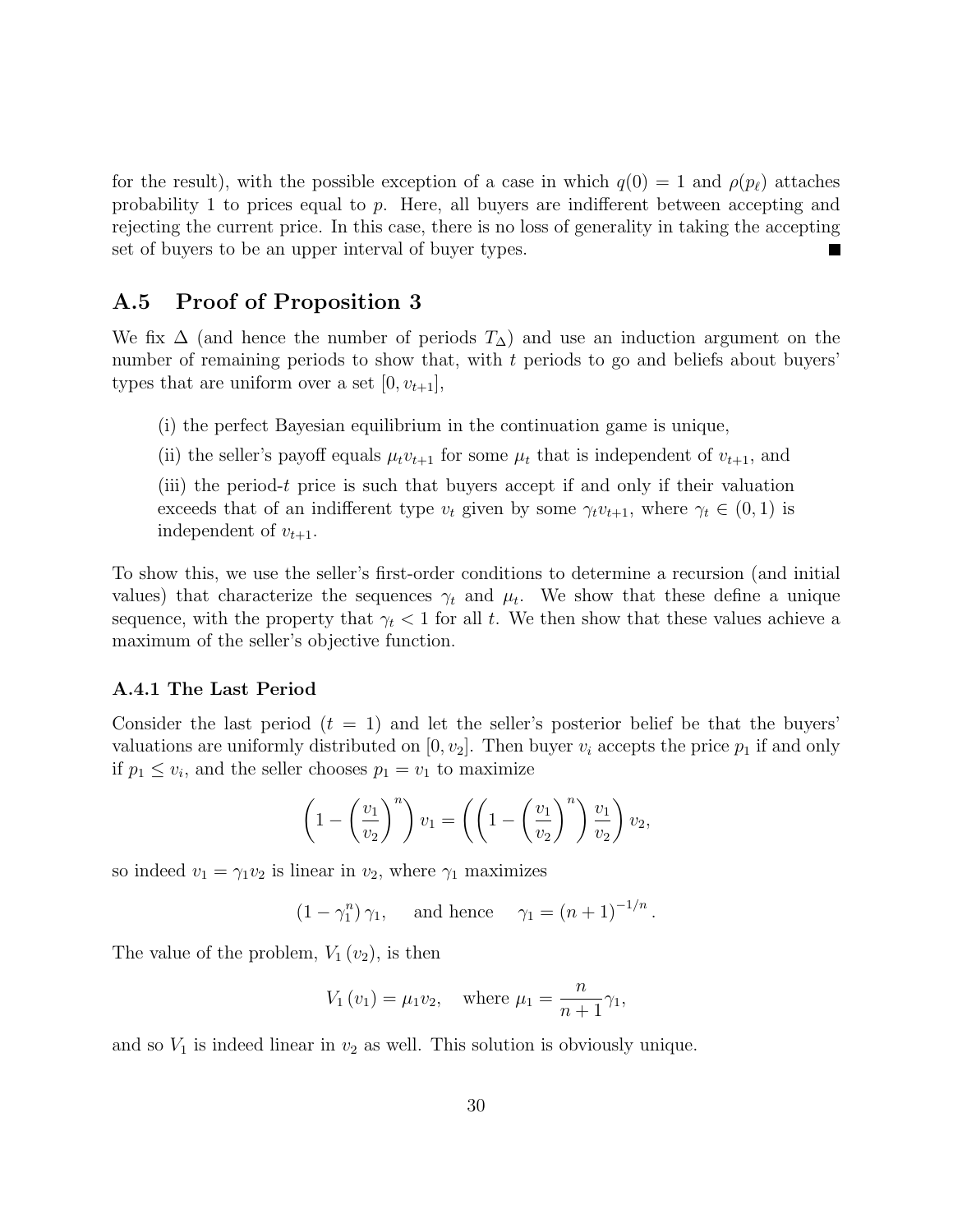#### A.4.2 The Induction Step

Now fix t and assume that for any  $\tau < t$  periods to go, and for every uniform distribution of buyer valuations on  $[0, v_{\tau+1}]$ , the equilibrium is unique and characterized by values  $\mu_{\tau}$  and  $\gamma_{\tau}$  < 1 such that the seller sets a price accepted by all buyers with types above  $\gamma_{\tau}v_{\tau+1}$ , for an expected continuation revenue of  $\mu_{\tau} v_{\tau+1}$ . Consider the game with t periods to go, and beliefs that are uniform over  $[0, v_{t+1}]$ .

The buyer's indifference condition. To characterize the buyers' reaction to the seller's prices, suppose that type  $v_t$  is indifferent between accepting price  $p_t$  and rejecting in order to accept  $p_{t-1}$ . If buyer  $v_t$  accepts, his payoff is

$$
\sum_{j=0}^{n-1} \frac{1}{j+1} \binom{n-1}{j} \left(1 - \left(\frac{v_t}{v_{t+1}}\right)\right)^j \left(\frac{v_t}{v_{t+1}}\right)^{n-1-j} (v_t - p_t) = \frac{1 - (v_t/v_{t+1})^n}{n\left(1 - (v_t/v_{t+1})\right)} (v_t - p_t).
$$

The first term in the summation is the probability that he is awarded the good if j other buyers accept the posted price, the binomial expression is the probability that  $j$  such buyers accept this price, and  $v_t - p_t$  is the resulting payoff. By waiting one more period instead, buyer  $v_t$  gets

$$
\left(\frac{v_t}{v_{t+1}}\right)^{n-1} \sum_{j=0}^{n-1} \frac{1}{j+1} {n-1 \choose j} \left(1 - \left(\frac{v_{t-1}}{v_t}\right)\right)^j \left(\frac{v_{t-1}}{v_t}\right)^{n-1-j} (v_t - p_{t-1})
$$
\n
$$
= \left(\frac{v_t}{v_{t+1}}\right)^{n-1} \frac{1 - (v_{t-1}/v_t)^n}{n(1 - (v_{t-1}/v_t))} (v_t - p_{t-1}).
$$

Letting  $\gamma_t \equiv v_t/v_{t+1}$ , and setting these expressions equal, we obtain the indifference condition

$$
\frac{1-\gamma_t^n}{1-\gamma_t} (v_t - p_t) = \gamma_t^{n-1} \frac{1-\gamma_{t-1}^n}{1-\gamma_{t-1}} (v_t - p_{t-1}).
$$

Hence

$$
\frac{1-\gamma_t^n}{1-\gamma_t} (v_t - p_t) = \gamma_t^{n-1} \frac{1-\gamma_{t-1}^n}{1-\gamma_{t-1}} (v_t - v_{t-1}) + \gamma_t^{n-1} \frac{1-\gamma_{t-1}^n}{1-\gamma_{t-1}} (v_{t-1} - p_{t-1})
$$
\n
$$
= \gamma_t^{n-1} \frac{1-\gamma_{t-1}^n}{1-\gamma_{t-1}} (1-\gamma_{t-1}) v_t + \gamma_t^{n-1} \left[ \gamma_{t-1}^{n-1} \frac{1-\gamma_{t-2}^n}{1-\gamma_{t-2}} (v_{t-1} - p_{t-2}) \right]
$$
\n
$$
= \gamma_t^{n-1} (1-\gamma_{t-1}^n) v_t + \gamma_t^{n-1} \gamma_{t-1}^{n-1} (1-\gamma_{t-2}^n) v_{t-1} + \cdots
$$

That is,

$$
\frac{1-\gamma_t^n}{1-\gamma_t} (v_t - p_t) = \sum_{\tau=1}^{t-1} (1-\gamma_\tau^n) \left( \prod_{l=\tau+1}^t \gamma_l^{n-1} \right) v_{\tau+1}.
$$
 (21)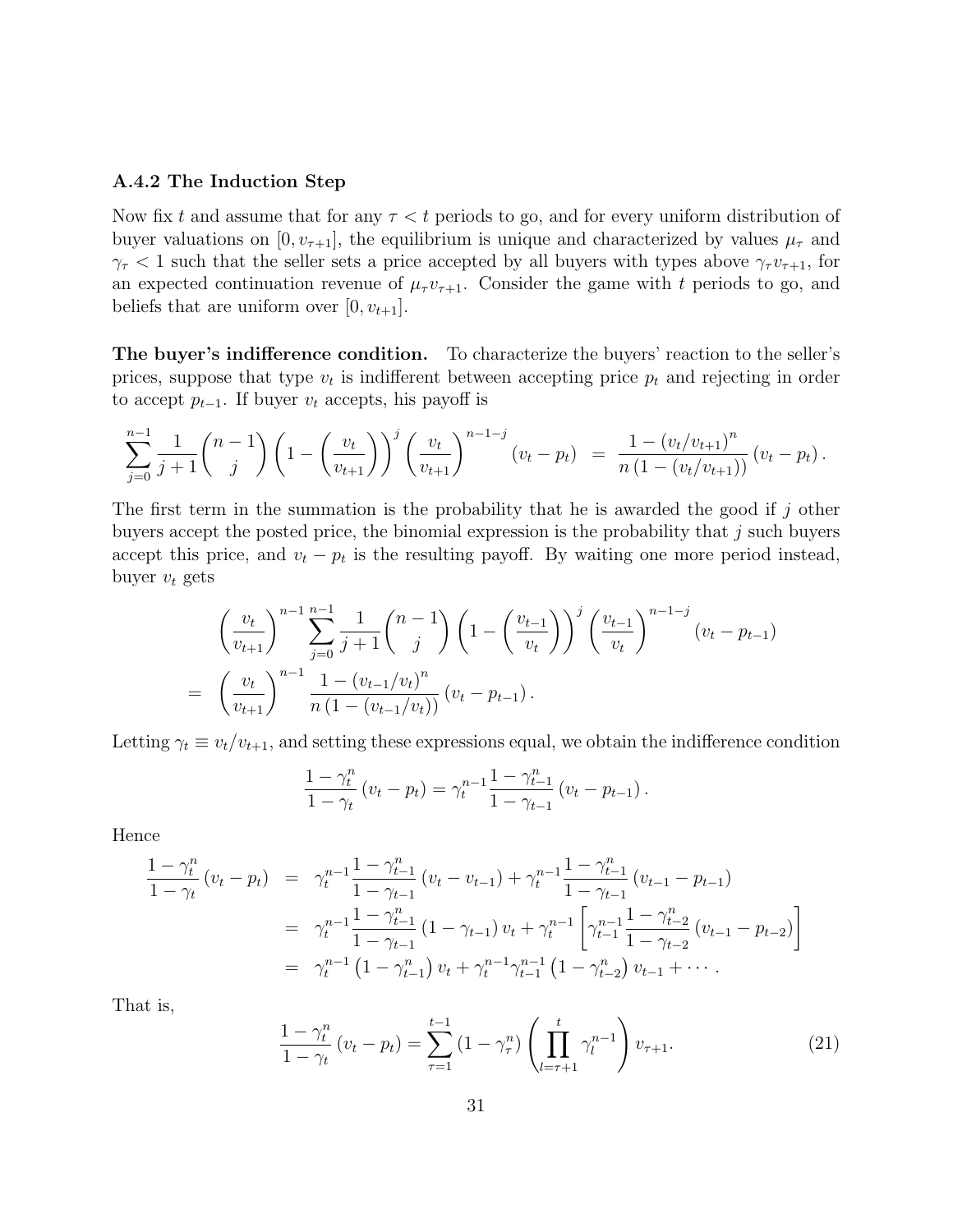This calculation identifies the critical buyer, given an arbitrary price  $p_t$ . Higher-valuation buyers will accept the price and lower-valuation buyers reject it. Note that, dividing both sides by  $v_t$ , the right-hand side becomes a telescoping sum, so that

$$
\frac{1-\gamma_t^n}{1-\gamma_t}\left(1-\frac{p_t}{v_t}\right) = \gamma_t^{n-1}\left(1-\prod_{\tau=1}^{t-1}\gamma_\tau^n\right).
$$

Using  $\gamma_t = \frac{v_t}{v_{t+1}}$  $\frac{v_t}{v_{t+1}}$  and our subsequently introduced convention  $q_t \equiv \frac{v_{t+1}}{v_1}$  $\frac{t+1}{v_1}$  to simplify (21), we obtain the characterization of buyer behavior given by (8).

**The seller's maximization problem.** The seller's value  $V_{t+1}$  in period t is given by

$$
V_{t+1}(v_{t+1}) = \max_{v_t} \left[ \left( 1 - \left(\frac{v_t}{v_{t+1}}\right)^n \right) p_t + \left(\frac{v_t}{v_{t+1}}\right)^n V_t(v_t) \right]
$$

where  $p_t$  is given by (21). We can use (21) to rewrite this as

$$
V_{t+1}(v_{t+1}) = \max_{\gamma_t} \left[ (1 - \gamma_t^n) (p_t - v_t) + (1 - \gamma_t^n) v_t + \gamma_t^n V_t(v_t) \right]
$$
  
= 
$$
\max_{\gamma_t} \left[ - (1 - \gamma_t) \sum_{\tau=1}^{t-1} (1 - \gamma_\tau^n) \left( \prod_{l=\tau+1}^t \gamma_l^{n-1} \right) v_{\tau+1} + (1 - \gamma_t^n) v_t + \gamma_t^n V_t(v_t) \right].
$$

Dividing by  $v_{t+1}$ , we have

$$
\frac{V_{t+1}(v_{t+1})}{v_{t+1}} = \max_{\gamma_t} \left[ -(1 - \gamma_t) \sum_{\tau=1}^{t-1} (1 - \gamma_\tau^n) \left( \prod_{l=\tau+1}^t \gamma_l^{n-1} \right) \frac{v_{\tau+1}}{v_{t+1}} + (1 - \gamma_t^n) \frac{v_t}{v_{t+1}} + \gamma_t^n \mu_{t-1} \frac{v_t}{v_{t+1}} \right]
$$
\n
$$
= \max_{\gamma_t} \left[ -(1 - \gamma_t) \sum_{\tau=1}^{t-1} (1 - \gamma_\tau^n) \left( \prod_{l=\tau+1}^t \gamma_l^n \right) + \gamma_t (1 - \gamma_t^n) + \gamma_t^{n+1} \mu_{t-1} \right]
$$
\n
$$
= \max_{\gamma_t} \left[ (1 - \gamma_t) \prod_{\tau=1}^t \gamma_\tau^n + \gamma_t (1 - \gamma_t^{n-1}) + \gamma_t^{n+1} \mu_{t-1} \right],
$$
\n(22)

which is an expression that is independent of  $v_{t+1}$ , and we may thus define  $\mu_t \equiv \frac{V_{t+1}(v_{t+1})}{v_{t+1}}$  $\frac{v_{t+1}}{v_{t+1}}$ .

The seller's maximization. The first and second derivatives of the seller's objective (22) are  $t-1$ 

$$
(n\gamma_t^{n-1} - (n+1)\gamma_t^n) \prod_{\tau=1}^{t-1} \gamma_\tau^n + 1 - n\gamma_t^{n-1} + (n+1)\gamma_t^n \mu_{t-1},
$$
\n(23)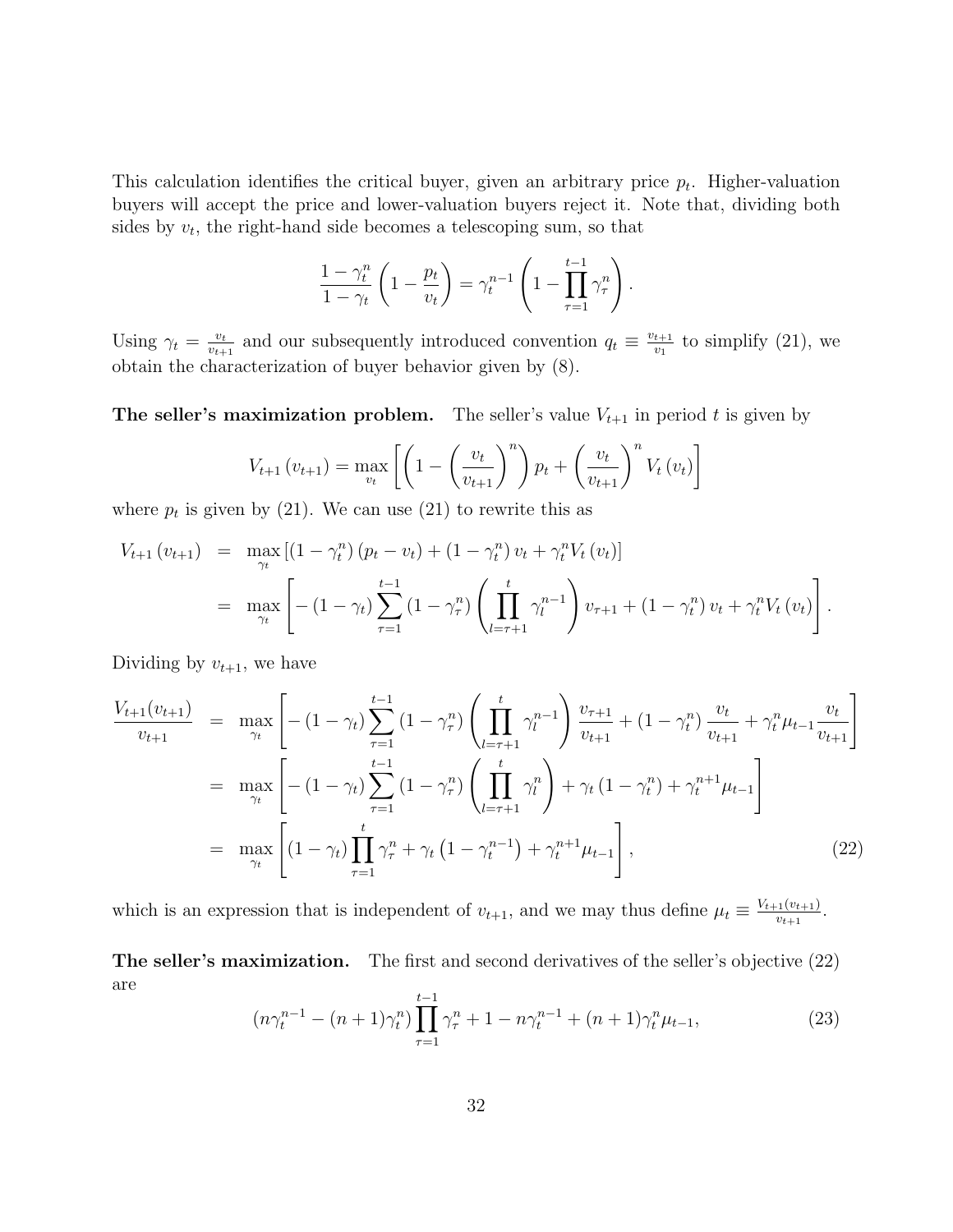and

$$
((n-1)n\gamma_t^{n-2} - n(n+1)\gamma_t^{n-1}) \prod_{\tau=1}^{t-1} \gamma_\tau^n - (n-1)n\gamma_t^{n-2} + n(n+1)\gamma_t^{n-1}\mu_{t-1},
$$

respectively. Together with (21), this allows us to obtain the characterization of prices given in (7). The second derivative can be rewritten as

$$
\frac{n}{\gamma_t} \left( (n\gamma_t^{n-1} - (n+1)\gamma_t^n) \prod_{\tau=1}^{t-1} \gamma_\tau^n - n\gamma_t^{n-1} + (n+1)\gamma_t^n \mu_{t-1} \right) - n\gamma_t^{n-2} \prod_{\tau=1}^{t-1} \gamma_\tau^n + n\gamma_t^{n-2}.
$$

When the first derivative equals zero, the terms in parentheses in this second derivative equal negative one, giving a second derivative of

$$
n(-\gamma_t^{-1} - \gamma_t^{n-2} \prod_{\tau=1}^{t-1} \gamma_\tau^n + \gamma_t^{n-2}),
$$

which is negative if  $\gamma_t \in (0, 1]$ . Hence, whenever the first derivative has an interior solution, the second (evaluated at that solution) is negative. This in turn ensures that if the first-order condition induced by (23) has an interior solution, that solution is unique and is a global maximizer.

Uniqueness. We must now show that the first-order condition induced by (23) has a unique, interior solution. Hence, we must show that (23) determines a sequence  $\{\gamma_t\}$  with each  $\gamma_t \in (0,1)$ . Let  $q_t = (\prod_{\tau=1}^t \gamma_\tau)^{-1}$ , so  $\gamma_t = q_{t-1}/q_t$ . We can then rewrite the first-order condition (23) as

$$
(n+1)\left(q_{t-1}^{-n} - \mu_{t-1}\right) \left(\frac{q_{t-1}}{q_t}\right)^n + n\left(1 - q_{t-1}^{-n}\right) \left(\frac{q_{t-1}}{q_t}\right)^{n-1} = 1,\tag{24}
$$

and the seller's maximization problem given by (22) to get

$$
\mu_t = \left(1 - \frac{q_{t-1}}{q_t}\right)q_t^{-n} + \frac{q_{t-1}}{q_t}\left(1 - \left(\frac{q_{t-1}}{q_t}\right)^{n-1}\right) + \left(\frac{q_{t-1}}{q_t}\right)^{n+1}\mu_{t-1},
$$

that is,

$$
\mu_t q_t^{n+1} - q_t = q_t q_{t-1} \left( q_t^{n-1} - q_{t-1}^{n-1} \right) + \mu_{t-1} q_{t-1}^{n+1} - q_{t-1}.
$$
\n(25)

Now let  $\xi_t \equiv \mu_t q_t^{n+1} - q_t$ . Notice that the first definition give (9). Then we can rewrite (24) and (25) as

$$
(n+1)\xi_{t-1} = n\left(q_{t-1}^n - 1\right)q_t - q_t^n q_{t-1},\tag{26}
$$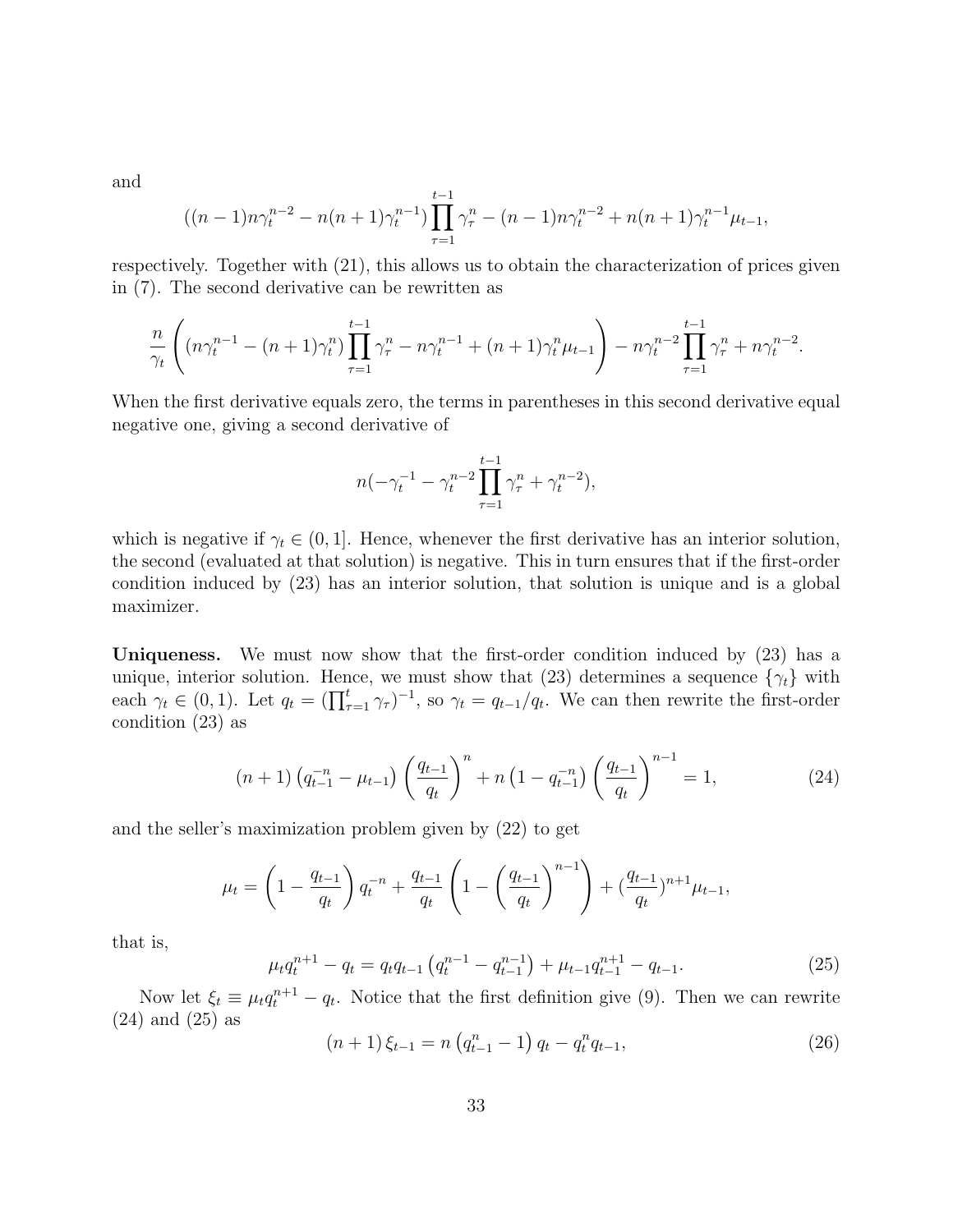and

$$
\xi_t = \xi_{t-1} + q_t q_{t-1} \left( q_t^{n-1} - q_{t-1}^{n-1} \right). \tag{27}
$$

We then combine (26) and (27) to get

$$
n (q_t^n - 1) q_{t+1} - q_{t+1}^n q_t = n (q_{t-1}^n - 1) q_t - q_t^n q_{t-1} + (n+1) q_t q_{t-1} (q_t^{n-1} - q_{t-1}^{n-1}),
$$

or rearranging,

$$
q_{t+1}^n - n \frac{q_t^n - 1}{q_t} q_{t+1} + n \left( q_t^{n-1} q_{t-1} - 1 \right) - q_{t-1}^n = 0, \tag{28}
$$

which holds for  $t \geq 1$  provided we adopt the convention  $q_0 = 1$  and recall that  $q_1 = (n+1)^{1/n}$ . This gives us the difference equation given by (6).

Observe now that the sequence  $\{\gamma_t\}$  is in  $(0, 1)$  if and only if the sequence  $\{q_t\}$  is strictly increasing. The following lemma establishes that this is the case:

Lemma 4. Consider the polynomial P defined by

$$
P(x) \equiv x^{n} - n \frac{q_{t}^{n} - 1}{q_{t}} x + n \left( q_{t}^{n-1} q_{t-1} - 1 \right) - q_{t-1}^{n}.
$$
 (29)

 $\blacksquare$ 

For each  $q_{t-1} < q_t$  with  $q_t > 1$ , P admits a unique real root strictly larger than  $q_t$ .

*Proof.* Assume throughout that  $q_{t-1} < q_t$ . The polynomial P has two real roots if n is even, and three if  $n$  is odd. To see this, observe that for  $n$  even, it is a convex function that is negative for  $x = q_t$ , since

$$
P(q_t) = q_t^n - n \frac{q_t^{n-1}}{q_t} q_t + n (q_t^{n-1} q_{t-1} - 1) - q_{t-1}^n \leq 0
$$
  
\n
$$
\Leftrightarrow q_t^n - q_{t-1}^n \leq n q_t^{n-1} (q_t - q_{t-1}),
$$

which is the case since the function  $x \mapsto x^n$  is convex for  $n \geq 2$ . Observe that this also establishes that P admits a real root larger than  $q_t$ . If n is odd, then P is concave on R<sub>−</sub> and convex on  $\mathbb{R}_+$ . Further,  $P(0) = n (q_t^{n-1}q_{t-1} - 1) - q_{t-1}^n \ge 0$ , and (as noted)  $P(q_t) \le 0$ . So, in all cases, P uniquely admits a real root x that is strictly larger than  $q_t$ .  $\Box$ 

## A.6 Proof of Proposition 4

#### A.5.1 Characterizing  $v_t$

We investigate the sequence of critical valuations  $\{v_t\}$ , leading to the demonstration of Proposition 4.1 and 4.2. The heart of the argument is contained in the following three lemmas. Let  $x(q_t, q_{t-1})$  denote the unique root larger than  $q_t$  solving (29).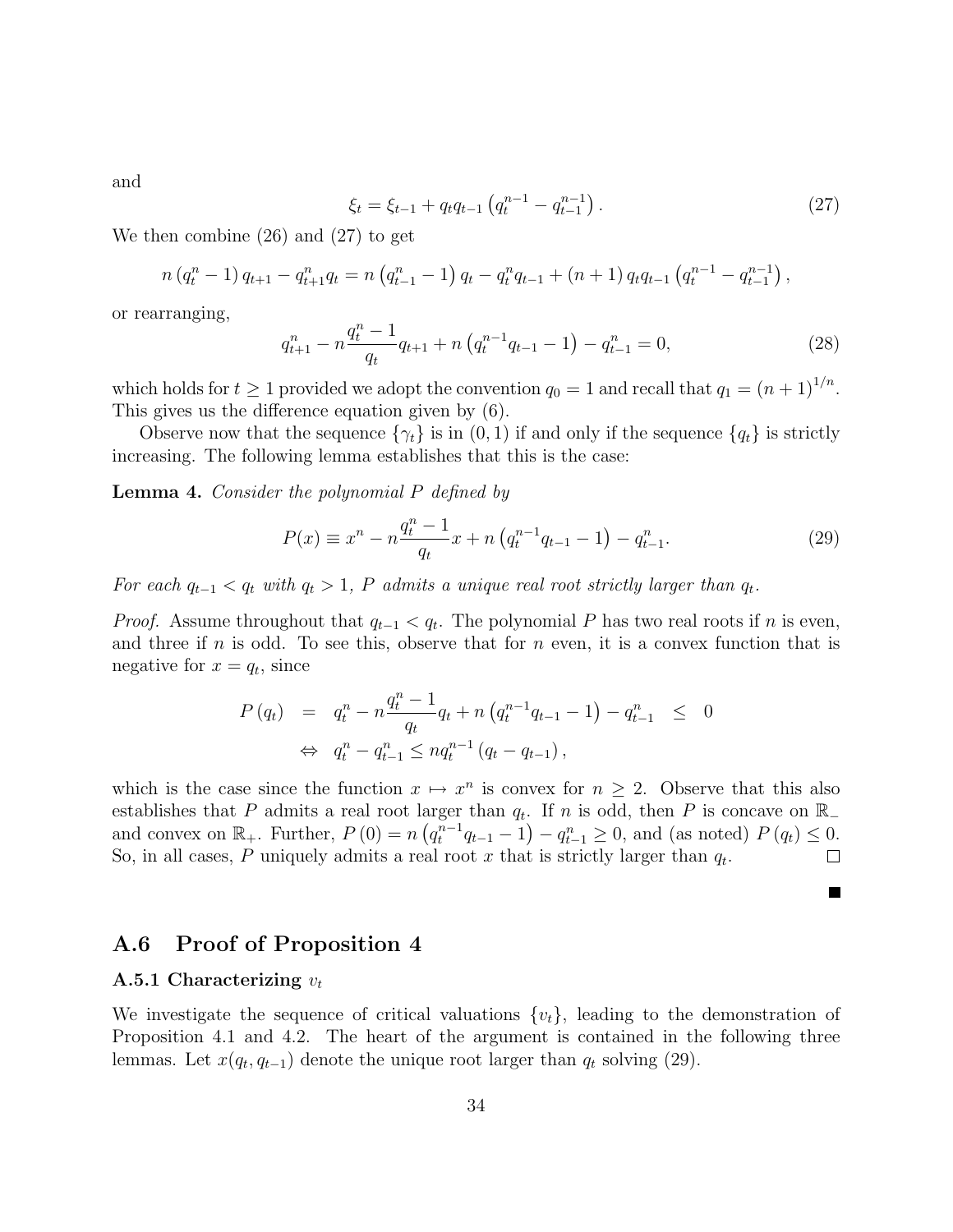#### Lemma 5.

(5.1) The root  $x(q_t, q_{t-1})$  is contained in  $(q_t, q_t + (q_t - q_{t-1}))$ .

(5.2) For  $q_{t-1} < q_t$ ,  $x(q_t, q_{t-1})$  is strictly decreasing in  $q_{t-1}$ , and holding  $q_t/q_{t-1}$  fixed, the ratio  $x(q_t, q_{t-1})/q_t$  is an increasing function of  $q_t$ .

Recall that  $q_t = \frac{v_t}{v_t}$  $\frac{v_t}{v_1}$ . Hence, Lemma 5.1 indicates that as the seller moves up the interval of possible buyer valuations (i.e., moves earlier in the sequence of periods  $(T_{\Delta}, T_{\Delta} - 1, \ldots, 1)$ ), she slices off smaller and smaller intervals of buyer valuations to which to sell:  $v_t - v_{t-1}$ is decreasing in  $t$ . Intuitively, the seller discriminates more finely among higher-valuation buyers. Lemma 5.2 assembles some technical results to be used in proving Lemma 6.

*Proof.* For (5.1), let  $q_{t-1} = q(1 - \alpha)$ , for some  $\alpha \in (0,1)$  and  $q \geq 1$ ,  $q_t = q$  and consider  $P(q(1+\alpha))$ . Now,

$$
P(q(1+\alpha)) = (1+\alpha)^n q^n - (1-\alpha)nq^n + n\alpha(1-2q^n) > 0,
$$

because

$$
(1+\alpha)^n - (1-\alpha)^n > 2n\alpha,
$$

as the left-hand side is convex in  $\alpha$  with derivative equal to 2n at  $\alpha = 0$ . Therefore, it must be that  $q(1 + \alpha) > x$  and so  $x - q_t \leq q_t - q_{t-1}$ .

The first part of (5.2) is immediate, since  $dP/dq_{t-1} > 0$ . As for the second part, observe that we can rewrite (28) as

$$
r_t^n - r_{t-1}^{-n} - n(r_t - r_{t-1}^{-1}) - \frac{n}{q_t^n}(1 - r_t) = 0,
$$

where  $r_t \equiv q_{t+1}/q_t$  for all t. Fixing  $r_{t-1}$ , it follows that  $r_t$  is increasing in  $q_t$ , since the left-hand side is increasing in  $r_t$  (note that  $r_t > 1$ ) and decreasing in  $q_t$ .  $\perp$ 

**Lemma 6.** Consider a sequence  $u_t$  with  $q_0 = u_0$ ,  $q_1 \geq u_1$ , and for every  $t \geq 2$ ,  $u_{t+1} \leq$  $x(u_t, u_{t-1})$ . Then  $q_t \ge u_t$  for all t.

*Proof.* The proof is by induction on t. Observe that, for  $t = 1$ , by construction both  $q_1 \geq u_1$ and  $q_1/q_0 \geq u_1/u_0$ . Assume now that, for some  $t \geq 1$ , both  $q_\tau \geq u_\tau$  and  $q_\tau/q_{\tau-1} \geq u_\tau/u_{\tau-1}$ for all  $\tau \leq t$ . It follows that

$$
\frac{q_{t+1}}{q_t} = \frac{x(q_t, q_{t-1})}{q_t} \ge \frac{x(u_t, \frac{u_t}{q_t}q_{t-1})}{u_t} \ge \frac{x(u_t, u_{t-1})}{u_t} \ge \frac{u_{t+1}}{u_t}.
$$

The first inequality follows from the second part of Lemma 5.2, given that  $u_t \leq q_t$ . The second inequality follows from the facts that  $\frac{u_t}{q_t}q_{t-1} \leq u_{t-1}$  (by the induction hypothesis) and  $x(q_t, q_{t-1})$  is decreasing in its second argument (the first part of Lemma 5.2). The final inequality follows the fact that  $x(u_t, u_{t-1})$  is an upper bound on  $u_{t+1}$ . Since  $q_0 = u_0$ , the conclusion that  $q_{t+1} \geq u_{t+1}$  follows from this inequality and the induction hypothesis.  $\Box$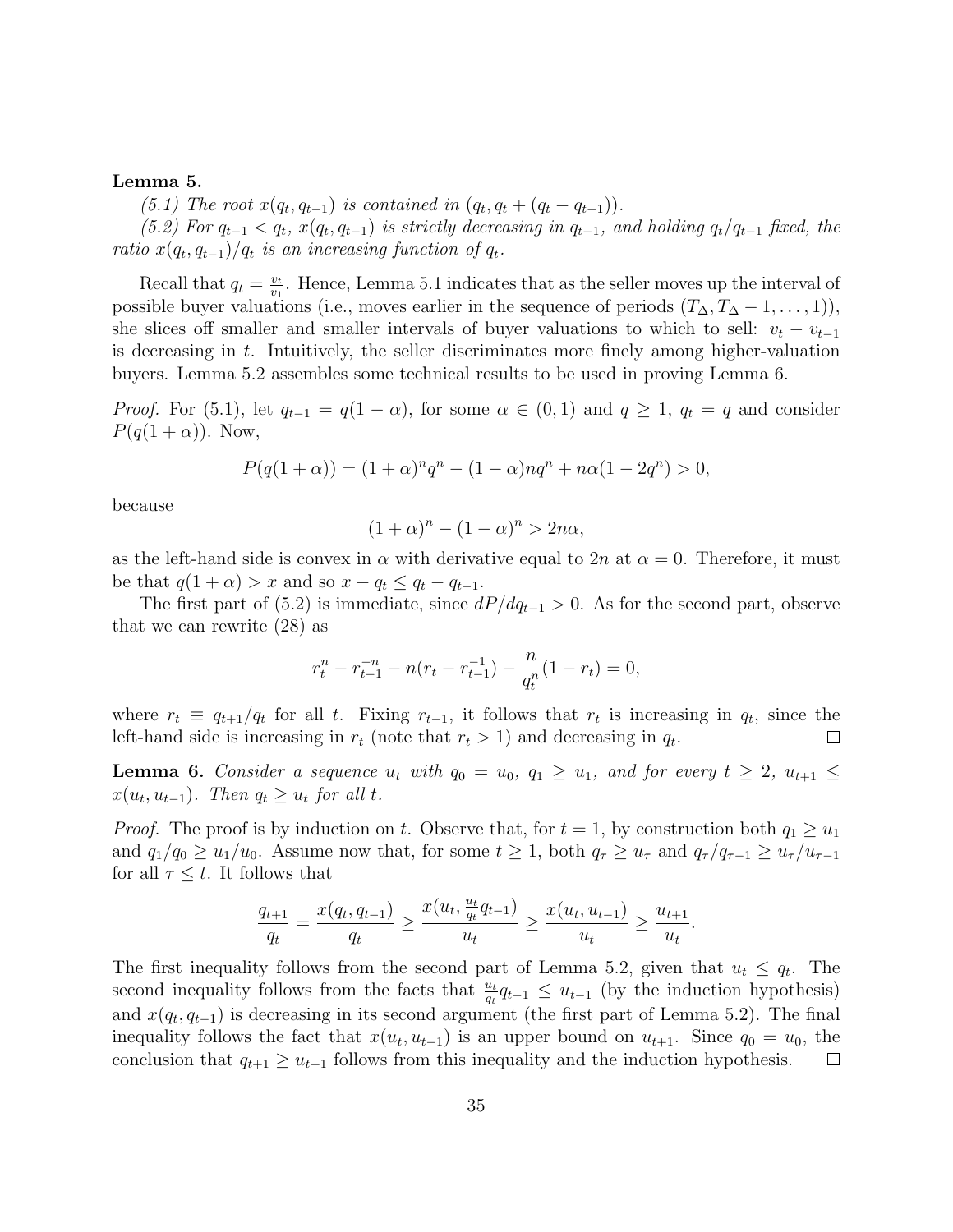**Lemma 7.** Consider the sequence  $\{u_t\}_{t=0}^{\infty}$  defined by  $u_t = (1 + n(t-1)t/2)^{1/n}$ , for all  $t \ge 0$ . The sequence  $u_t$  diverges and, for all  $t \geq 1$  and all  $n \geq 6$ ,  $u_t \leq q_t$ .

*Proof.* Divergence is immediate from the definition of  $u_t$ . We can calculate that  $u_0 = 1 = q_0$ and  $u_1 = 1 \leq (n+1)^{\frac{1}{n}} = q_1$ . The result then follows from Lemma 6 and the fact that, for every  $t \geq 2$ ,  $u_{t+1} \leq x(u_t, u_{t-1})$ . This last inequality is established via a tedious calculation. Details are presented in Section B.3.  $\Box$ 

Establishing statements (4.1) and (4.2) of Proposition 4 is now straightforward. Recall that, in an optimal auction with zero reserve price, the expected revenue is given by

$$
\pi^D(n) = \frac{n-1}{n+1}.
$$

This value is therefore an upper bound on the expected revenue that the seller can hope for in the dynamic game as  $\Delta \to 0$ , if  $\lim_{\Delta \to 0} v_{\Delta 1} = 0$ , or equivalently  $\lim_{t \to \infty} q_t = \infty$ . For  $n \geq 6$ , it follows from Lemma 6 that  $\lim_{t\to\infty} q_t = \infty$  and hence  $\lim_{\Delta\to 0} v_{\Delta1} = 0$ . The best the seller can hope for, as  $\Delta \to 0$ , is therefore  $\pi^D(n)$ . Because  $q_t - q_{t-1}$  is decreasing in t (Lemma 5.1), it is bounded, and therefore  $\lim_{\Delta\to 0} \max_{t\leq T_{\Delta}} v_{\Delta t} - v_{\Delta,t-1} = 0$ , and so also  $\lim_{\Delta\to 0} \max_{t\leq T_\Delta} p_{\Delta t} - p_{\Delta t-1} = 0$ , where  $p_{\Delta t}$  is the price charged with t periods to go in the game with period  $\Delta$  and hence  $T_{\Delta}$  stages. It then follows from Proposition 1 in Chwe [12] that the expected revenue converges to  $\pi^{D}(n)$ . This gives the second conclusion of Proposition 4.

What if  $n < 6$ ? We can explicitly compute the first terms of  $\mu_t$  for  $n \in \{2, \ldots, 5\}$ , and observe that  $\mu_t > \pi^D(n)$  for  $t = 1$  if  $n = 2, 3, t = 4$  if  $n = 4$ , and  $t = 36$  if  $n = 5$ . Since one feasible strategy for the seller is to set  $p<sub>\tau</sub> = 1$  until period  $t = 1$  (if  $n = 2, 3$ ),  $t = 4$  (if  $n = 4$ ) or  $t = 36$  (if  $n = 5$ ) and then obtain value  $\mu_t$ , the seller's optimal strategy must give a payoff exceeding  $\pi^{D}(n)$ , and hence  $\lim_{\Delta\to 0} \mu_{T_{\Delta}} > \pi^{D}(n)$ . The preceding argument establishes that a necessary condition for such a limiting payoff is that  $\lim_{\Delta\to 0} v_{\Delta1} > 0$ . This establishes the first part of Proposition 4.

#### A.5.3 Declining Terminal Prices

We prove here that  $\lim_{\Delta\to 0} v_{\Delta 1}$  is decreasing in n, giving Proposition 4.3. In particular,  $\lim_{\Delta\to 0} v_{\Delta1}$  is then lower than the last price quoted in an optimal auction with commitment, as the reserve price (which is the limit of the lowest price in the dynamic game with commitment) equals 1/2, which is  $\lim_{\Delta \to 0} v_{\Delta 1}$  when  $n = 1$ .

The result is proved in several steps. First, recall that  $v_1 = \gamma_1 v_2$ , where  $\gamma_1 = (n+1)^{-n}$ . Now consider the following auction, parameterized by  $v$ . First, the auctioneer continuously lowers the price until the indifferent type is v. At this stage, if the unit is still not accepted, he offers the price  $w = \gamma_1 v$ , i.e. the monopoly price on the residual demand. If it is also rejected, the auction is over. We may compute the revenue from such an auction by first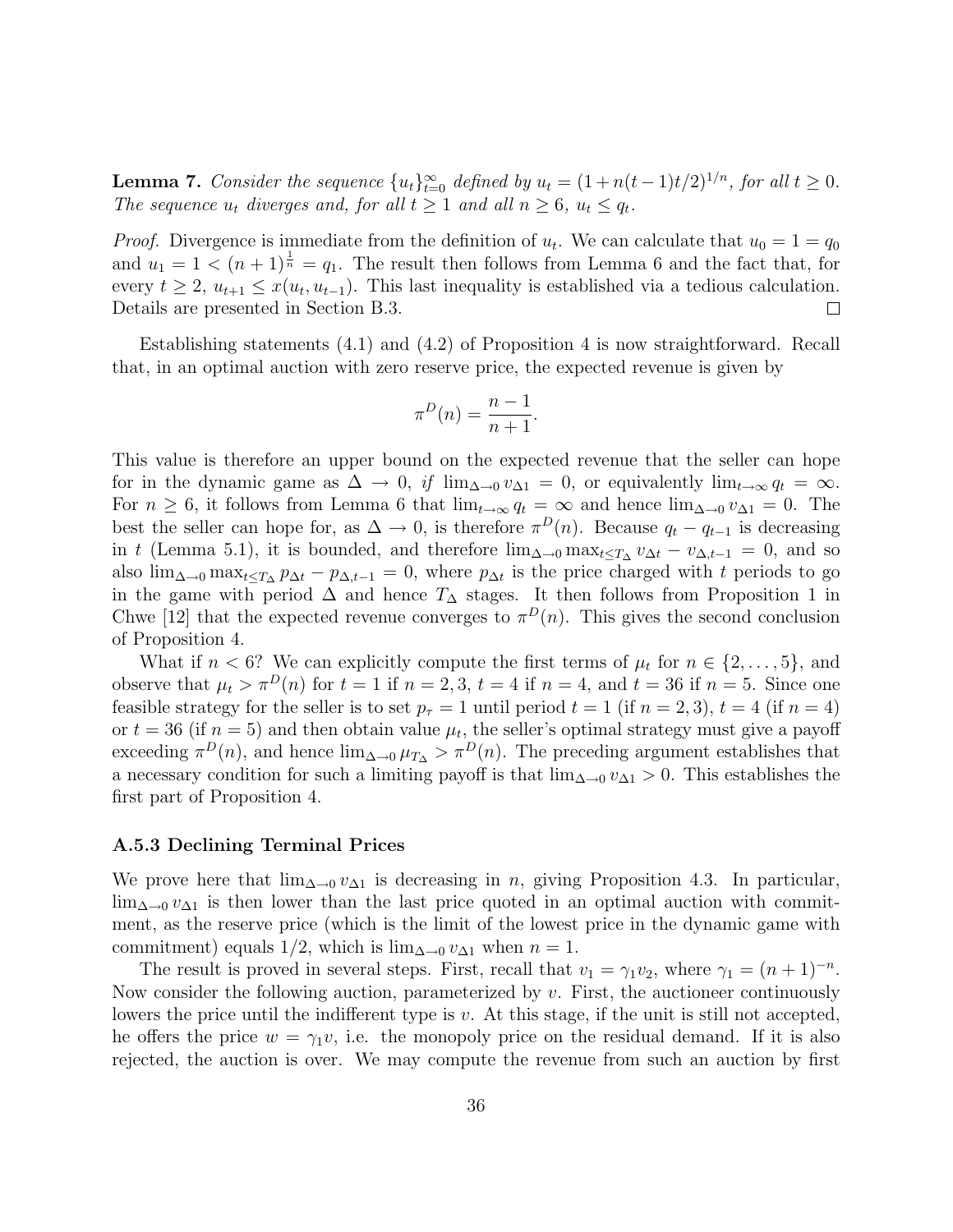computing the probability  $q(x)$  that a buyer of type x wins the object. This equals 0 if  $x < w$ ,  $(v<sup>n</sup> - w<sup>n</sup>)/(n(v - w))$  if  $x \in [w, v)$ , and  $x<sup>n-1</sup>$  for  $x \ge v$ . The price that type x accepts is as usual  $p(x) = q(x) - \int_0^x q(t)dt/q(x)$ , and expected revenue  $R_n(w)$ , which equals  $\int_0^1 p(x)dF^n(x)$ , is then

$$
R_n(w) = \frac{n-1}{n+1} - (n((n+1)^{1/n} - 1)w - 1)w^n,
$$

which is a function of w that is increasing up to  $((n+1)^{1+1/n}-n-1)^{-1}$ , and then decreasing.

Consider  $n = 2, \ldots, 5$ . We first claim that, given  $w = \lim_{\Delta \to 0} v_{\Delta 1}$ , the revenue  $R_n(w)$ exceeds the limiting revenue from the equilibrium of the dynamic game (as  $\Delta \rightarrow 0$ ). Indeed, consider the two allocations corresponding to each mechanism, the auction described above, and the allocation from the limit. In both cases, buyers' types below  $w$  do not get the unit; types in  $(w, v)$  get it only if there is no type above v, with the same probability in both cases  $(v = \lim_{\Delta \to 0} v_{\Delta 2}$ , since the price in the last period is the monopoly price on the residual demand). So the difference originates from types above  $v$ . However, for such types, the auction described above achieves an efficient allocation, while this is not necessarily true in the other case. Since with a uniform distribution, the virtual valuation is strictly increasing in types, it follows that  $R_n(w)$  exceeds the revenue from the limit of the dynamic game, and hence from the dynamic game, independently of the length of the horizon (since the seller's payoff increases with  $T$ ).

By considering the first terms of the sequences  $\mu_t$  (recall that it is a non-decreasing sequence) we obtain that  $\lim_{\Delta\to 0} \mu_{T_{\Delta}} > 4/10$  for  $n = 2$ ,  $\lim_{\Delta\to 0} \mu_{T_{\Delta}} > .515$  for  $n = 3$ , and  $\lim_{\Delta\to 0} \mu_{T_{\Delta}} > .6019$  for  $n = 4$ . Yet  $R_n(w)$  exceeds those values only if  $w > 4/10$  (for  $n = 2$ ),  $w > .32$  (for  $n = 3$ ) and  $w > .24$  (for  $n = 4$ ). Since the sequence  $1/q_t$  is decreasing, with  $\lim_{t\to\infty} 1/q_t = \lim_{\Delta\to 0} v_{\Delta 1}$ , it is now easy to verify that, after computing the first few terms,  $\lim_{t\to 0} 1/q_t$  is less than .4 for  $n=3$ , less than .32 for  $n=4$  and less than .2 for  $n=5$ . It follows that  $\lim_{\Delta\to 0} v_{\Delta 1}$  is decreasing in n for  $n = 3, 4, 5$ . Since this limit is 0 for  $n \ge 6$ , the same holds for all  $n > 2$ , and clearly the conclusion also holds for  $n = 1$  and  $n = 2$  (in the former case, the only price accepted with positive probability is  $1/2$ , while in the latter case, by computing the first few terms, it is verified that  $\lim_{\Delta \to 0} v_{\Delta 1} < 1/2$ .)

## A.7 Proof of Proposition 5

#### A.6.1 The Seller's Payoff with Commitment

We first express the seller's payoff in terms of the indifferent buyers' valuations. Fix a period length  $\Delta$  and hence number of periods  $T_{\Delta}$ , and then suppress  $\Delta$  in the notation. The seller's payoff with commitment can be written as

$$
\Pi = (1 - v_T^n) p_T + (v_T^n - v_{T-1}^n) p_{T-1} + \dots + (v_2^n - v_1^n) p_1, \tag{30}
$$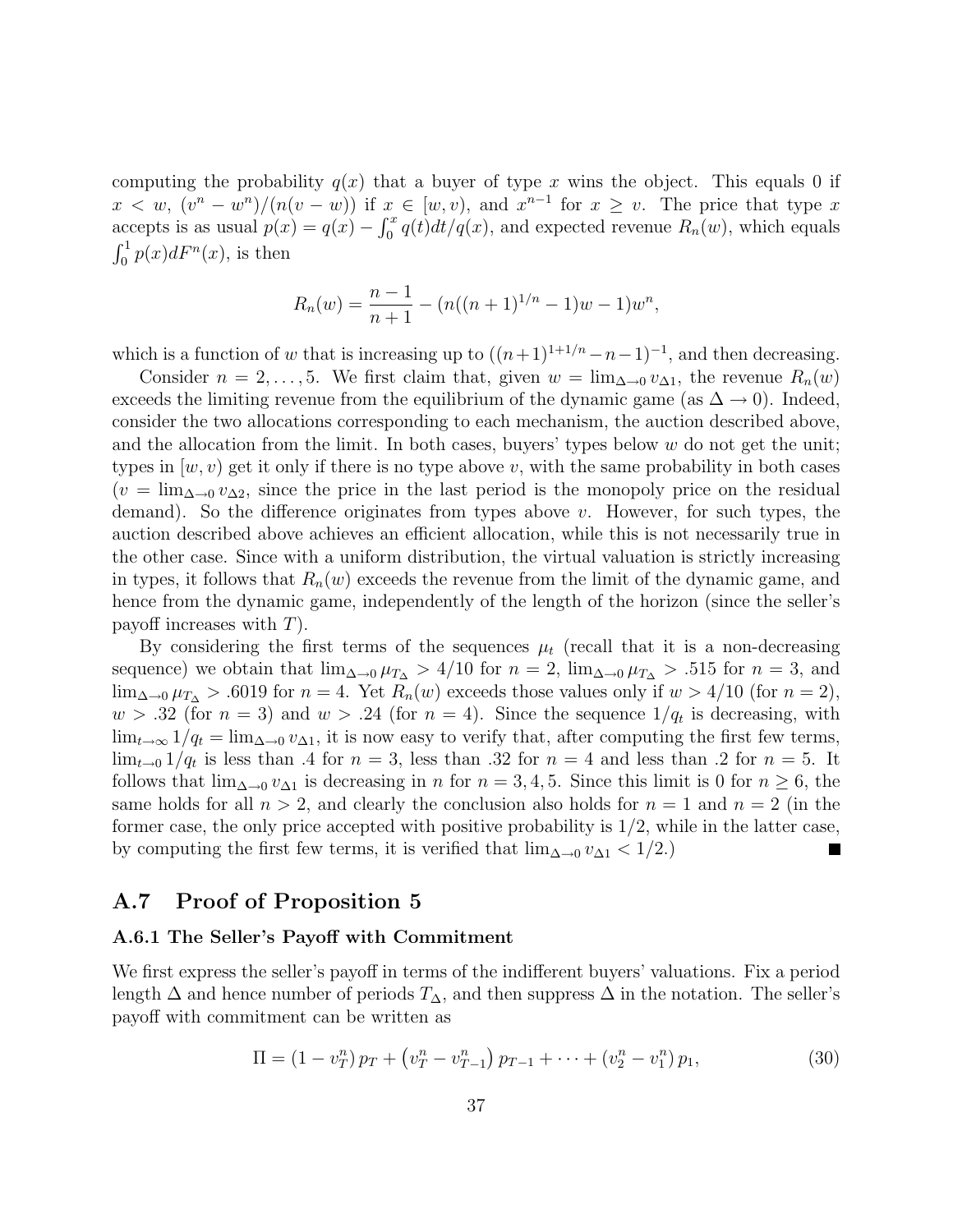where

$$
\frac{v_{t+1}^n - v_t^n}{v_{t+1} - v_t} (v_t - p_t) = \frac{v_t^n - v_{t-1}^n}{v_t - v_{t-1}} (v_t - p_{t-1}) = v_t^n - v_{t-1}^n + \frac{v_t^n - v_{t-1}^n}{v_t - v_{t-1}} (v_{t-1} - p_{t-1})
$$
  

$$
= v_t^n - v_{t-2}^n + \frac{v_{t-1}^n - v_{t-2}^n}{v_{t-1} - v_{t-2}} (v_{t-2} - p_{t-2}) = \dots = v_t^n - v_1^n,
$$

so that

$$
\left(v_{t+1}^n - v_t^n\right)p_t = \left(v_{t+1}^n - v_t^n\right)v_t - \left(v_{t+1} - v_t\right)\left(v_t^n - v_1^n\right). \tag{31}
$$

Substituting (31) into (30), we have

$$
\Pi = (1 - v_T^n) v_T + (v_T^n - v_{T-1}^n) v_{T-1} + \dots + (v_2^n - v_1^n) v_1 \n- (1 - v_T) (v_T^n - v_1^n) - (v_{T-1} - v_T) (v_{T-1}^n - v_1^n) - \dots - (v_3 - v_2) (v_2^n - v_1^n) \n= v_T - (1 - v_{T-1}) v_T^n - (v_T - v_{T-2}) v_{T-1}^n - \dots - (v_3 - v_1) v_2^n + (1 - v_2 - v_1) v_1^n.
$$

We can think of the seller as choosing the identities of the indifferent buyers in order to maximize this payoff. Taking derivatives with respect to these valuations (and setting  $v_{T+1} =$ 1), we obtain the first-order conditions

$$
nv_t^{n-1} = \frac{v_{t+1}^n - v_{t-1}^n}{v_{t+1} - v_{t-1}} \quad (t = 2, \dots, T),
$$
\n(32)

$$
nv_1^{n-1}(1-v_2-v_1) = v_2^n - v_1^n.
$$
\n(33)

The first formula can be re-written as

$$
\sigma_t^n - n\sigma_t = \sigma_{t-1}^{-n} - n\sigma_{t-1}^{-1},
$$

where  $\sigma_t \equiv v_{t+1}/v_t$ .

#### A.6.2 Two Preliminary Inequalities

This section collects two useful technical results.

**Lemma 8.** Let  $h(x) \equiv x^n - nx$ . Then, for  $n \geq 2$ ,

$$
h(2-x) \ge h(x) \quad (x \in [0,1]), \text{ and } \lim_{x \uparrow 1} \frac{h^{-1} \circ h(x) - 1}{x - 1} = -1,\tag{34}
$$

where  $h^{-1}$  is the inverse of  $h : [0, \infty) \to \mathbb{R}$ .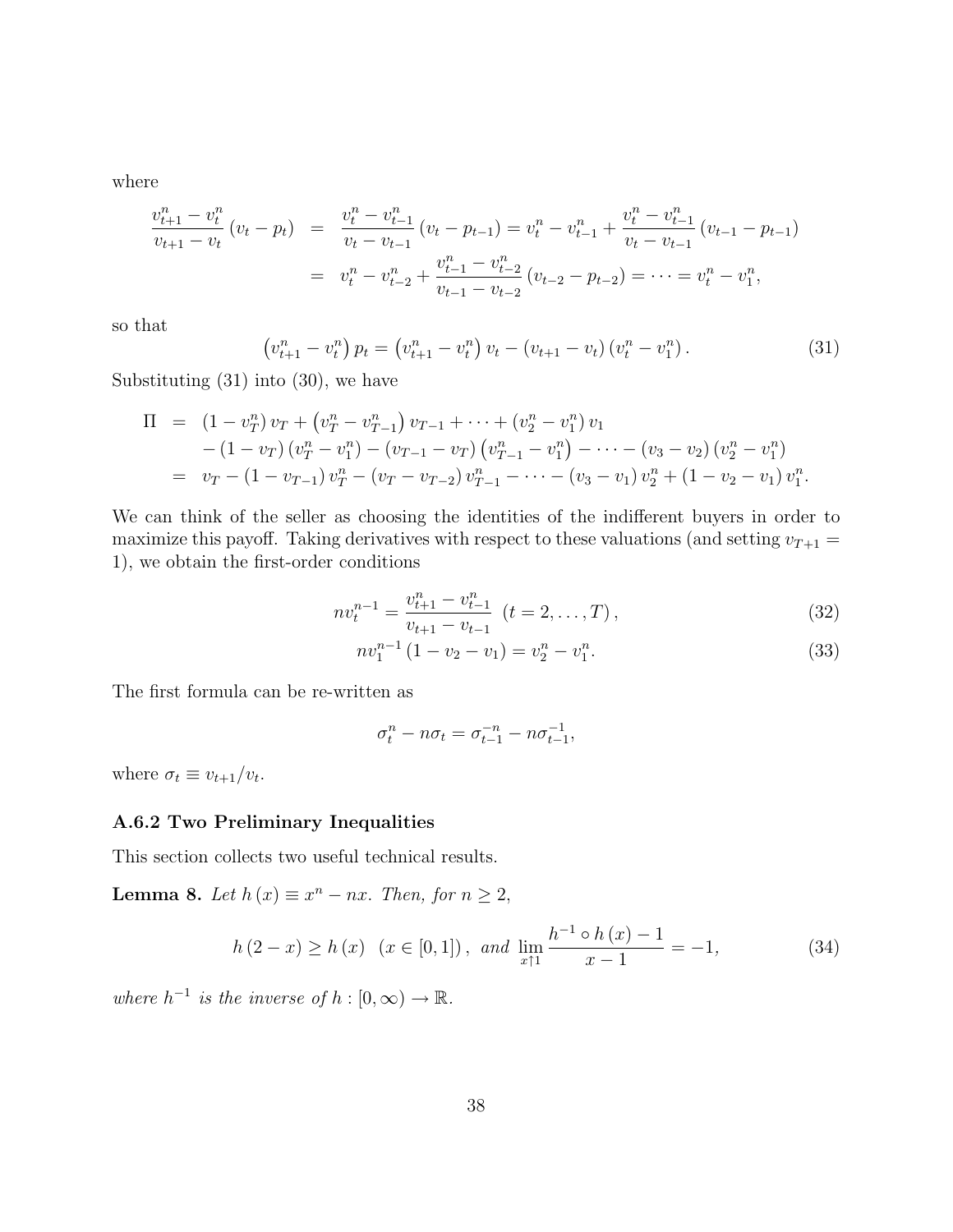*Proof.* Because the function  $y \mapsto y^n$  is convex,

$$
(1+y)^n - (1-y)^n \ge 2ny,
$$

for  $y \in [0, 1]$ , so that, for  $x = 1 - y$ ,

$$
(2 - x)^{n} - n(2 - x) \ge x^{n} - nx,
$$

i.e.  $h(2-x) \geq h(x)$ . Now, observe that the limit is simply the derivative of  $h^{-1} \circ h(x)$  at 1. Because  $h'(1) = 0$ ,

$$
h(1 - \varepsilon) - h(1) = \frac{h''(1)}{2}\varepsilon^{2} + o(\varepsilon^{3}), h(1 + \delta) - h(1) = \frac{h''(1)}{2}\delta^{2} + o(\delta^{3}),
$$

and so, if  $h(1-\varepsilon) = h(1+\delta) \rightarrow h(1)$ , it follows that  $\varepsilon/\delta \rightarrow 1$ , so that  $(h^{-1} \circ h)'(1) = 1$ . **Lemma 9.** For all  $n > 2$ , there exists  $K > 0$  such that, for all  $t > 1$ ,

$$
h\left(\left(1+\frac{1}{t+K}\right)^{-\frac{3}{n+1}}\right) \ge h\left(\left(1+\frac{1}{t+1+K}\right)^{\frac{3}{n+1}}\right). \tag{35}
$$

.

*Proof.* For  $n = 2$ , it is easy to verify that the two sides are equal, independently of the value of K. Consider  $n > 2$ . Taking a Taylor expansion, we have that

$$
h\left((1+y)^{-\frac{3}{n+1}}\right) - h\left(\left(1+\frac{y}{1+y}\right)^{\frac{3}{n+1}}\right) = \frac{3n(n-1)(n-2)(2n-1)}{5}y^5 + o\left(y^6\right),
$$

so that there exists  $\bar{y}$  such that, for all  $y \in [0, \bar{y}]$ ,

$$
h\left((1+y)^{-\frac{3}{n+1}}\right) \ge h\left(\left(1+\frac{y}{1+y}\right)^{\frac{3}{n+1}}\right)
$$

Letting  $K \equiv \bar{y}^{-1} - 1$ , the result follows.

#### A.6.3 Properties of the Commitment Solution

We now use these inequalities to characterize the sequence  $\{v_t\}_{t=1}^{\infty}$  of critical buyer types.<sup>32</sup> Fix  $v_1 \in (0,1)$  and  $\sigma_1 > 1$  and consider the sequence  $\{v_t\}_{t=1}^{\infty}$  defined by  $v_1$ ,  $\sigma_1$  and

$$
\sigma_t^n - n\sigma_t = \sigma_{t-1}^{-n} - n\sigma_{t-1}^{-1}
$$
, i.e.  $h(\sigma_t) = h(\sigma_{t-1}^{-1})$ ,

for  $h(x) = x<sup>n</sup> - nx$ . Observe that, since h is decreasing on [0, 1], and increasing on [1,  $\infty$ ),  $\sigma_t \geq 1$  for all t. Further, because  $h(x) \geq h(x^{-1})$  for all  $x \geq 1$ , it is strictly decreasing in t, with limit given by 1.

<sup>&</sup>lt;sup>32</sup>For a fixed  $\Delta$ , only the first  $T_{\Delta}$  terms in the infinite sequence we study will be relevant, but the entire infinite sequence will come into play as  $\Delta \to 0$ .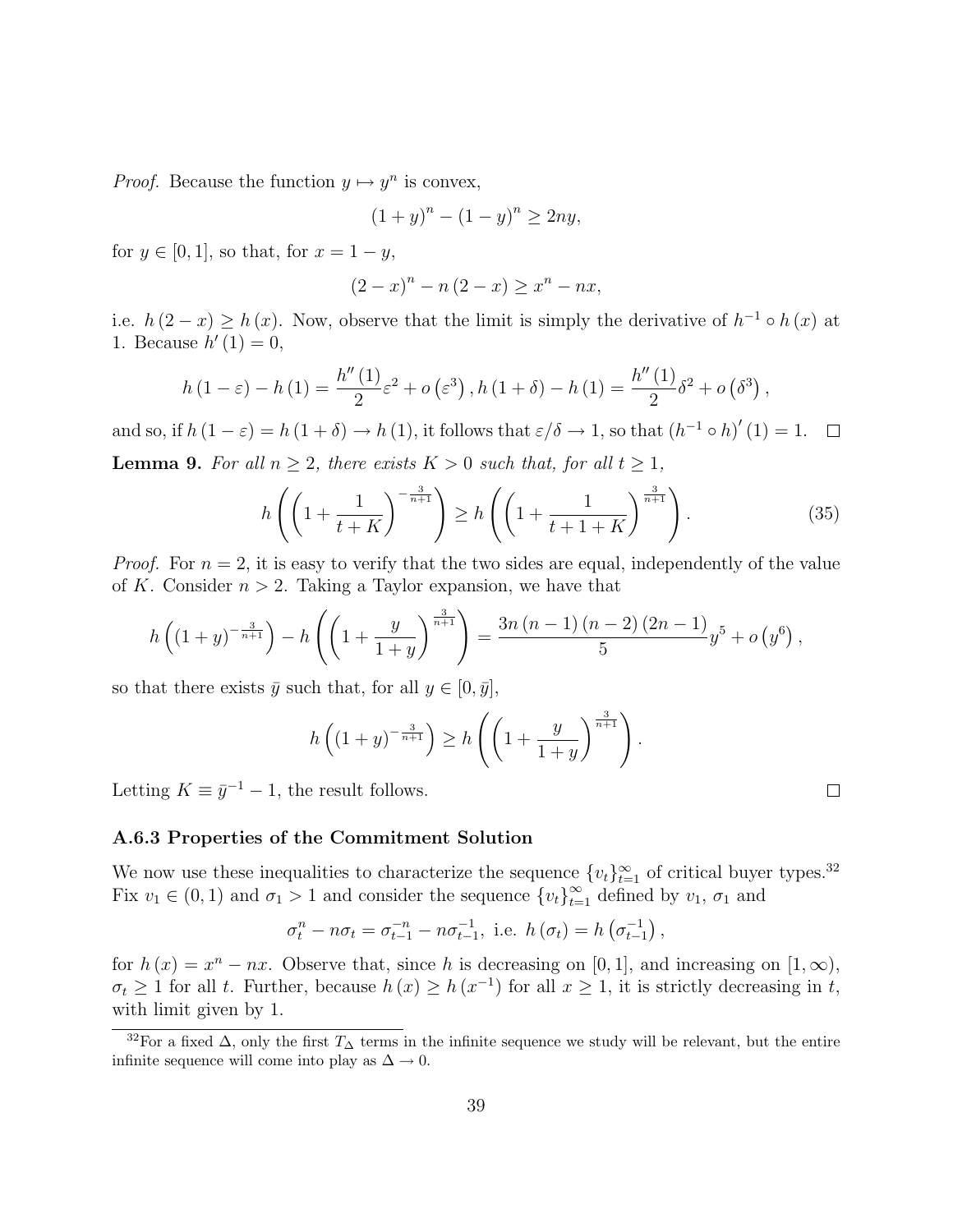**Lemma 10.** 1. For all n, the sequence  $\{v_t\}$  is concave, with

$$
\lim_{t \to \infty} \frac{v_{t+1} - v_t}{v_t - v_{t-1}} = 1.
$$

2. For all n, there exists  $K > 0$  such that

$$
\sigma_t \ge \left(1 + \frac{1}{t+K}\right)^{\frac{3}{n+1}}
$$

.

3. For all n, and  $m \in \mathbb{N}$ ,

$$
\underline{\lim}_{t \to \infty} \frac{v_{mt}}{v_t} \ge m^{\frac{3}{n+1}}.
$$

We use Lemma 10.2 in the proof of Lemma 10.3, and use Lemmas 10.1 and Lemma 10.3 in Section A.4.3.

Proof. First, observe that

$$
v_{t+1} - v_t \le v_t - v_{t-1} \Leftrightarrow \sigma_t \le 2 - \sigma_{t-1}^{-1},
$$

for  $\sigma_t = v_{t+1}/v_t$ . Now

$$
h(\sigma_t) = h\left(\sigma_{t-1}^{-1}\right) \leq h\left(2 - \sigma_{t-1}^{-1}\right),
$$

where the last inequality follows from (34), given that  $\sigma_{t-1}^{-1} \leq 1$ . Since h is increasing for  $x \geq 1$ , and both  $\sigma_t \geq 1$  and  $2 - \sigma_{t-1}^{-1} \geq 1$ , it follows that indeed  $\sigma_t \leq 2 - \sigma_{t-1}^{-1}$ , so that the sequence  $v_t$  is concave. Further, since

$$
\frac{v_{t+1} - v_t}{v_t - v_{t-1}} = \frac{\sigma_t - 1}{1 - \sigma_{t-1}^{-1}} = \frac{h^{-1} \circ h\left(\sigma_{t-1}^{-1}\right) - 1}{1 - \sigma_{t-1}^{-1}},
$$

and  $\lim_{t \to t} \sigma_t = 1$ , it follows from  $\lim_{x \uparrow 1} (h^{-1} \circ h(x) - 1) / (1 - x) = 1$  that

$$
\lim_{t} (v_{t+1} - v_t) / (v_t - v_{t-1}) = 1.
$$

Given  $\sigma_1$ , fix K such that both  $\sigma_1 \geq \left(1 + \frac{1}{1+K}\right)^{\frac{3}{n+1}}$  and (35) is satisfied. Let

$$
\nu_t \equiv \left(1 + \frac{1}{t+K}\right)^{\frac{3}{n+1}}.
$$

By induction, we show that  $\sigma_t \geq \nu_t$ . By definition of  $K$ ,  $\sigma_1 \geq \nu_1$ . Suppose now that  $\sigma_{t-1} \geq \nu_{t-1}$ . Since h is decreasing on [0, 1], and given (35),

$$
h(\sigma_t) = h(\sigma_{t-1}^{-1}) \ge h(\nu_{t-1}^{-1}) \ge h(\nu_t),
$$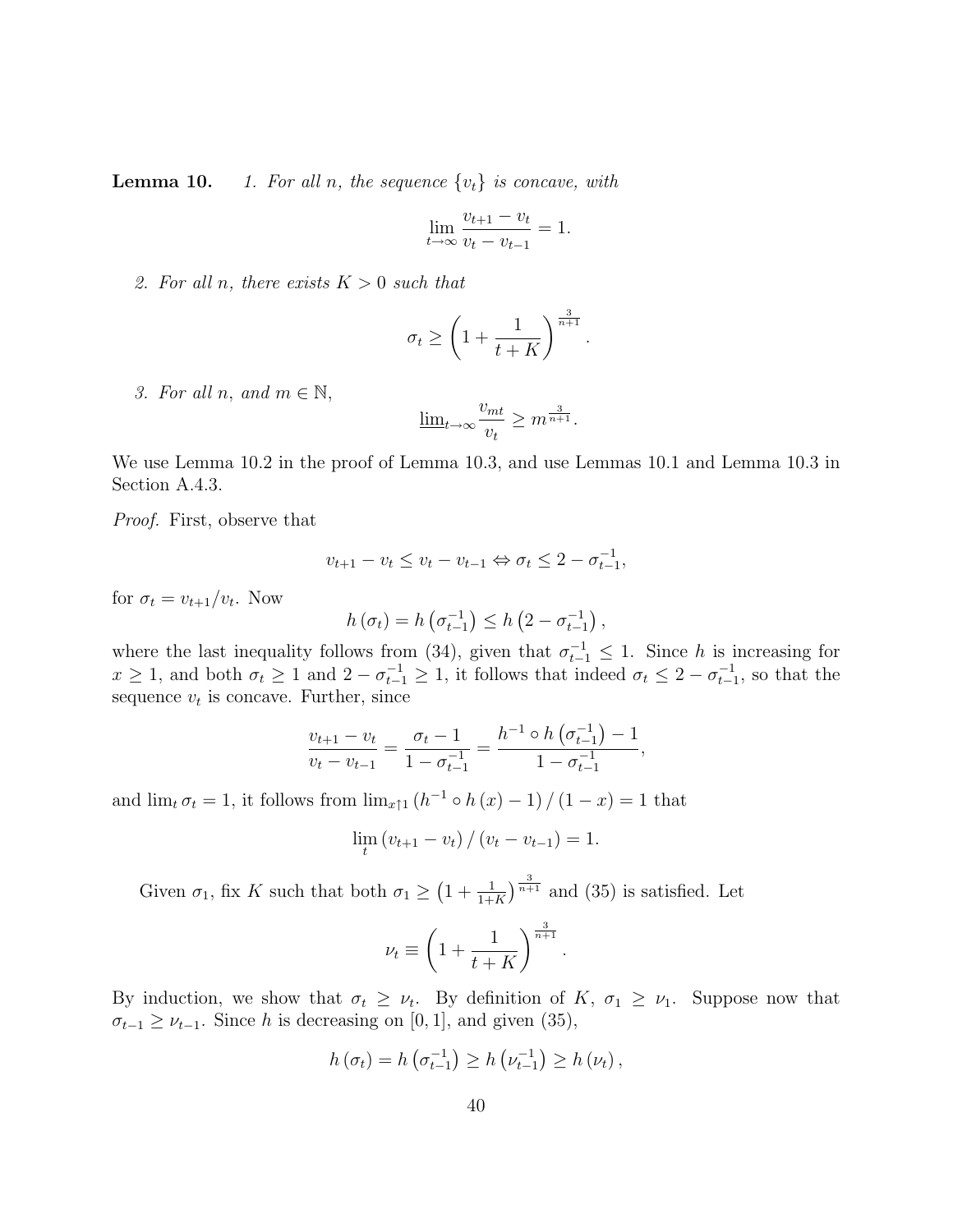and since h is increasing on  $[1,\infty)$ ,

 $\sigma_t \geq \nu_t$ .

Observe that

$$
\frac{v_{mt}}{v_t} = \Pi_{\tau=t}^{mt-1} \sigma_{\tau} \ge \Pi_{\tau=t}^{mt-1} v_{\tau} = \left(\frac{mt + K}{t + K}\right)^{\frac{3}{n+1}},
$$

so that

$$
\underline{\lim}_{t} \frac{v_{mt}}{v_t} \ge m^{\frac{3}{n+1}}.
$$

 $\Box$ 

Lemma 10 tells us about the sequence  ${v_t}_{t=1}^{\infty}$  given a value  $v_1$ . We must next identify the appropriate value  $v_1$ . One strategy available to the seller is to set a price with t periods to go equal to  $\frac{1+t/T}{2}$ , causing  $v_1$  to converge to  $\frac{1}{2}$  as  $\Delta$  gets small (and hence  $T_{\Delta}$  large). It follows from standard results (Athey [1]) that her revenue then converges to the revenue of the optimal auction. Conversely, her revenue converges to the revenue of the optimal auction only if  $p_1 = v_1$  converges to 1/2 as  $\Delta$  gets small, allowing us to take  $v_1 = \frac{1}{2}$  $\frac{1}{2}$ . It follows from the first-order conditions (32)–(33) that  $v_2$  then converges to  $v_1$ , so that asymptotically the entire sequence  $\{v_t\}_{t=1}^{\infty}$  is contained with [0, 1].

#### A.6.4 The Limit  $\Delta \rightarrow 0$

We now consider the limit  $\Delta \to 0$ . Consider the sequence of functions  $v_{\Delta}(x)$  on [0, 1] defined as follows. For any period length  $\Delta$ , define the step function

$$
v_{\Delta}(x) = v_{\Delta t}
$$
 for all  $x \in \left[\frac{t-1}{T_{\Delta}}, \frac{t}{T_{\Delta}}\right)$ ,  $v_{\Delta}(1) = 1$ .

Pick a subsequence of functions  $\{v_{\Delta}(x)\}\$  that converges on the rationals, to some limit function. Because each sequence is non-decreasing, so must be the limit, and let  $x \mapsto v(x)$ denote the right-continuous extension of this limit. Since the sequence  $\{v_t\}$  is concave (Lemma 10.1), the function v must be concave, and it is therefore continuous on  $(0, 1)$ , and admits left- and right-derivatives everywhere on (0, 1).

Because the sequence  $\sigma_t$  defined by a value of  $\sigma_1$  and the recursion  $h(\sigma_t) = h(\sigma_{t-1}^{-1})$ is increasing in  $\sigma_1$ , and given that  $v_{T\Delta} = 1$ , it follows that the value of  $\sigma_1$  solving the commitment problem for fixed  $v_1$  is decreasing in  $v_1$ . Since  $\lim_{\Delta\to 0} v_1 = 1/2$ ,  $\sigma_1$  is bounded above in  $\Delta$ , so that, since for a fixed  $\sigma_1$ ,

$$
\lim_{t \to \infty} \frac{v_{t+1} - v_t}{v_t - v_{t-1}} = 1,
$$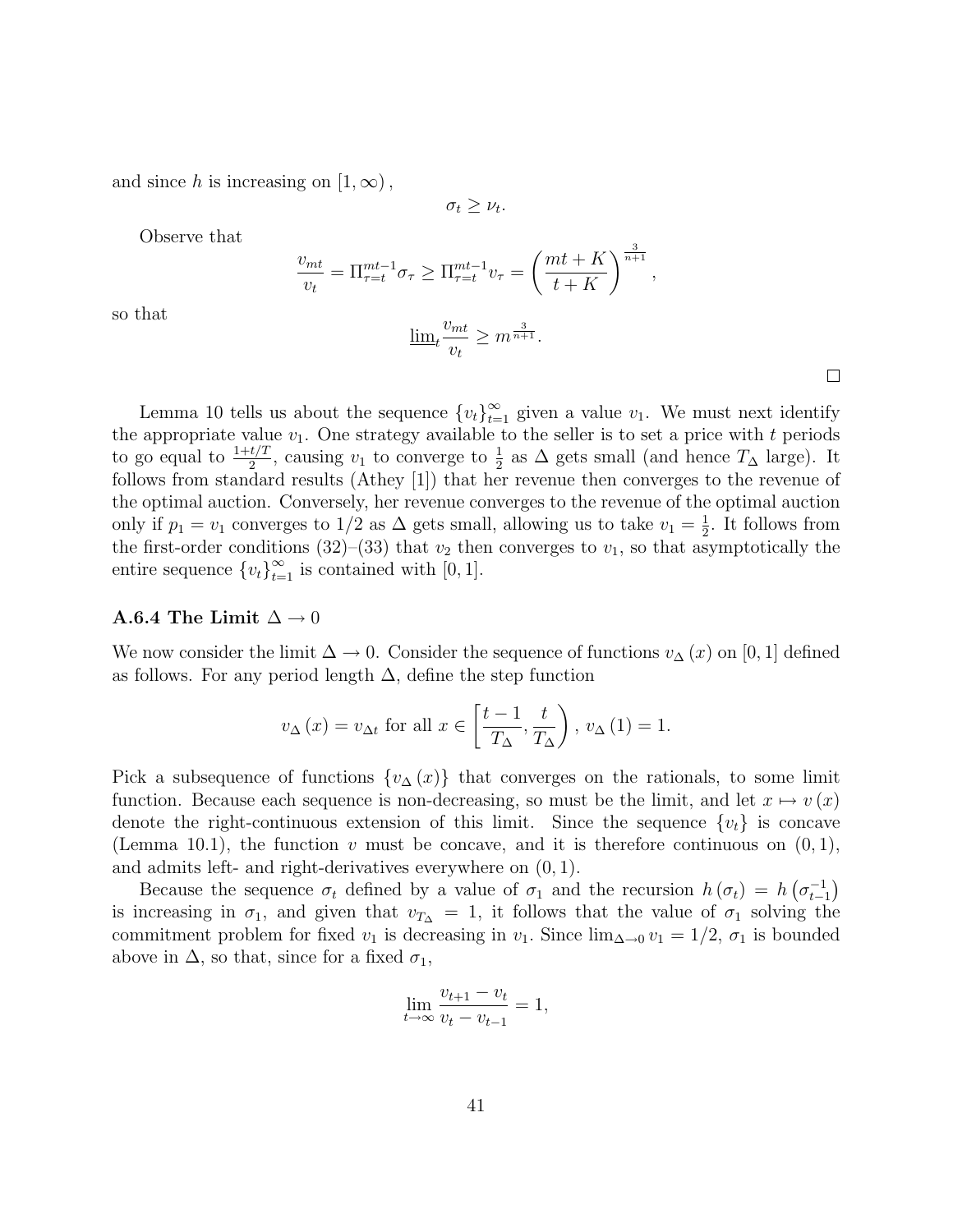it follows also that, for all values  $k > 0$  such that  $kT \in \mathbb{N}$ ,

$$
\lim_{T \to \infty} \frac{v_{kT+1} - v_{kT}}{v_{kT} - v_{kT-1}} = 1.
$$

It follows that the left- and right derivatives of  $v$  agree everywhere, so that  $v$  is differentiable on (0, 1). Therefore, considering the equation

$$
nv (x)^{n-1} (v (x + \delta) - v (x - \delta)) = (v (x + \delta)^{n} - v (x - \delta)^{n}),
$$

we might use a Taylor expansion to the third degree as  $\delta \to 0$ , to obtain

$$
n (n - 1) v (x)^{n-3} v' (x) \left[ v (x) v'' (x) + \frac{(n-2)}{3} v' (x)^2 \right] \delta^3 + o(\delta^4).
$$

Because  $\underline{\lim}_{t\to\infty}\frac{v_{mt}}{v_t}$  $v_{\frac{v_{\text{int}}}{v_t}} \geq m^{\frac{3}{n+1}}$  for all m (Lemma 10.3),  $v'(x) > 0$ . Hence it must be that

$$
v(x)v''(x) + \frac{(n-2)}{3}v'(x)^{2} = 0.
$$

This differential equation has as general solution

$$
v(x) = K_1 (x + K_2)^{\frac{3}{n+1}},
$$

for constants  $K_1, K_2$ , and our boundary conditions  $v(1) = 1/2, v(1) = 1$  allow us to identify these constants, giving (11):

$$
v(x) = \frac{1}{2} \left( \left( 2^{\frac{n+1}{3}} - 1 \right) x + 1 \right)^{\frac{3}{n+1}}.
$$

Since

$$
\frac{v_{t+1}^n - v_t^n}{v_{t+1} - v_t} (v_t - p_t) = v_t^n - v_1^n,
$$

and  $\lim_{\varepsilon \to 0} \frac{v(x+\varepsilon)^n - v(x)^n}{v(x+\varepsilon) - v(x)} = nv(x)^{n-1}$ , it follows that  $nv(x)^{n-1}(v(x) - p(x)) = v(x)^n - v(0)^n$ , and the expression (12) for  $p(x)$  follows.

### A.8 Proof of Proposition 6

Our characterization of the non-commitment solution builds on our proof of Proposition 4. We first derive an asymptotic estimate of the sequence  $q_t/q_{t+1}$  (from (6). The polynomial (28) that defines  $q_t$  can be rewritten as

$$
q_{t+1}^n - q_{t-1}^n = \frac{n}{q_t}(q_t^n(q_{t+1} - q_{t-1}) - (q_{t+1} - q_t)).
$$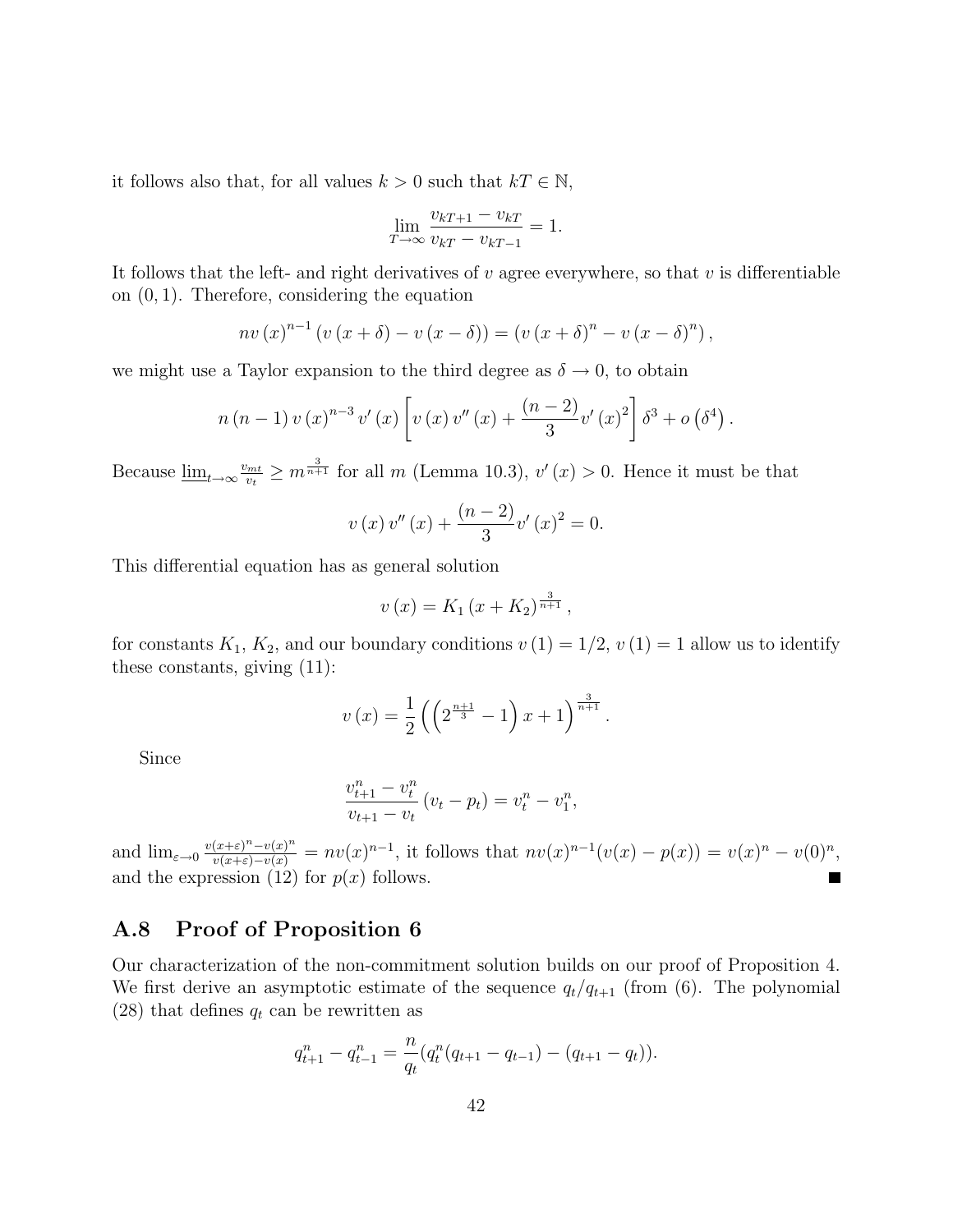Since the sequence  $q_t$  diverges, we may ignore the second term from the right-hand side, and so, defining  $s_t = q_t/q_{t+1}$  (i.e., in terms of the notation of Section A.3.2,  $s_t = r_t^{-1}$ ), we have, for large t,

$$
s_t^{-n} - s_{t-1}^n - n(s_t^{-1} - s_{t-1}) \approx 0.
$$

As we also know that  $s_t \to 1$ , we let  $s_t = 1 - \varepsilon_t$ , and, so using Taylor expansions to the third order,

$$
3\varepsilon_t^2 + (n+4)\varepsilon_t^3 - 3\varepsilon_{t-1}^2 + (n-2)\varepsilon_{t-1}^3 \approx 0.
$$

Since  $\varepsilon_t \to 0$ , this implies that  $\lambda_t \equiv \varepsilon_t/\varepsilon_{t-1} \to 1$ . Rewriting this equation, we have

$$
3(\varepsilon_t - \varepsilon_{t-1})(1 + \lambda_t)\varepsilon_{t-1} + ((n+4)\lambda_t^2 + (n-2)\lambda_t^{-1})\varepsilon_t \varepsilon_{t-1}^2 = 0,
$$

so, approximately,

$$
\varepsilon_t - \varepsilon_{t-1} + \frac{n+1}{3} \varepsilon_{t-1} \varepsilon_t = 0.
$$

If we let  $\mu_t = (n+1)\varepsilon_t/3$ , this gives

$$
\mu_{t-1} - \mu_t = \mu_t \mu_{t-1},
$$

or

$$
1/\mu_t - 1/\mu_{t-1} = 1,
$$

so we obtain that  $\mu_t = (t + C)^{-1}$ , for a constant C (possibly infinite). That is, for large t, either  $\varepsilon_t = 0$  or  $\varepsilon_t = \frac{3}{n+1} t^{-1}$ . However, recall that we already know (cf. Lemma 6) that

$$
\frac{q_t}{q_{t+1}} \le \frac{u_t}{u_{t+1}} = \left(1 - \frac{nt}{1 + \frac{nt(t+1)}{2}}\right)^{1/n} < 1 - \frac{n}{t},
$$

and so the possibility that  $\varepsilon_t = 0$  could be ruled out. We conclude that  $s_t = 1 - \frac{3}{(n+1)}$  $(n+1)t$ asymptotically.<sup>33</sup>

It also follows that

$$
\lim_{t} \frac{q_{t+1} - q_t}{q_t - q_{t-1}} = \lim_{t} \frac{s_t^{-1} - 1}{1 - s_{t-1}} = \lim_{t} \frac{t}{t - 1} = 1.
$$

<sup>&</sup>lt;sup>33</sup>Observe that we made approximations sequentially in the process of deriving this solution. If we plug in our solution into the recursion involving  $s_t$  and  $s_{t-1}$ , we find that the second approximation is of the order  $o(t^{-3})$ , and the term that was ignored in the initial polynomial is of the same order, so the order of approximations is irrelevant. Also, observe that, since the term that is being ignored is of order  $o(t^{-3})$ , yet the slope of the function  $s_t \mapsto s_t^{-n} - s_{t-1}^n - n(s_t^{-1} - s_{t-1})$  at 1 is equal to  $o(t^{-1})$ , the impact of the approximation is of the order  $o(t^{-2})$ , so that even the cumulative impact of the approximations is negligible, justifying the approximation.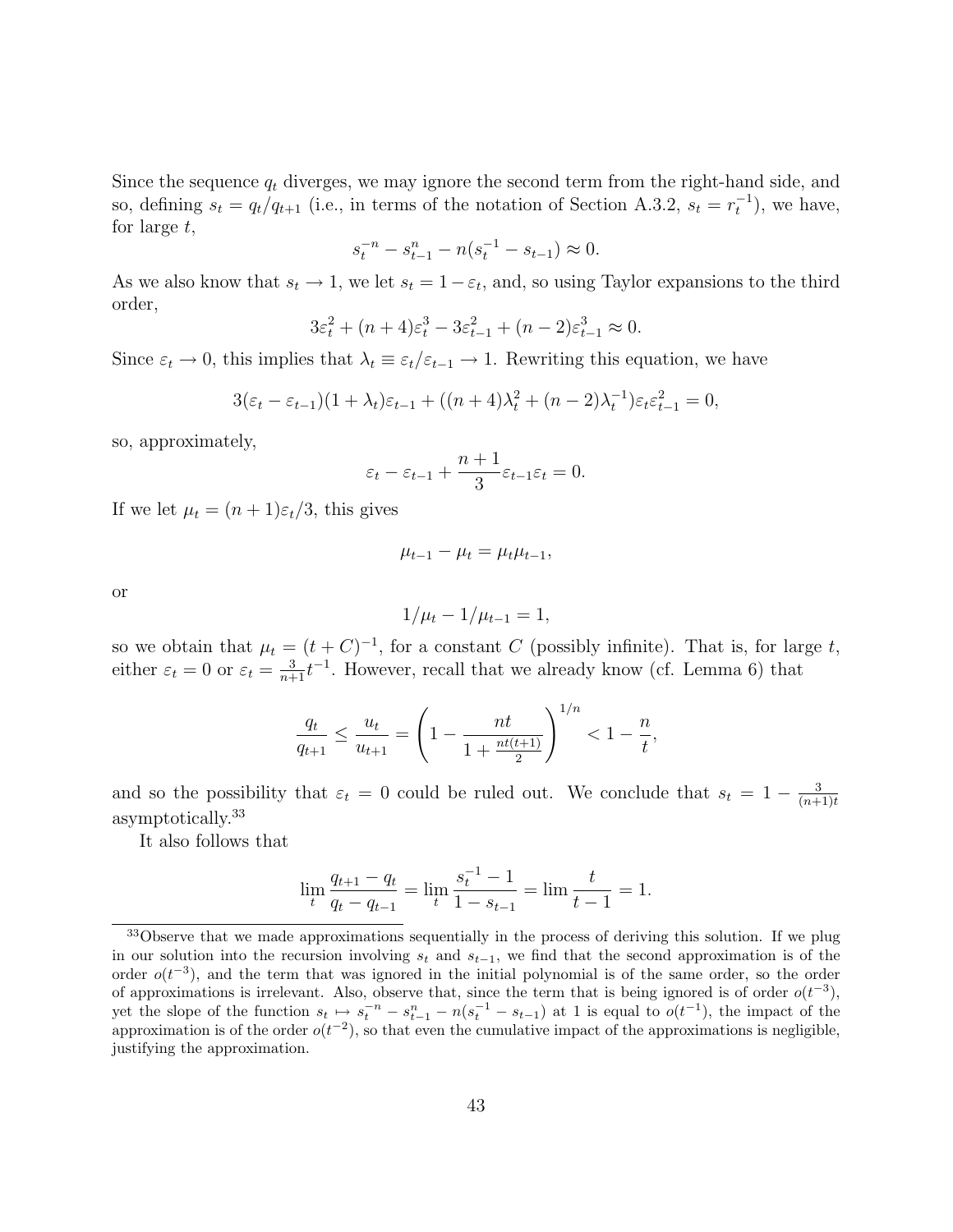Therefore, if we define, as in the case with commitment, the sequence of functions  $v_{\Delta}(x)$  on [0, 1] as the step function

$$
v_{\Delta}(x) = v_t
$$
 for all  $x \in \left[\frac{t-1}{T_{\Delta}}, \frac{t}{T_{\Delta}}\right)$ ,  $v_{\Delta}(1)(1) = 1$ ,

and, following what has been done with commitment, we pick a subsequence of functions  $\{v^T(x)\}\$  that converges on the rationals, to some limit function (which, because each sequence is non-decreasing, is non-decreasing as well, as well as concave since the sequence  $q_t$ is), and we let  $x \mapsto v(x)$  denote the right-continuous extension of this limit, it follows that the left- and right-derivatives coincide everywhere on  $(0, 1)$ . Now,

$$
v'(x) = \lim_{\Delta \to 0} \frac{v_{t+1} - v_t}{\Delta} = \lim_{\Delta \to 0} T \frac{q_t - q_{t-1}}{q_T} = \lim_{\Delta \to 0} \frac{T}{t} \frac{q_t}{q_T} t \frac{q_t - q_{t-1}}{q_t} = \frac{3}{n+1} \frac{v(x)}{x},
$$

with boundary condition  $v(1) = 1$ . This gives  $v(x) = x^{\frac{3}{n+1}}$ , or (13). Since

$$
\frac{v_{t+1}^n - v_t^n}{v_{t+1} - v_t} (v_t - p_t) = v_t^n - v_0^n,
$$

the solution (14) for  $p(x)$  follows.

# B Appendix: Not for Publication

### B.1 Calculations, Section 2

In performing the calculations behind the example in Section 2, it is helpful to define the seller's payoff not in terms of the prices set in each period, but the type of buyer who purchases in each period. Hence, let  $\Pi(3, 2, 1)$  be the payoff to a pricing scheme that induces type  $v_3$  buyers to purchase in the first period, type  $v_2$  buyers to purchase in the second, and type  $v_1$  to purchase in the third. We use an "x" to denote a period in which no buyers purchase, so that  $\Pi(x, x, 3)$  is the payoff of waiting until the final period and then selling to buyers of type  $v_3$ . We can assume that all buyers of type higher than that indicated in a period purchase if they have not already done so, so that  $\Pi(x, 2, 1)$  is the payoff of selling to no buyers in the first period, to buyers  $v_2$  and  $v_3$  in the second, and to buyers of type  $v_1$  in the final period. In each case, the corresponding prices are the solution to the problem of maximizing the seller's payoff subject to the pattern of buyer purchases.

For the case of one buyer, we have

$$
\Pi_1(x, x, 3) = (1 - (\rho_0 + \rho_1 + \rho_2))v_3 \n\Pi_1(x, x, 2) = (1 - (\rho_0 + \rho_1))v_2 \n\Pi_1(x, x, 1) = (1 - (\rho_0))v_1.
$$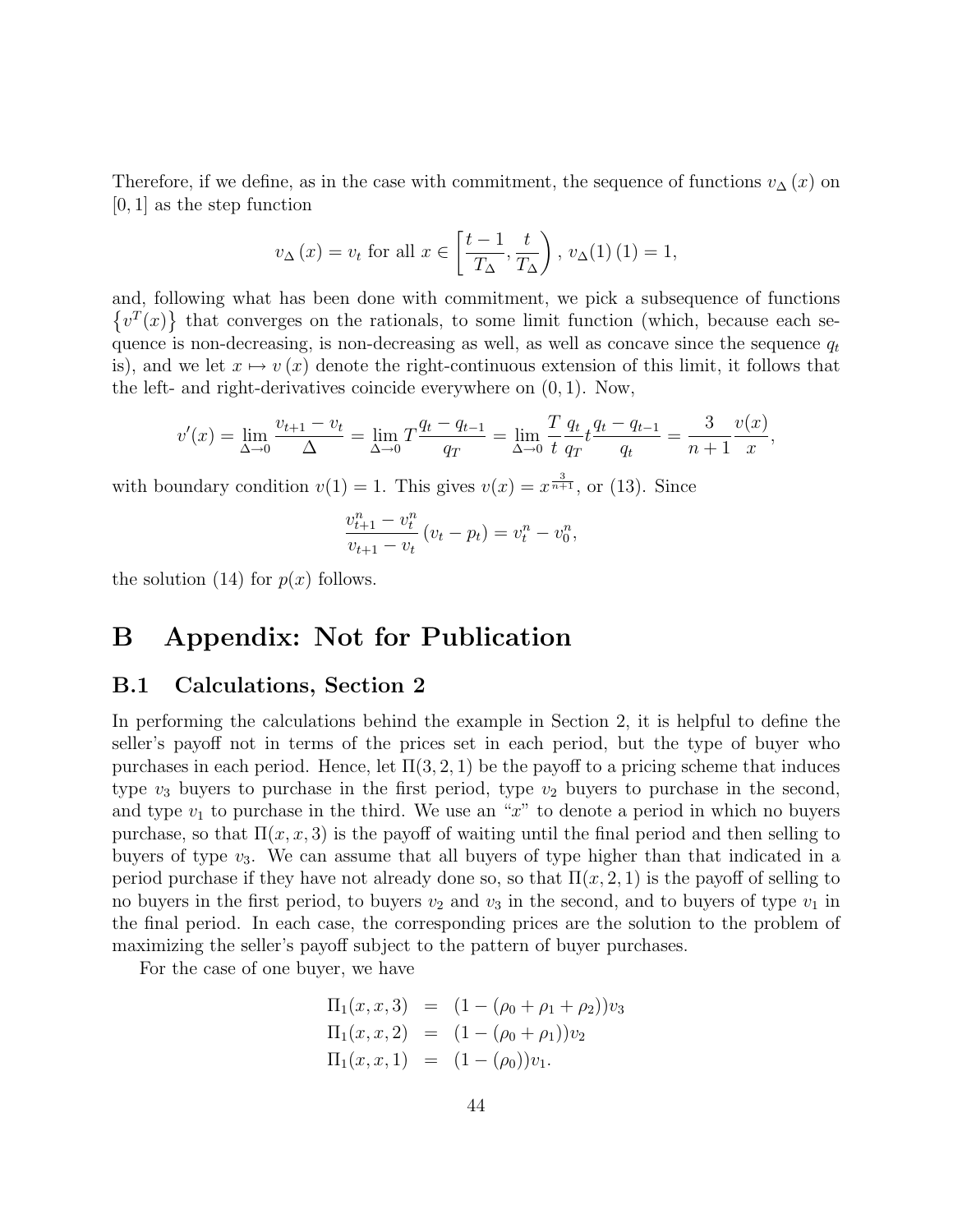There are many other strategies available to the seller, but all of them give payoffs equivalent to one of these. It will be useful to define the following, which we can then calculate:

$$
\Delta_{32} = (1 - (\rho_0 + \rho_1 + \rho_2))v_3 - (1 - (\rho_0 + \rho_1))v_2 = -.0036
$$
  
\n
$$
\Delta_{21} = (1 - (\rho_0 + \rho_1))v_2 - (1 - (\rho_0))v_1 = .00369.
$$

With one buyer, the optimal strategy is to thus sell to buyer types  $v_2$  and  $v_3$  at price  $v_2$ .

Now suppose there are  $n > 1$  buyers. In the example, we concentrate on the cases  $n = 2$ and  $n = 3$ . We need to consider the following possible payoffs:

$$
\Pi_n(x, x, 3)
$$
  
\n
$$
\Pi_n(x, x, 2)
$$
  
\n
$$
\Pi_n(x, x, 1)
$$
  
\n
$$
\Pi_n(x, 2, 1)
$$
  
\n
$$
\Pi_n(x, 3, 2)
$$
  
\n
$$
\Pi_n(3, 2, 1)
$$
  
\n
$$
\Pi_n(x, 32, 2),
$$

where  $\Pi_n(x, 32, 2)$  is the payoff from a pricing sequence that induces some  $v_3$  buyers to purchase in the second period and some to delay purchase to the final period, at which point type  $v_2$  and  $v_3$  buyers purchase. Some of these strategies are obviously suboptimal. For example,  $\Pi_n(3,2,1) \geq \Pi_n(x,x,1)$ , as it can only improve the seller's payoff to sell to higher buyer types (at higher prices) before offering the object for sale at price  $v_1$ . Similarly, we have  $\Pi_n(3,2,1) \geq \Pi_n(x,2,1)$  and  $\Pi_n(x,32,2) \geq \Pi_n(x,x,2)$ . Similar reasoning appears to give  $\Pi_n(3, 2, 1) \ge \Pi_n(x, 3, 1)$ , and we will proceed as if this is the case, though it is not completely obvious and we will verify it at the end of the calculations.

Now consider  $\Pi(x,3,2)$ . This calls for type  $v_3$  buyers to purchase in the second period and type  $v_2$  buyers to purchase at price  $v_2$  in the final period. The difficulty here is that this strategy is not sequentially rational. If the object is not sold in the second period, then the buyers in the third period are known to be of types  $v_0$ ,  $v_1$ , or  $v_2$ . The seller can now set price  $v_2$  and sell to only type  $v_2$  buyers, or set price  $v_1$  and sell to both  $v_1$  and  $v_2$  buyers. We can calculate

$$
\left(1 - \left(\frac{\rho_0 + \rho_1}{\rho_0 + \rho_1 + \rho_2}\right)^2\right)v_2 < \left(1 - \left(\frac{\rho_0}{\rho_0 + \rho_1 + \rho_2}\right)^2\right)v_1,
$$
\n
$$
\left(1 - \left(\frac{\rho_0 + \rho_1}{\rho_0 + \rho_1 + \rho_2}\right)^3\right)v_2 < \left(1 - \left(\frac{\rho_0}{\rho_0 + \rho_1 + \rho_2}\right)^3\right)v_1.
$$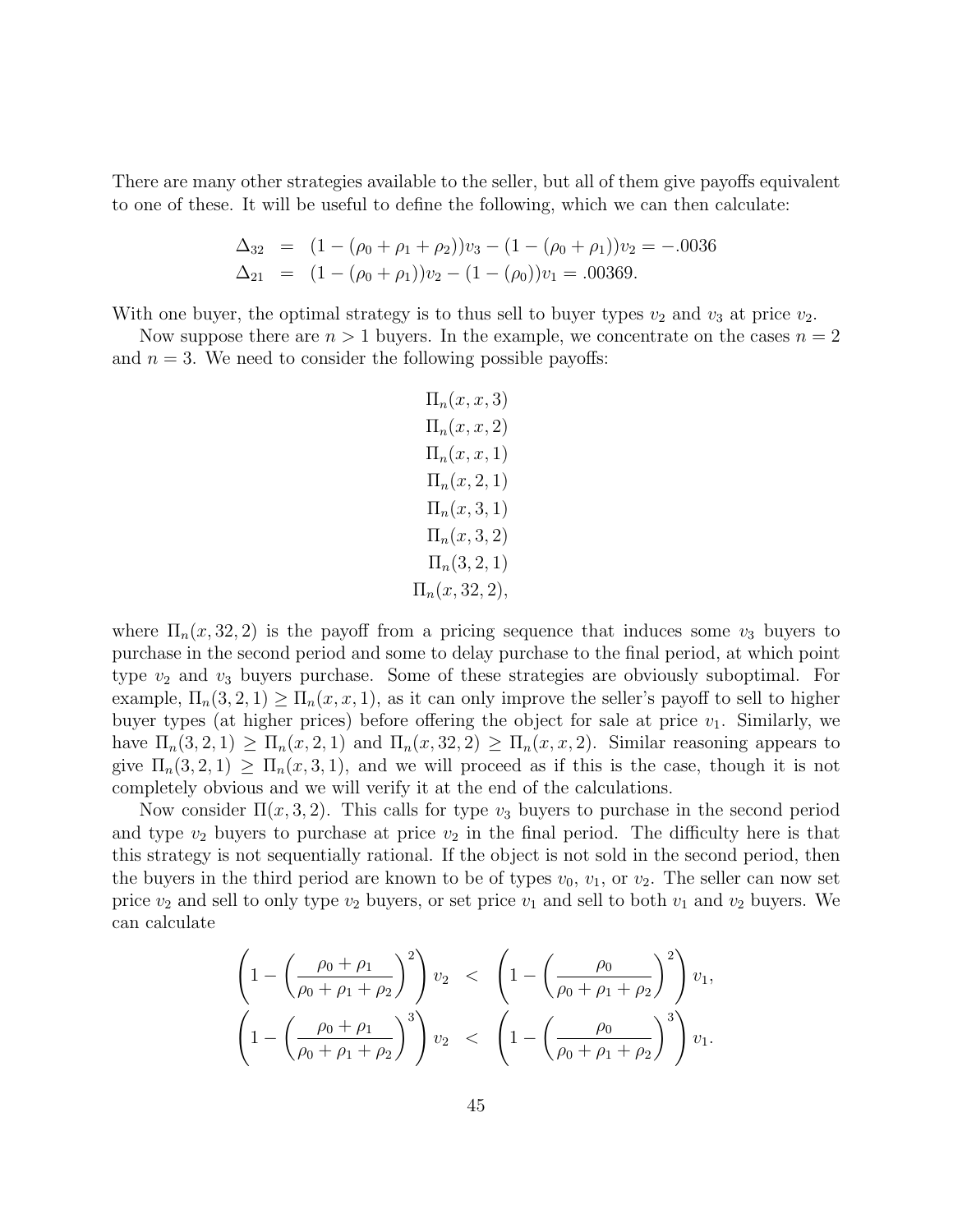This ensures that when there are either two of three buyers, once it has been revealed that there are no  $v_3$  buyers, then the static monopoly price is  $v_1$  rather than  $v_2$ . As a result, there is no way for the seller to first sell to type  $v_3$  buyers in the penultimate period and then sell at price  $v_2$  to type  $v_2$  buyers in the final period.

What the seller can do is set a price in the second period that makes type  $v_3$  buyers indifferent between accepting and rejecting, with these buyers mixing in their accept/reject decisions in such a way as to make price  $v_2$  in the final period just optimal for the seller. Intuitively, just enough type  $v_3$  buyers now slip through to the final period to make  $v_2$  the static monopoly price. Let  $\overline{\rho}_3(n)$  denote the probability that a buyer is type  $v_3$  and purchases in the second period (under this pricing strategy, and when there are n buyers), and  $\rho_3(n)$ the probability that the buyer is type  $v_3$  and waits until the final period to purchase. Clearly,  $\rho_3(n) + \overline{\rho}_3(n) = \rho_3$ . The condition that the seller be just willing to set price  $v_2$  in the final period is equivalent to

$$
\left(1 - \left(\frac{\rho_0 + \rho_1}{\rho_0 + \rho_1 + \rho_2 + \rho_3(2)}\right)^2\right)v_2 = \left(1 - \left(\frac{\rho_0}{\rho_0 + \rho_1 + \rho_2 + \rho_3(2)}\right)^2\right)v_1, (36)
$$

$$
\left(1 - \left(\frac{\rho_0 + \rho_1}{\rho_0 + \rho_1 + \rho_2 + \underline{\rho}_3(3)}\right)^3\right)v_2 = \left(1 - \left(\frac{\rho_0}{\rho_0 + \rho_1 + \rho_2 + \underline{\rho}_3(2)}\right)^3\right)v_1. \quad (37)
$$

Combining these arguments, we can restrict attention to payoffs  $\Pi_n(x, x, 3)$ ,  $\Pi_n(x, 32, 2)$ , and  $\Pi_n(3, 2, 1)$ . Our task is to show that given the values we have chosen, we have

$$
\Pi_2(x,32,2) > \Pi_2(x,x,3) \qquad \qquad \Pi_3(3,2,1) > \Pi_3(x,x,3)
$$
  
\n
$$
\Pi_2(x,32,2) > \Pi_2(3,2,1) \qquad \qquad \Pi_3(3,2,1) > \Pi_3(x,32,2).
$$

A preliminary result is helpful. First, it will simplify subsequent notation to let

$$
\alpha^{n} = \frac{(\rho_{0} + \rho_{1} + \rho_{2})^{n} - (\rho_{0} + \rho_{1})^{n}}{\rho_{2}},
$$

$$
\beta^{n} = \frac{(\rho_{0} + \rho_{1})^{n} - \rho_{0}^{n}}{\rho_{1}}.
$$

We will then calculate  $\Pi_n(x, 3, 2)$  ignoring the fact that commitment constraints render this strategy unattainable (or, equivalently, assuming temporarily that the seller can commit). We have

$$
\Pi_n(x,3,2) = [1 - (\rho_0 + \rho_1 + \rho_2)^n]p + [(\rho_0 + \rho_1 + \rho_2)^n \left(1 - \left(\frac{\rho_0 + \rho_1}{\rho_0 + \rho_1 + \rho_2}\right)^n\right)]v_2
$$
  
= 
$$
[1 - (\rho_0 + \rho_1 + \rho_2)^n]p + [(\rho_0 + \rho_1 + \rho_2)^n - (\rho_0 + \rho_1)^n]v_2,
$$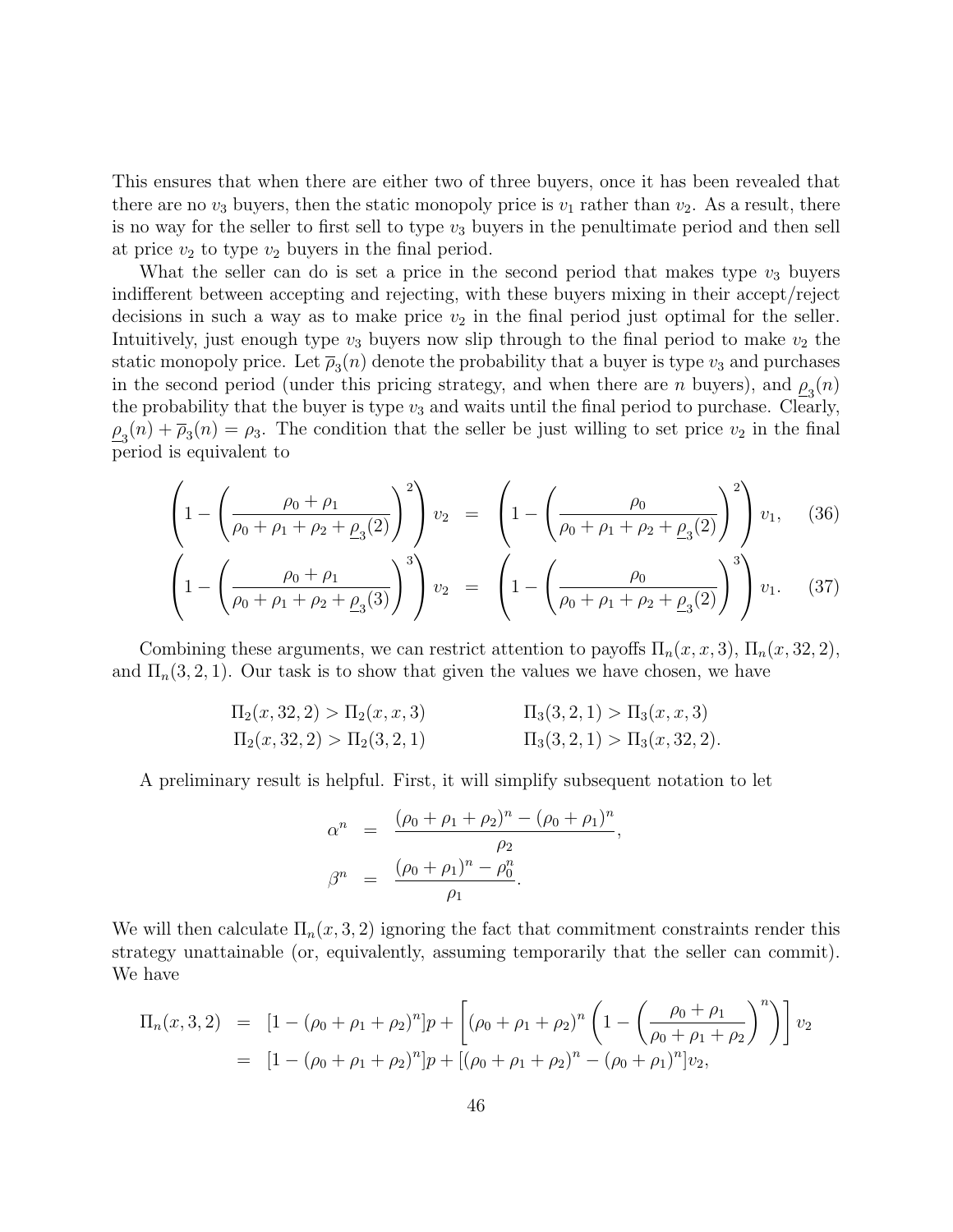where  $p$  is a price that makes  $v_3$  buyers indifferent between purchasing now and waiting a period to purchase, or

$$
(v_3 - p) \frac{1 - (\rho_0 + \rho_1 + \rho_2)^n}{1 - (\rho_0 + \rho_1 + \rho_2)} = (\rho_0 + \rho_1 + \rho_2)^{n-1} \frac{1 - \left(\frac{\rho_0 + \rho_1}{\rho_0 + \rho_1 + \rho_2}\right)^n}{1 - \frac{\rho_0 + \rho_1}{\rho_0 + \rho_1 + \rho_2}} (v_3 - v_2),
$$

and hence

$$
\begin{array}{rcl}\n(v_3 - p) \frac{1 - (\rho_0 + \rho_1 + \rho_2)^n}{1 - (\rho_0 + \rho_1 + \rho_2)} & = & \frac{(\rho_0 + \rho_1 + \rho_2)^n - (\rho_0 + \rho_1)^n}{\rho_2} (v_3 - v_2) \\
& = & \alpha^n (v_3 - v_2)\n\end{array}
$$

Using this for the second inequality in the following, we now calculate

$$
\Pi_n(x, x, 3) - \Pi_n(x, 3, 2) = [1 - (\rho_0 + \rho_1 + \rho_2)^n](v_3 - p) - [(\rho_0 + \rho_1 + \rho_2)^n - (\rho_0 + \rho_1)^n]v_2
$$
  
\n
$$
= [1 - (\rho_0 + \rho_1 + \rho_2)^n] \left(\frac{1 - (\rho_0 + \rho_1 + \rho_2)}{1 - (\rho_0 + \rho_1 + \rho_2)^n} \alpha^n (v_3 - v_2)\right)
$$
  
\n
$$
- [(\rho_0 + \rho_1 + \rho_2)^n - (\rho_0 + \rho_1)^n]v_2
$$
  
\n
$$
= \alpha^n [(1 - (\rho_0 + \rho_1 + \rho_2))v_3 - (1 - (\rho_0 + \rho_1 + \rho_2))v_2 - \rho_2 v_2]
$$
  
\n
$$
= \alpha^n \Delta_{32}.
$$

We next calculate

$$
\Pi_n(3,2,1) = [1 - (\rho_0 + \rho_1 + \rho_2)^n] p_3 + (\rho_0 + \rho_1 + \rho_2)^n \left( 1 - \left( \frac{\rho_0 + \rho_1}{\rho_0 + \rho_1 + \rho_2} \right)^n \right) p_2
$$
  
+ 
$$
(\rho_0 + \rho_1 + \rho_2)^n \left( \frac{\rho_0 + \rho_1}{\rho_0 + \rho_1 + \rho_2} \right)^n \left( 1 - \left( \frac{\rho_0}{\rho_0 + \rho_1} \right)^n \right) v_1
$$
  
= 
$$
[1 - (\rho_0 + \rho_1 + \rho_2)^n] p_3 + [(\rho_0 + \rho_1 + \rho_2)^n - (\rho_0 + \rho_1)^n] p_2 + [(\rho_0 + \rho_1)^n - \rho_0^n] v_1,
$$

where  $p_3$  is the price at which  $v_3$  buyers purchase in the first period and  $p_2$  the price at which  $v_2$  buyers purchase in the second, and hence

$$
(v_3 - p_3) \frac{1 - (\rho_0 + \rho_1 + \rho_2)^n}{1 - (\rho_0 + \rho_1 + \rho_2)} = (\rho_0 + \rho_1 + \rho_2)^{n-1} \frac{1 - \left(\frac{\rho_0 + \rho_1}{\rho_0 + \rho_1 + \rho_2}\right)^n}{1 - \frac{\rho_0 + \rho_1}{\rho_0 + \rho_1 + \rho_2}} (v_3 - p_2)
$$
  
= 
$$
\frac{(\rho_0 + \rho_1 + \rho_2)^n - (\rho_0 + \rho_1)^n}{\rho_2} (v_3 - p_2),
$$
  
= 
$$
\alpha^n (v_3 - p_2)
$$

and

$$
(v_2 - p_2) \left( \frac{1 - \left(\frac{\rho_0 + \rho_1}{\rho_0 + \rho_1 + \rho_2}\right)^n}{1 - \frac{\rho_0 + \rho_1}{\rho_0 + \rho_1 + \rho_2}} \right) = \left( \frac{\rho_0 + \rho_1}{\rho_0 + \rho_1 + \rho_2} \right)^{n-1} \frac{1 - \left(\frac{\rho_0}{\rho_0 + \rho_1}\right)^n}{1 - \frac{\rho_0}{\rho_0 + \rho_1}} (v_2 - v_1)
$$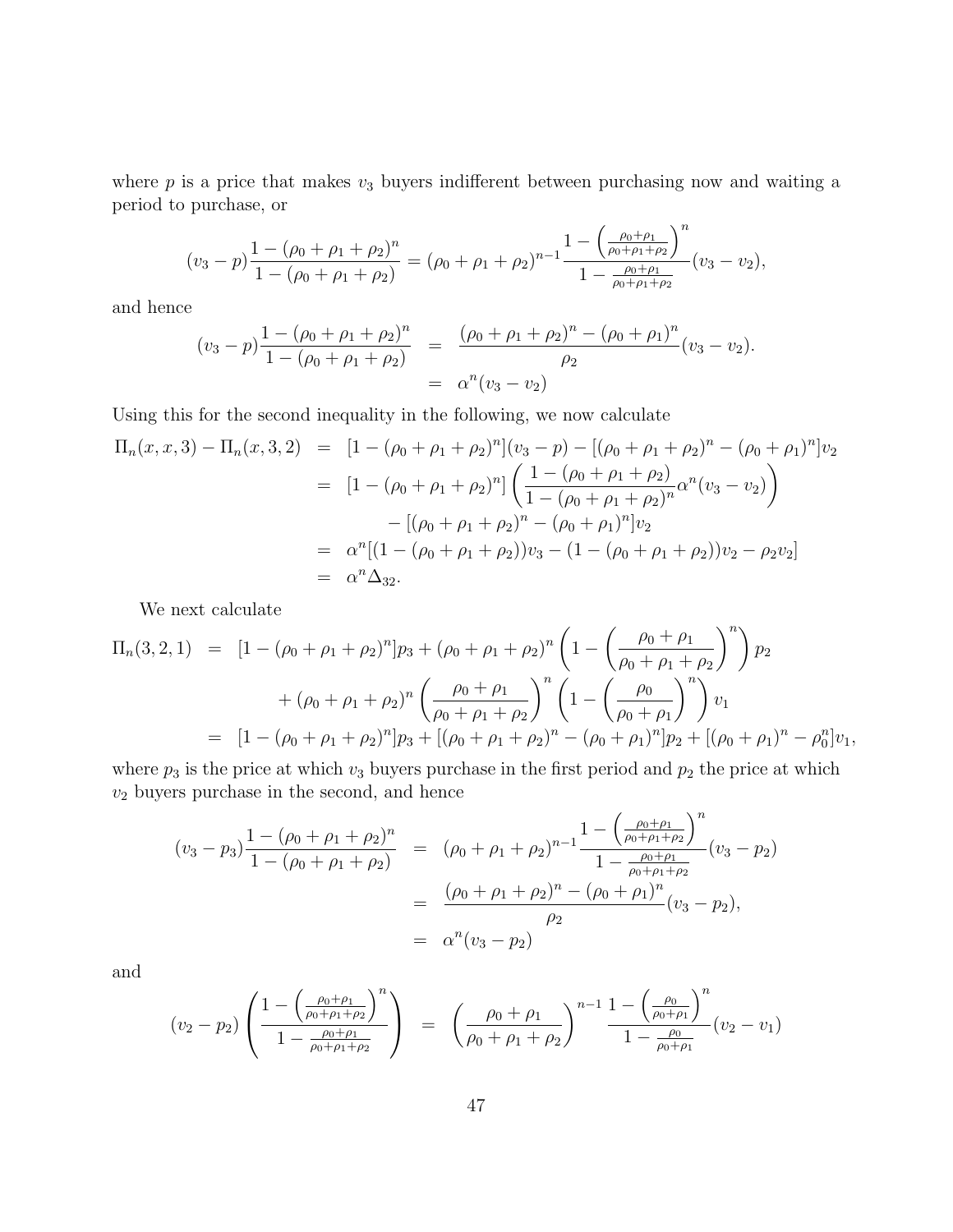$$
(v_2-p_2)\alpha^n = \beta^n(v_2-v_2).
$$

We will find it helpful to solve this for

$$
p_2 = v_2 - (v_2 - v_1) \frac{\beta^n}{\alpha^n}.
$$

Now we calculate

$$
\Pi_n(x, x, 3) - \pi_n(3, 2, 1) = [1 - (\rho_0 + \rho_1 + \rho_2)^n](v_3 - p_3)
$$
  
\n
$$
- [(\rho_0 + \rho_1 + \rho_2)^n - (\rho_0 + \rho_1)^n]p_2 - [(\rho_0 + \rho_1)^n - \rho_0^n]v_1
$$
  
\n
$$
= [1 - (\rho_0 + \rho_1 + \rho_2)^n] \alpha^n \frac{1 - (\rho_0 + \rho_1 + \rho_2)}{1 - (\rho_0 + \rho_1 + \rho_2)^n} (v_3 - p_2)
$$
  
\n
$$
- [(\rho_0 + \rho_1 + \rho_2)^n - (\rho_0 + \rho_1)^n]p_2 - ((\rho_0 + \rho_1)^n - \rho_0^n)v_1
$$
  
\n
$$
= \alpha^n [1 - (\rho_0 + \rho_1 + \rho_2)]v_3 - \alpha^n (1 - (\rho_0 + \rho_1 + \rho_2) + \rho_2)p_2 - \beta^n \rho_1 v_1
$$
  
\n
$$
= \alpha^n [1 - (\rho_0 + \rho_1 + \rho_2)]v_3 - \alpha^n (1 - (\rho_0 + \rho_1))p_2 - \beta^n \rho_1 v_1
$$
  
\n
$$
= \alpha^n [1 - (\rho_0 + \rho_1 + \rho_2)]v_3 - \alpha^n (1 - (\rho_0 + \rho_1)) \left( v_2 - (v_2 - v_1) \frac{\beta^n}{\alpha^n} \right) - \beta^n \rho_1 v_1
$$
  
\n
$$
= \alpha^n \Delta_{32} + \alpha^n (1 - (\rho_0 + \rho_1)) \left( (v_2 - v_1) \frac{\beta^n}{\alpha^n} \right) - \beta^n \rho_1 v_1
$$
  
\n
$$
= \alpha^n \Delta_{32} + \beta^n \Delta_{21}.
$$

The inequalities we need to show are thus:

$$
\Pi_{3}(x, x, 3) - \Pi_{3}(3, 2, 1) = \alpha^{3} \Delta_{32} + \beta^{3} \Delta_{21} < 0
$$
\n
$$
\Pi_{3}(x, 32, 2) - \pi_{3}(3, 2, 1) = \Pi_{3}(x, 32, 2) - \Pi_{3}(x, 3, 2)
$$
\n
$$
+ \Pi_{3}(x, 3, 2) - \Pi_{3}(x, x, 3) + \Pi_{3}(x, x, 3) - \Pi_{3}(3, 2, 1)
$$
\n
$$
= \Pi_{3}(x, 32, 2) - \Pi_{3}(x, 3, 2) - \alpha^{3} \Delta_{32} + \alpha^{3} \Delta_{32} + \beta^{3} \Delta_{21}
$$
\n
$$
= \Pi_{3}(x, 32, 2) - \Pi_{3}(x, 3, 2) + \beta^{3} \Delta_{21} < 0
$$
\n
$$
\Pi_{2}(x, 32, 2) - \pi_{2}(3, 2, 1) = \Pi_{2}(x, 32, 2) - \Pi_{2}(x, 3, 2) + \beta^{2} \Delta_{21} > 0
$$
\n
$$
\Pi_{2}(x, 32, 2) - \Pi_{2}(x, x, 3) = \Pi_{2}(x, 32, 2) - \Pi_{2}(x, 3, 2) + \Pi_{2}(x, 3, 2) - \Pi_{2}(x, x, 3)
$$
\n
$$
= \Pi_{3}(x, 32, 2) - \Pi_{2}(x, 3, 2) + \Pi_{2}(x, 3, 2) - \Pi_{2}(x, x, 3)
$$
\n
$$
= \Pi_{3}(x, 32, 2) - \Pi_{2}(x, 3, 2) + \Pi_{2}(x, 3, 2) - \Pi_{2}(x, x, 3)
$$
\n
$$
= \Pi_{3}(x, 32, 2) - \Pi_{2}(x, 3, 2) + \beta^{2} \Delta_{32} - \beta^{2} \Delta_{32} - \beta^{2} \Delta_{32}
$$
\n(40)

$$
= \Pi_2(x, 32, 2) - \Pi_2(x, 3, 2) + \beta^2 \Delta_{21} - \alpha^2 \Delta_{32} - \beta^2 \Delta_{21}
$$
  

$$
= \Pi_2(x, 32, 2) - \Pi_2(x, 3, 2) - \alpha^2 \Delta_{32} > 0.
$$
 (41)

Attention thus turns to calculating  $\Pi_n(x, 32, 2) - \Pi_n(x, 3, 2)$ . We have

$$
\Pi_n(x,32,2) = [1 - (\rho_0 + \rho_1 + \rho_2 + \underline{\rho}_3(n))^n]p + [(\rho_0 + \rho_1 + \rho_2 + \underline{\rho}_3)^n - (\rho_0 + \rho_1)^n]v_2,
$$

48

or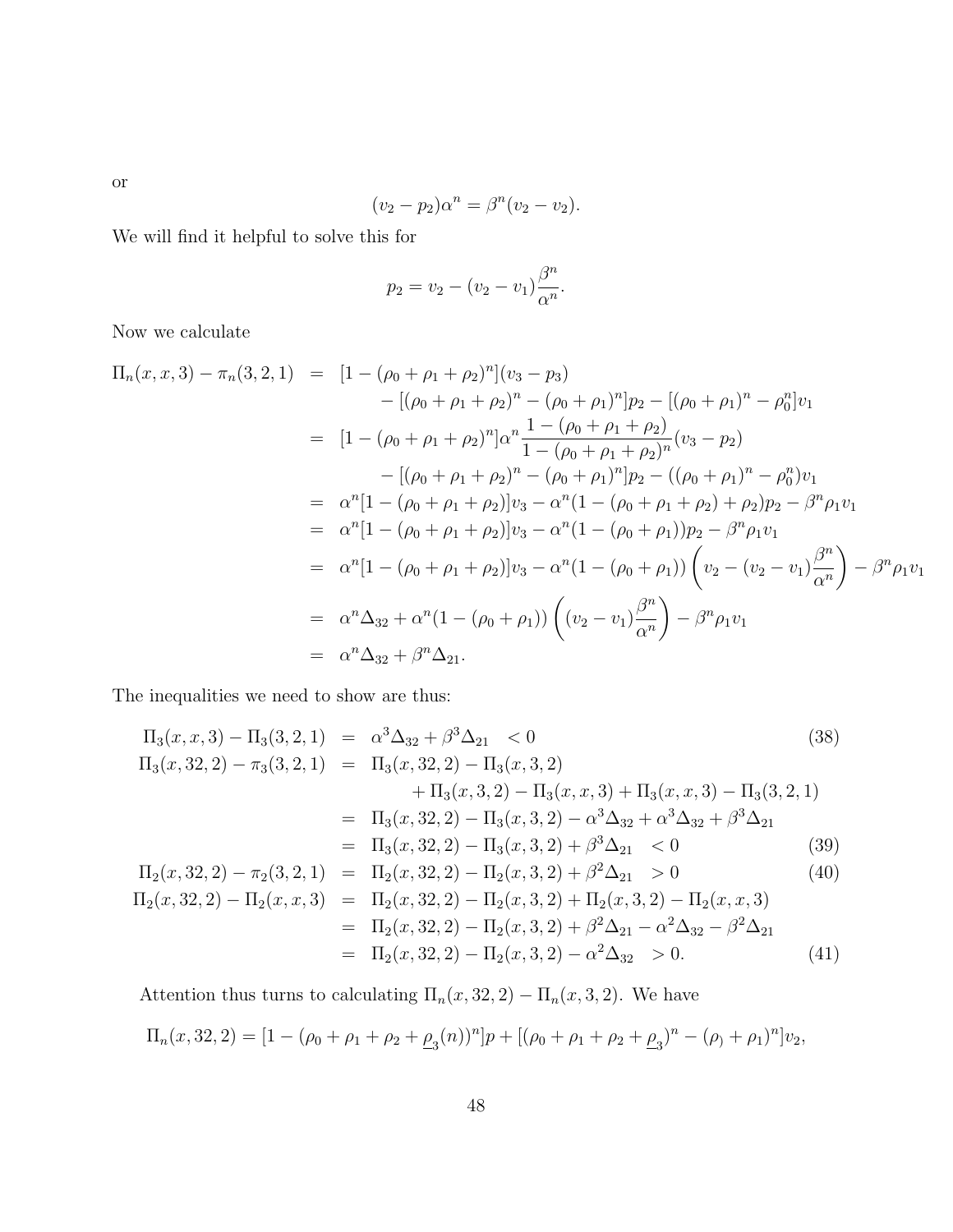where the price  $p$  is now set so that

$$
(v_3 - p)\frac{1 - (\rho_0 + \rho_1 + \rho_2 + \rho_3(n))^n}{1 - (\rho_0 + \rho_1 + \rho_2 + \rho_3(n))} = \frac{(\rho_0 + \rho_1 + \rho_2 + \rho_3(n))^n - (\rho_0 + \rho_1)^n}{\rho_2 + \rho_3(n)}(v_3 - v_2)
$$

and hence

$$
p = v_3 - (v_3 - v_2) \frac{(\rho_0 + \rho_1 + \rho_2 + \underline{\rho}_3(n))^n - (\rho_0 + \rho_1)^n}{\rho_2 + \underline{\rho}_3(n)} \frac{1 - (\rho_0 + \rho_1 + \rho_2 + \underline{\rho}_3(n))}{1 - (\rho_0 + \rho_1 + \rho_2 + \underline{\rho}_3(n))^n}.
$$

We can thus write

$$
\Pi_n(x,32,2) = [1 - (\rho_0 + \rho_1 + \rho_2 + \underline{\rho}_3(n))^n]v_3
$$
  
 
$$
- (v_3 - v_2) \frac{(\rho_0 + \rho_1 + \rho_2 + \underline{\rho}_3(n))^n - (\rho_0 + \rho_1)^n}{\rho_2 + \underline{\rho}_3(n)} (1 - (\rho_0 + \rho_1 + \rho_2 + \underline{\rho}_3(n))
$$
  
 
$$
+ [(\rho_0 + \rho_1 + \rho_2 + \underline{\rho}_3)^n - (\rho_0 + \rho_1)^n]v_2.
$$

When  $\rho_3(n) = 0$ , we have

$$
\Pi_n(x,3,2) = [1 - (\rho_0 + \rho_1 + \rho_2)^n]v_3
$$
  
 
$$
- (v_3 - v_2) \frac{(\rho_0 + \rho_1 + \rho_2)^n - (\rho_0 + \rho_1)^n}{\rho_2} (1 - (\rho_0 + \rho_1 + \rho_2))
$$
  
 
$$
+ [(\rho_0 + \rho_1 + \rho_2)^n - (\rho_0 + \rho_1)^n]v_2.
$$

Our interest is now in the difference

$$
\Pi_n(x,32,2) - \Pi_n(x,3,2)
$$
\n
$$
= [(\rho_0 + \rho_1 + \rho_2)^n - (\rho_0 + \rho_1 + \rho_2 + \rho_3(n))^n]v_3
$$
\n
$$
- (v_3 - v_2) \left[ \frac{(\rho_0 + \rho_1 + \rho_2 + \rho_3(n))^n - (\rho_0 + \rho_1)^n}{\rho_2 + \rho_3(n)} (1 - (\rho_0 + \rho_1 + \rho_2 + \rho_3(n))) - \frac{(\rho_0 + \rho_1 + \rho_2)^n - (\rho_0 + p_1 + 1)^n}{\rho_2} (1 - (\rho_0 + \rho_1 + \rho_2))) \right]
$$
\n
$$
+ v_2 [(\rho_0 + \rho_1 + \rho_2 + \rho_3(n))^n - (\rho_0 + \rho_1 + \rho_2)^n]
$$
\n
$$
= (v_3 - v_2) \left[ (\rho_0 + \rho_1 + \rho_2)^n - (\rho_0 + \rho_1 + \rho_2 + \rho_3(n))^n - \frac{(\rho_0 + \rho_1 + \rho_2 + \rho_3(n))^n - (\rho_0 + \rho_1)^n}{\rho_2 + \rho_3(n)} (1 - (\rho_0 + \rho_1 + \rho_2 + \rho_3(n))) + \frac{(\rho_0 + \rho_1 + \rho_2)^n - (\rho_0 + \rho_1)^n}{\rho_2} (1 - (\rho_0 + \rho_1 + \rho_2)) \right].
$$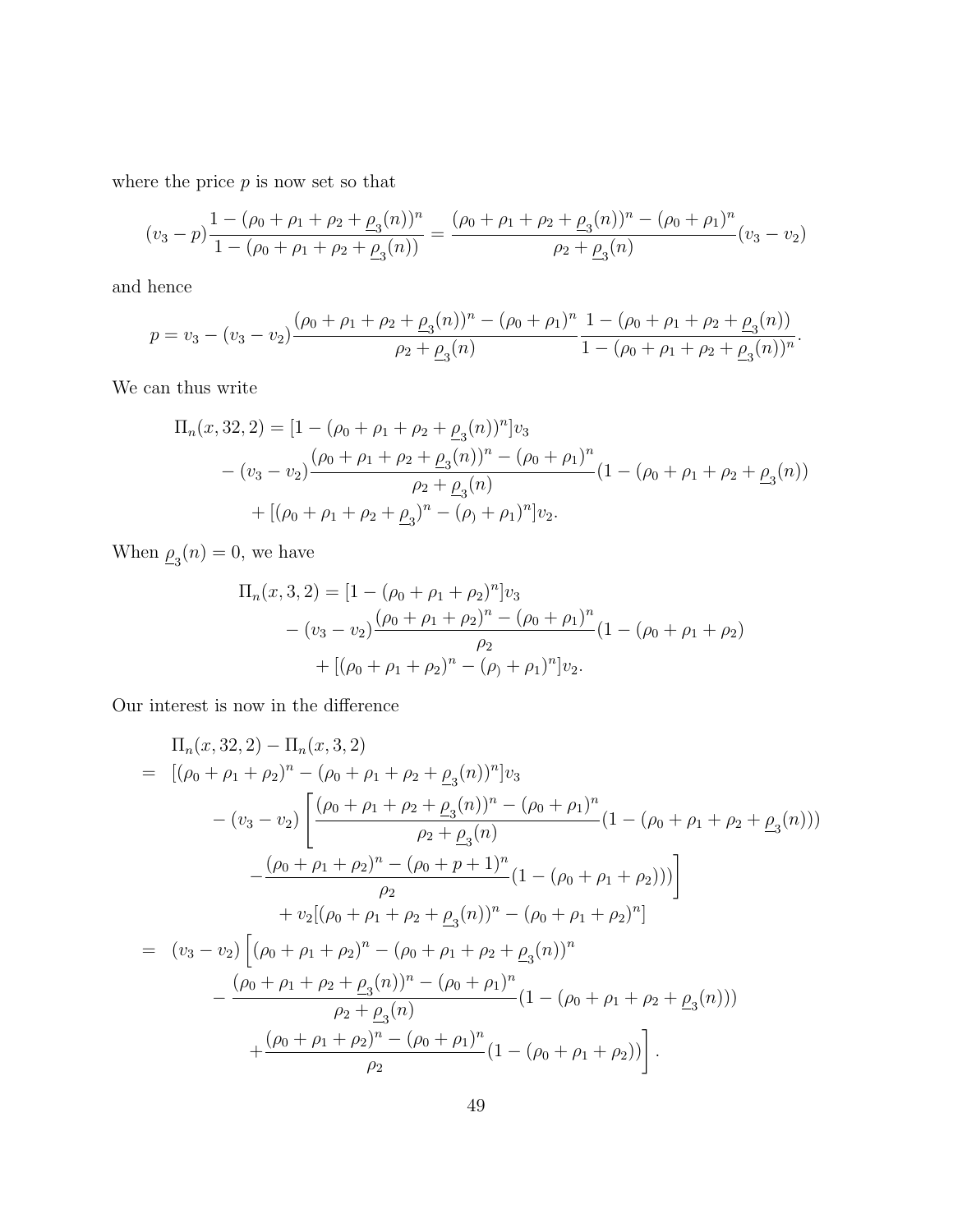Our calculation then proceeds as follows. First, we fix the values of  $v_1$ ,  $v_2$ ,  $v_3$ , and  $\rho_0$ ,  $\rho_1$ ,  $\rho_2$  and  $\rho_3$  as specified in Section 2. Next, we calculate  $\rho_3(2)$  and  $\rho_3(3)$  as the solutions to (36)–(37). These solutions must be calculated numerically, giving

$$
\underline{\rho}_3(2) = .0495908
$$
  

$$
\underline{\rho}_3(3) = .0337164.
$$

We can then verify that for each of these values, the left side of the appropriate equation in  $(36)$ – $(37)$  exceeds the right side (with the difference on the order of  $10^{-8}$ ). We then consider the slightly smaller values

$$
\begin{array}{rcl}\n\underline{\rho}'_3(2) & = & .0495907 \\
\underline{\rho}'_3(3) & = & .03371639,\n\end{array}
$$

verifying that now the left side of the appropriate equation in (36)–(37) falls short of the right side, again with a difference on the order of  $10^{-8}$ . The actual values of  $\rho_3(2)$  and  $\rho_3(3)$ thus fall within the intervals defined by these two pairs. We now verify numerically that, throughout this interval, the inequalities  $(38)–(41)$  hold.

Finally, we return to our commitment to verify the seemingly intuitive inequality that, for  $n = 2, 3$ ,

$$
\Pi_n(3,2,1) - \Pi_n(x,3,1) = \Pi_n(3,2,1) - \Pi_n(x,x,3) + \Pi_n(x,x,3) - \Pi_n(x,3,1)
$$
  
= 
$$
-(\alpha^n \Delta_{32} + \beta^n \Delta_{21}) + \Pi_n(x,x,3) - \Pi_n(x,3,1) > 0.
$$

We have

$$
\Pi_3(x,3,1) = [1 - (\rho_0 + \rho_1 + \rho_2)^n]p + [(\rho_0 + \rho_1 + \rho_2)^n - (\rho_0)^n]v_1
$$

where the price  $p$  now satisfies

$$
(v_3 - p) \frac{1 - (\rho_0 + \rho_1 + \rho_2)^n}{1 - (\rho_0 + \rho_1 + \rho_2)} = (\rho_0 + \rho_1 + \rho_2)^{n-1} \left( \frac{1 - \left(\frac{\rho_0}{\rho_0 + \rho_1 + \rho_2}\right)^n}{1 - \frac{\rho_0}{\rho_0 + \rho_1 + \rho_2}} \right) (v_3 - v_1),
$$

and hence

$$
v_3 - p = \frac{1 - (\rho_0 + \rho_1 + \rho_2)}{1 - (\rho_0 + \rho_1 + \rho_2)^n} \frac{(\rho_0 + \rho_1 + \rho_2)^n - \rho_0^n}{\rho_1 + \rho_2} (v_3 - v_1).
$$

This allows us to obtain

$$
\Pi_n(x, x, 3) - \Pi_n(x, 3, 1) = \left[ (1 - (\rho_0 + \rho_1 + \rho_2)) \frac{v_3 - v_1}{\rho_1 + \rho_2} - v_1 \right] \left[ (\rho_0 + \rho_1 + \rho_2)^n - (\rho_0)^n \right]
$$
  
\n
$$
= \left[ (1 - (\rho_0 + \rho_1 + \rho_2)) v_3 - (1 - \rho_0) v_1 \right] \frac{(\rho_0 + \rho_1 + \rho_2)^n - (\rho_0)^n}{\rho_0 + \rho_1}
$$
  
\n
$$
= \Delta_{31} \frac{(\rho_0 + \rho_1 + \rho_2)^n - (\rho_0)^n}{\rho_0 + \rho_1}.
$$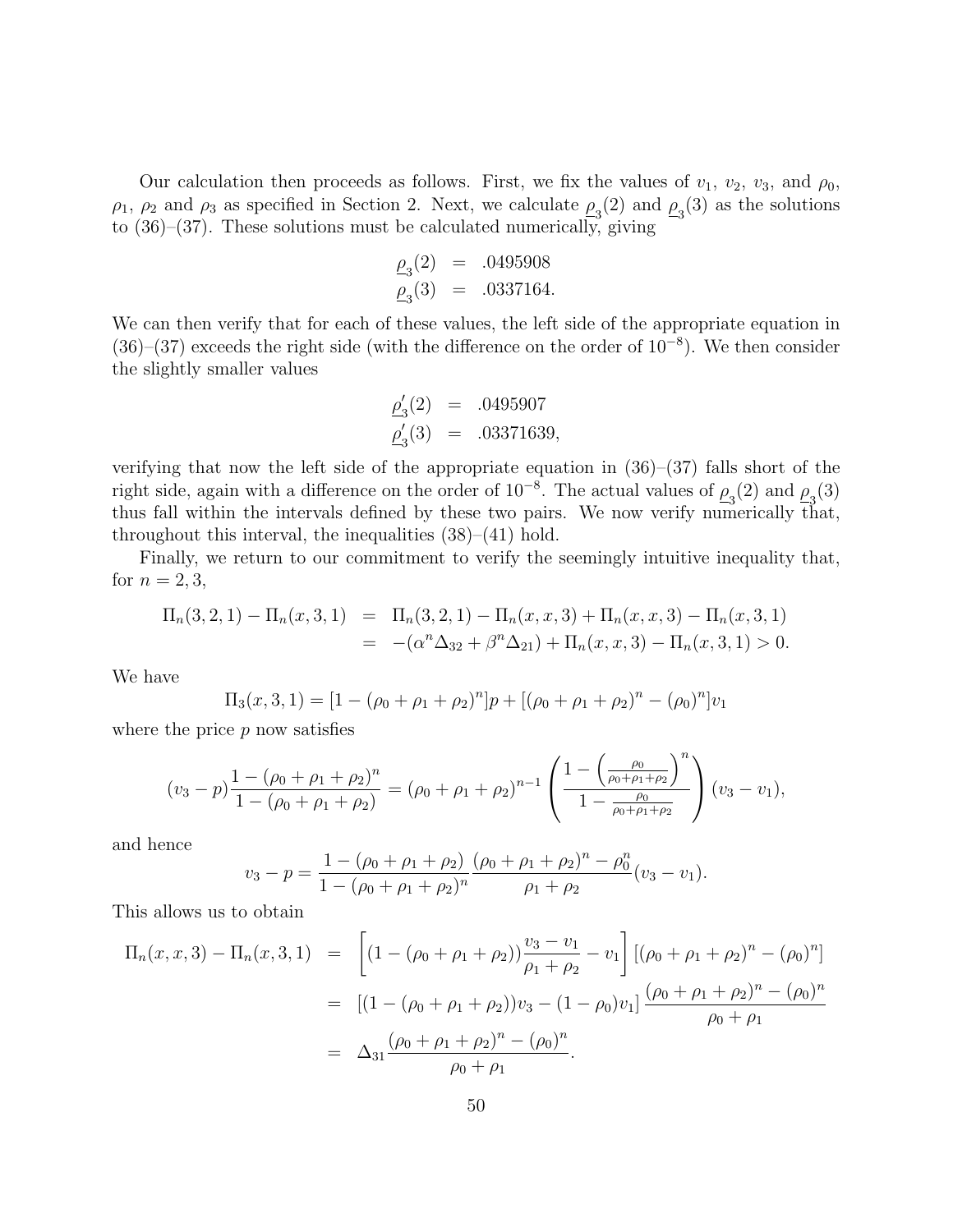Putting these pieces together, we have

$$
\Pi_n(3,2,1) - \Pi_n(x,3,1) = -\alpha^n \Delta_{32} - \beta^n \Delta_{21} + \frac{(\rho_0 + \rho_1 + \rho_2)^n - (\rho_0)^n}{\rho_0 + \rho_1} \Delta_{31}.
$$

We again verify this numerically.

### B.2 Committing to Lower Prices

This section provides an example in which the seller cannot commit to charging a low enough price in the second stage, and an example in which the seller cannot commit to charging a high enough price.

#### A.9.1 The Model

Assume that there are two buyers and two periods. Buyers have one of three possible valuations,  $v_1, v_2, \text{ or } v_3 = 1$ , with  $v_1 < v_2 < 1$ . A buyer has valuation  $v_i$  with probability  $\rho_i$ , where

$$
\rho_1 = \frac{1}{8}
$$
,  $\rho_2 = \frac{1}{4}$ ,  $\rho_3 = \frac{5}{8}$ .

Conditional on all buyers being of type  $v_1$  or  $v_2$  in the last period, the seller's choice is obviously between charging  $v_1$  or  $v_2$ . She chooses the latter, higher price if and only if

$$
\Delta = \left(1 - \left(\frac{\rho_1}{\rho_1 + \rho_2}\right)^n\right) v_2 - v_1 > 0.
$$

There are four obvious pure strategies in the two-period game: selling to type  $v_3$  first, and then to type  $v_2$ ; selling to type  $v_3$ , and then to  $v_1$ ; selling to types  $v_3$  and  $v_2$  first, and then to  $v_1$ ; and finally, selling to no one first, and then to type  $v_3$ . The seller could also wait and sell to some larger subset of types in the second period, but it is clear that this is worse than some strategy in which type  $v_3$  accepts in the first period. (Of course, the latter strategy may not satisfy sequential rationality). We consider these strategies are in turn.

Selling to type  $v_3$ , and then to type  $v_2$ . Denote the price charged in the first period by  $p_{32}$  (the second price is  $v_2$ ), and the expected payoff by  $V_{32}$ . The price  $p_{32}$  must satisfy

$$
\frac{1-(\rho_1+\rho_2)^n}{1-(\rho_1+\rho_2)}(v_3-p_{32})=(\rho_1+\rho_2)^{n-1}\frac{1-(\rho_1/(\rho_1+\rho_2))^n}{1-\rho_1/(\rho_1+\rho_2)}(v_3-v_2),
$$

and the payoff  $V_{32}$  must satisfy

$$
V_{32} = (1 - (\rho_1 + \rho_2)^n)p_{32} + (\rho_1 + \rho_2)^n \left(1 - \left(\frac{\rho_1}{\rho_1 + \rho_2}\right)^n\right)v_2.
$$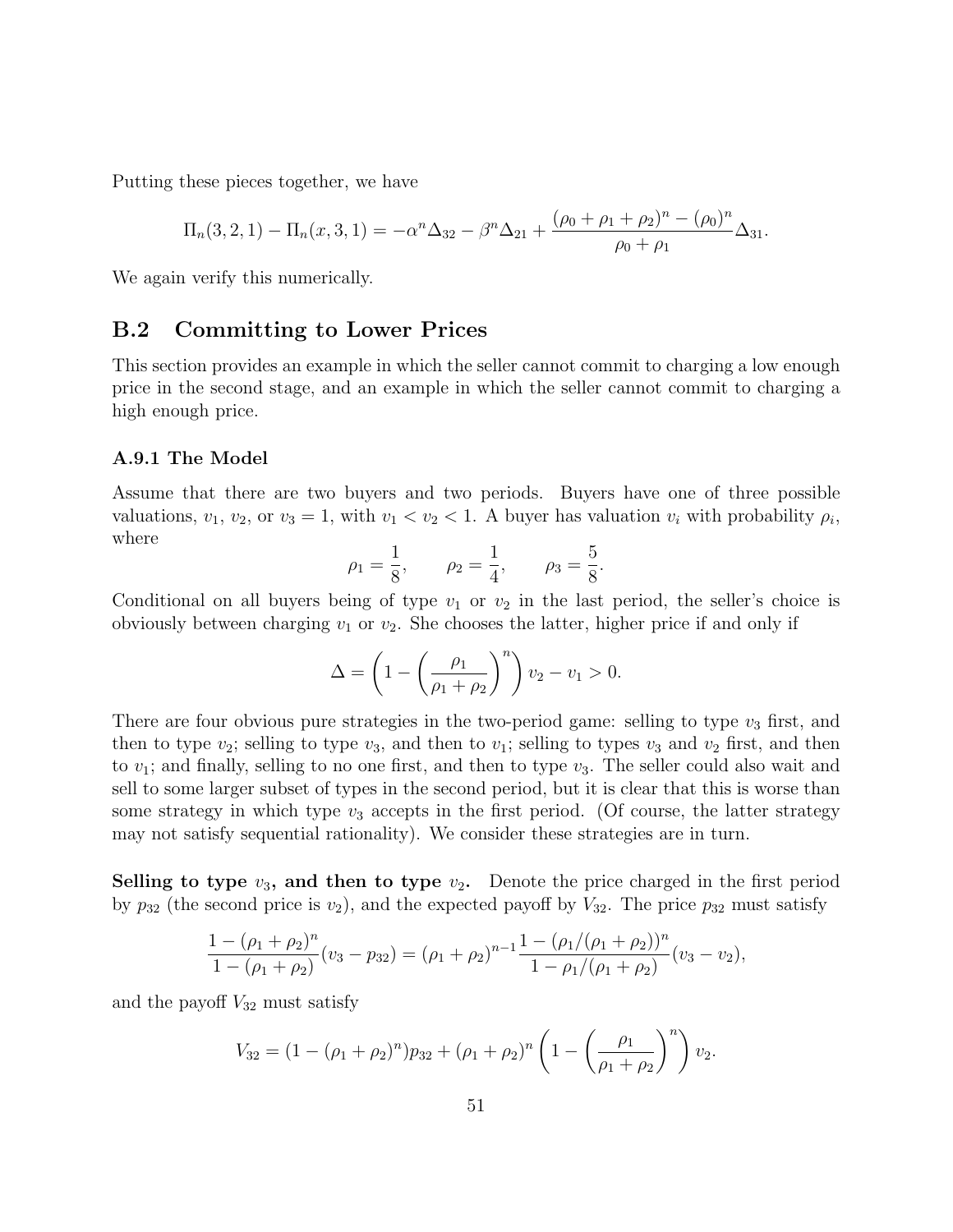Solving, we find that

$$
V_{32} = (1 - \rho_1^n)v_3 - \frac{1 - \rho_1}{\rho_2}((\rho_1 + \rho_2)^n - \rho_1^n)(v_3 - v_2).
$$

Selling to type  $v_3$ , and then to type  $v_1$ . Denote the price charged in the first period by  $p_{31}$  (the second price is  $v_1$ ), and the expected payoff by  $V_{31}$ . The price  $p_{31}$  must satisfy

$$
\frac{1 - (\rho_1 + \rho_2)^n}{1 - (\rho_1 + \rho_2)} (v_3 - p_{31}) = (\rho_1 + \rho_2)^{n-1} (v_3 - v_1),
$$

and the payoff  $V_{31}$  must satisfy

$$
V_{31} = (1 - (\rho_1 + \rho_2)^n)p_{32} + (\rho_1 + \rho_2)^n v_1.
$$

Solving, we find that

$$
V_{31} = v_3 - (\rho_1 + \rho_2)^{n-1} (v_3 - v_1).
$$

Selling to type  $v_2$ , and then to type  $v_1$ . Denote the price charged in the first period by  $p_{21}$  (the second price is  $v_1$ ), and the expected payoff by  $V_{21}$ . The price  $p_{21}$  must satisfy

$$
\frac{1-\rho_1^n}{1-\rho_1}(v_2-p_{21})=\rho_1^{n-1}(v_2-v_1),
$$

and

$$
V_{21} = (1 - \rho_1^n)p_{21} + \rho_1^n v_1.
$$

Solving, we find that

$$
V_{21} = v_2 - \rho_1^{n-1}(v_2 - v_1).
$$

Selling to type  $v_3$  in the second period. Clearly, this yields a payoff of  $V_3 = (1-(\rho_1 +$  $(\rho_2)^n)v_3.$ 

#### A.9.2 Case 1:  $(v_1, v_2) = (1/8, 1/4)$ . The seller cannot commit to a low price.

It is easy to check that  $\Delta = 7/72 > 0$ —conditional on the buyers not being of type  $v_3$ , it is optimal to set the price to  $v_2$  in the one-stage game. However, we have that

$$
\frac{43}{64} = V_{31} > \begin{cases} V_{32} = 21/32 \\ V_{21} = 15/64 \\ V_3 = 5/8 \end{cases}.
$$

That is, the optimal two-stage strategy is to sell to high types first, and then to all types.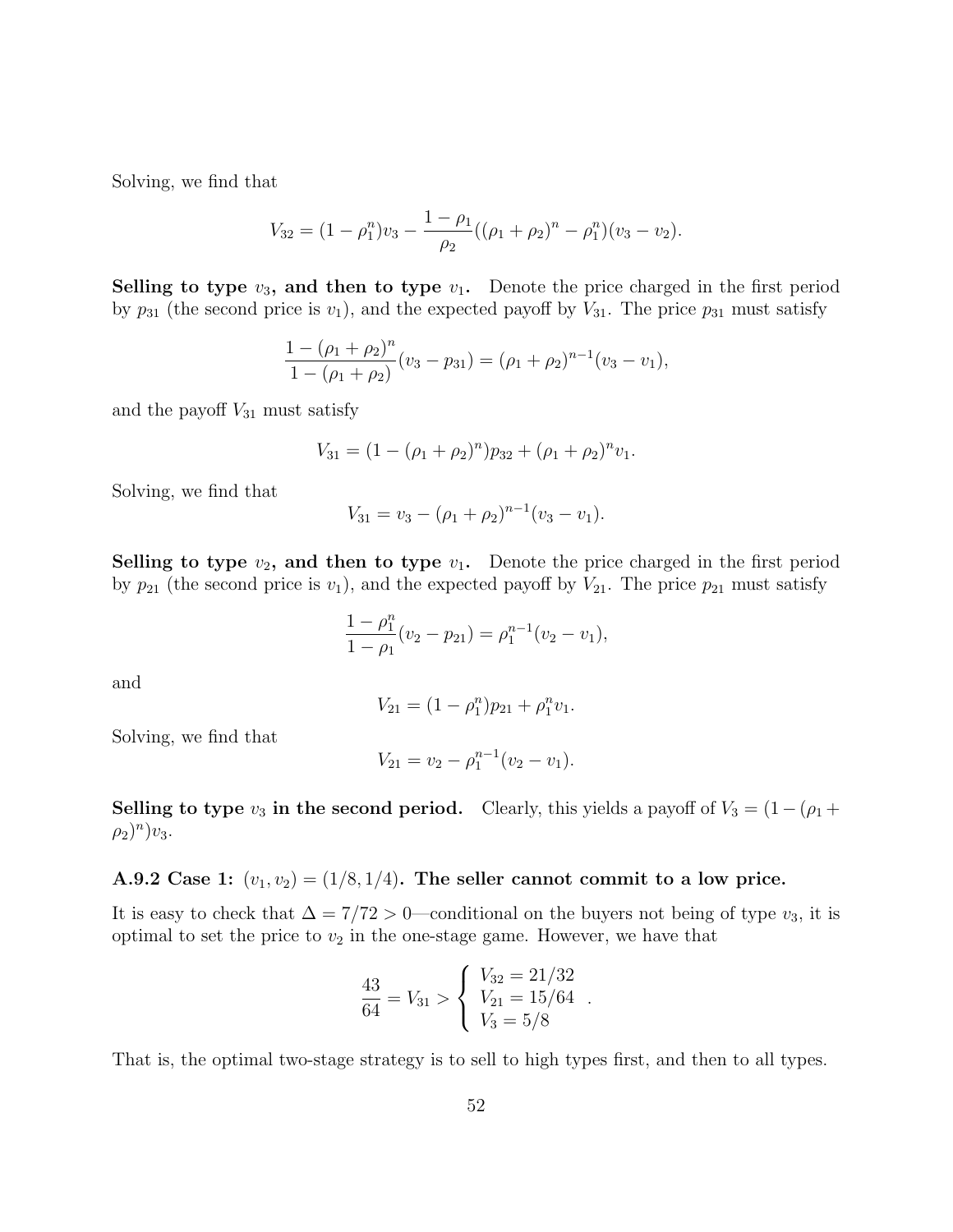This also dominates all schemes involving mixing (since if type  $v_2$  or type  $v_3$  is supposed to randomize in the first period, this lowers the probability of acceptance, relative to the same type accepting with probability one in the first period, as well as the price paid in the first period, and it does not affect the price in the second).

But since  $\Delta > 0$ , the seller cannot achieve this payoff, because in the second stage, he cannot help but charge a high price. Therefore, this is an example in which the seller cannot commit to charge low enough a price in the second stage.

# A.9.3 Case 2:  $(v_1, v_2) = (4/5, 8/9)$ . The seller cannot commit to a high price.

It is easy to check that  $\Delta = -4/405 > 0$ . Conditional on the buyers not being of type  $v_3$ , it is optimal to set the price to  $v_1$  in the one-stage game. However, we have

$$
\frac{539}{576} = V_{32} > \begin{cases} V_{31} = 37/40 \\ V_{21} = 79/90 \\ V_3 = 5/8 \end{cases}.
$$

This also dominates all schemes involving mixing (for the same reasons as before).

But since  $\Delta < 0$ , the seller cannot achieve this payoff, since in the second stage, he cannot help but charge a low price. This is therefore an example in which the seller cannot commit to charge high enough a price in the second stage.

### B.3 Details, Proof of Lemma 7

Our purpose is to prove that, for all  $t \geq 2$  and  $n \geq 6$ ,

$$
(1 + nt(t+1)/2)^{\frac{1}{n}} \leq x((1 + n(t-1)t/2)^{\frac{1}{n}}, (1 + n(t-2)(t-1)/2)^{\frac{1}{n}}).
$$

or, equivalently, for all  $t \geq 1$  and  $n \geq 6$ ,

$$
(1 + n(t+1)(t+2)/2)^{\frac{1}{n}} \leq x((1 + nt(t+1)/2)^{\frac{1}{n}}, (1 + n(t-1)(t-2)/2)^{\frac{1}{n}}).
$$

(At this point, letting  $x = 1/t$  and  $y = 1/n$ , one can rewrite this inequality as a function on the unit square and then gain some confidence in its veracity by using a program such as Mathematica to plot it.) Upon manipulation, this is equivalent to showing that, for all  $t \geq 1, n \geq 6,$ 

$$
4t\left(2+nt\left(t+1\right)\right)^{1/n}+(2+nt\left(t+1\right)\left(2+n\left(t-1\right)t\right)^{1/n}-nt\left(t+1\right)\left(2+n\left(t+1\right)\left(t+2\right)\right)^{1/n}\leq 0,
$$

or

$$
\left(1 + \frac{n(t+1)}{1 + \frac{nt(t+1)}{2}}\right)^{1/n} - \left(\frac{2}{nt(t+1)} + 1\right)\left(1 - \frac{nt}{1 + \frac{nt(t+1)}{2}}\right)^{1/n} - \frac{4}{n(t+1)} \ge 0.
$$
 (42)

This will be done in two steps.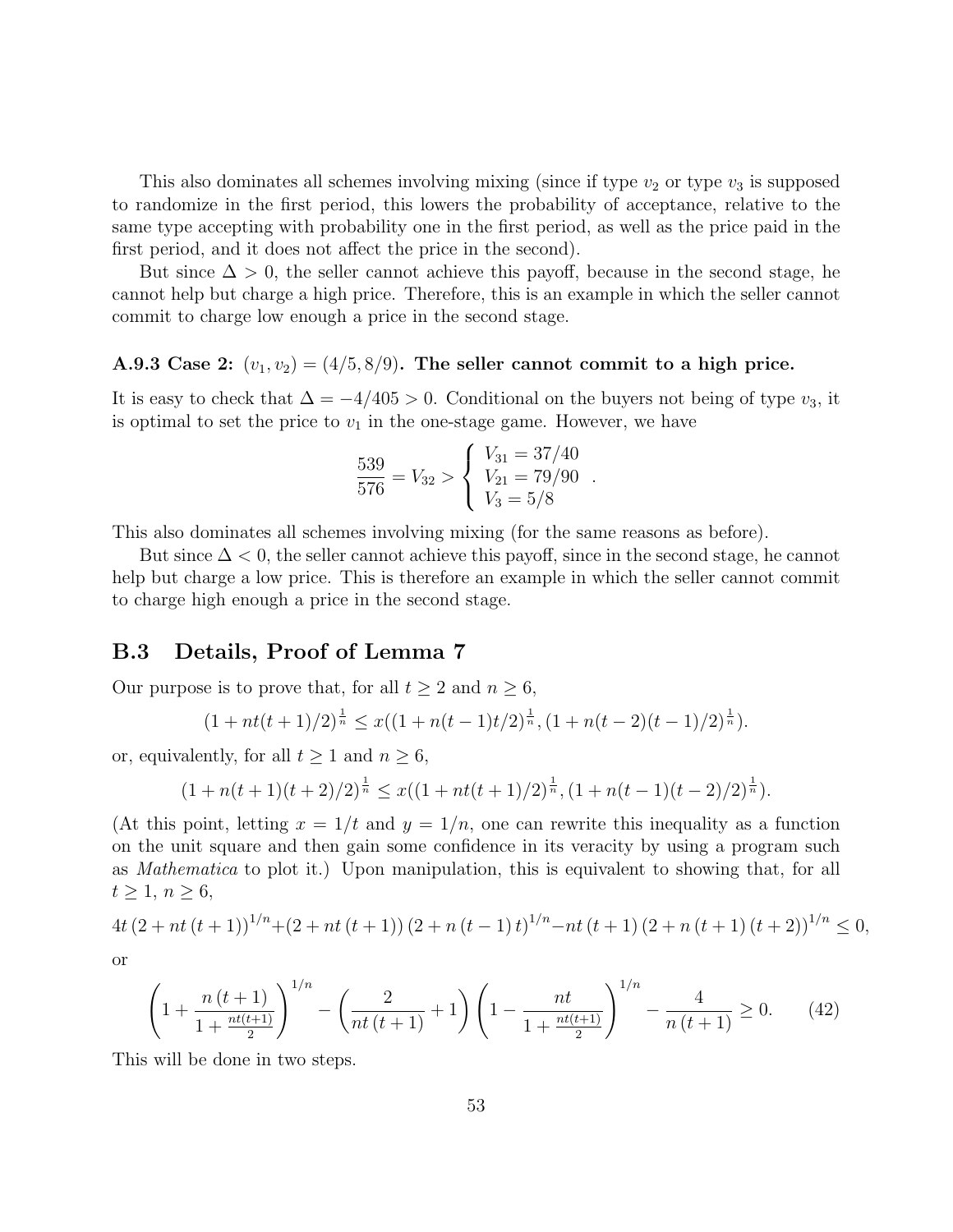#### A.10.1 The Case  $t = 1$

In that case, we must show that

$$
g_L(n) := n\left((1+3n)^{1/n} - 1\right) \ge 2\left(1+n\right)^{1/n} + 1 =: g_R(n).
$$

Observe that, for  $x > 0$ ,

$$
\frac{d}{dx}\left(x\ln\left(1+x^{-1}\right)\right) = \ln\left(1+\frac{1}{x}\right) - \frac{1}{1+x} \ge 0,
$$

where the last step follows from the standard inequality  $\ln x \ge (1+x)^{-1}$  applied to  $1/x$ . It follows that  $g_R$  is decreasing in n.

Consider now the function  $g_L$ . Its second derivative with respect to n is

$$
\frac{(1+3n)^{\frac{1}{n}-2}}{n^3}\lambda\left(n\right),\,
$$

where

$$
\lambda(n) = (1+3n)\ln(1+3n) ((1+3n)\ln(1+3n) - 6n) - 9(n-1)n^{2}.
$$

We claim that  $\lambda$  is negative  $\forall n \geq 1$ . To see this, observe first that

$$
\frac{d^3\lambda}{dn^3} = \frac{-54}{\left(3n+1\right)^2} \left(1 + 3n + 9n^2 - 2\left(1 + 3n\right)\ln\left(1 + 3n\right)\right) < 0,
$$

because

$$
1 + 3n + 9n^{2} \ge 2(1 + 3n) \ln (1 + 3n),
$$

which is because, from the standard inequality  $\ln\left(1+\frac{1}{x}\right) \leq \frac{1}{\sqrt{x^2}}$  $\frac{1}{x^2+x}$ , it follows that  $\ln(1+3n) \le$ 3n/ $\sqrt{1+3n}$ . Taking squares in the resulting inequality and collecting terms yield the desired result.

Therefore,

$$
\frac{d^2\lambda}{dn^2} = 18\left(\frac{1}{1+3n} + \ln(1+3n) + \ln^2(1+3n) - (1+3n)\right)
$$

is decreasing, and it is negative for  $n = 1$ , so it is negative for all  $n \geq 1$ .

In turn, this implies that

$$
\frac{d\lambda}{dn} = 3\left(2\left(1+3n\right)\ln^2\left(1+3n\right) - 9n^2 - 6n\ln\left(1+3n\right)\right)
$$

is decreasing, and it is negative for  $n = 1$ , so it is negative for all  $n \geq 1$ . Repeating once more the argument, this establishes that  $\lambda$  is decreasing, and again it is negative for  $n = 1$ , and therefore for all  $n \geq 1$ .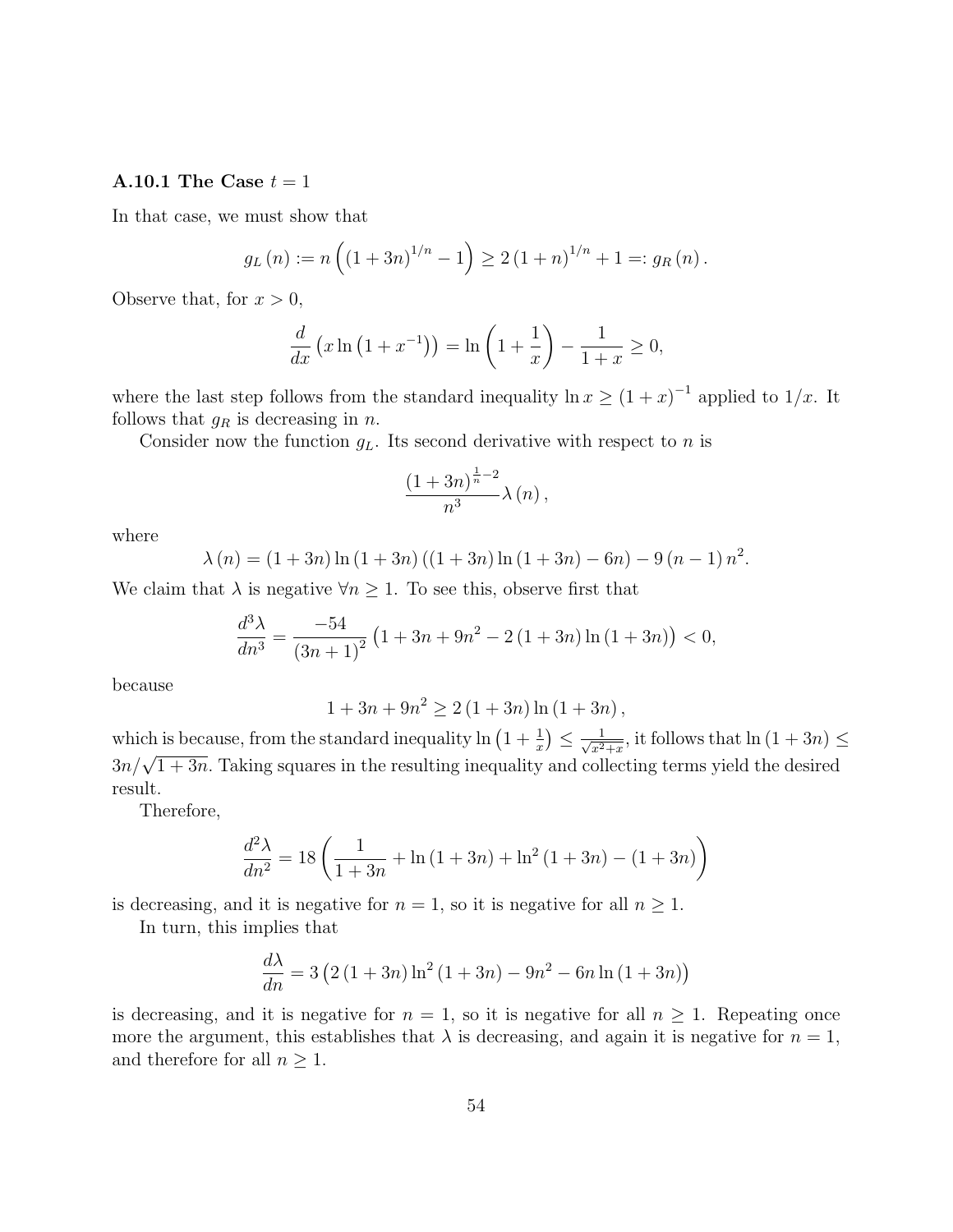We have now established that  $d^2 g_L/dn^2 \leq 0$  for all  $n \geq 1$ . Thus,  $dg^L/dn$  is decreasing in n. However,  $\lim_{n\to\infty} dg^L/dn = 0$ , and so  $dg^L/dn \geq 0$ . This proves that  $g^L$  is an increasing function.

This part of the proof is concluded by observing that  $g^L(6) > g^R(6)$ . Since  $g^L$  is increasing, while  $g<sup>R</sup>$  is decreasing, the inequality follows for all  $n \geq 6$ .

#### A.10.2 The General Case,  $t > 1$

A.10.2a A Sufficient Inequality Recall that, from Taylor's theorem,

$$
(1+x)^{1/n} \ge 1 + \frac{x}{n} - \frac{n-1}{2n^2}x^2 + \frac{(n-1)(2n-1)}{6n^3}x^3 - \frac{(n-1)(2n-1)(3n-1)}{24n^4}x^4 + \frac{(n-1)(2n-1)(3n-1)(4n-1)}{120n^5}x^5 - \frac{(n-1)(2n-1)(3n-1)(4n-1)(5n-1)}{720n^6}x^6,
$$

and similarly,

$$
(1-x)^{1/n} \le 1 - \frac{x}{n} - \frac{n-1}{2n^2}x^2 - \frac{(n-1)(2n-1)}{6n^3}x^3 - \frac{(n-1)(2n-1)(3n-1)}{24n^4}x^4 - \frac{(n-1)(2n-1)(3n-1)(4n-1)}{120n^5}x^5 - \frac{(n-1)(2n-1)(3n-1)(4n-1)(5n-1)}{720n^6}x^6
$$

.

We now apply these two bounds to the left side of (42), inserting  $x = \frac{n(t+1)}{1+n^{t(t+1)}}$  $\frac{n(t+1)}{1+\frac{nt(t+1)}{2}}$  and  $x =$  $nt/\left(1+\frac{nt(t+1)}{2}\right)$  respectively. We obtain a rational function whose denominator is positive (being a square) and whose numerator is twice the following polynomial in n of degree 6:

$$
a_6n^6 + a_5n^5 + a_4n^4 + a_3n^3 + a_2n^2 + a_1n + a_0,
$$

with

$$
a_0 = -4t^6 + 24t^5 - 120t^4 + 480t^3 - 1440t^2 - 2880t - 2880,
$$
  
\n
$$
a_1 = 48t^7 + 78t^6 + 1330t^5 + 670t^4 - 7818t^3 - 9454t^2 - 6166t,
$$
  
\n
$$
a_2 = 12t^9 + 24t^8 + 852t^7 + 890t^6 - 9240t^5 - 23184t^4 - 21588t^3 - 13104t^2 - 1950t,
$$
  
\n
$$
a_3 = 360t^9 + 990t^8 - 3030t^7 - 12645t^6 - 15635t^5 - 4805t^4 + 3285t^3 + 5990t^2 + 1730t,
$$
  
\n
$$
a_4 = 60t^{11} + 240t^{10} - 930t^9 - 5370t^8 - 11580t^7 - 15376t^6
$$
  
\n
$$
-16824t^5 - 19620t^4 - 14730t^3 - 6960t^2 - 1410t,
$$
  
\n
$$
a_5 = -180t^{11} - 945t^{10} - 2115t^9 - 2610t^8 - 168t^7 + 5322t^6
$$
  
\n
$$
+11830t^5 + 16105t^4 + 12093t^3 + 4904t^2 + 836t,
$$
  
\n
$$
a_6 = 3t(1 + t)(1 + 2t)(-80 + t(1 + t)(-272 + t(1 + t)(-126 + t(1 + t)(8 + 5t(1 + t)))))
$$

We must show that this polynomial is positive.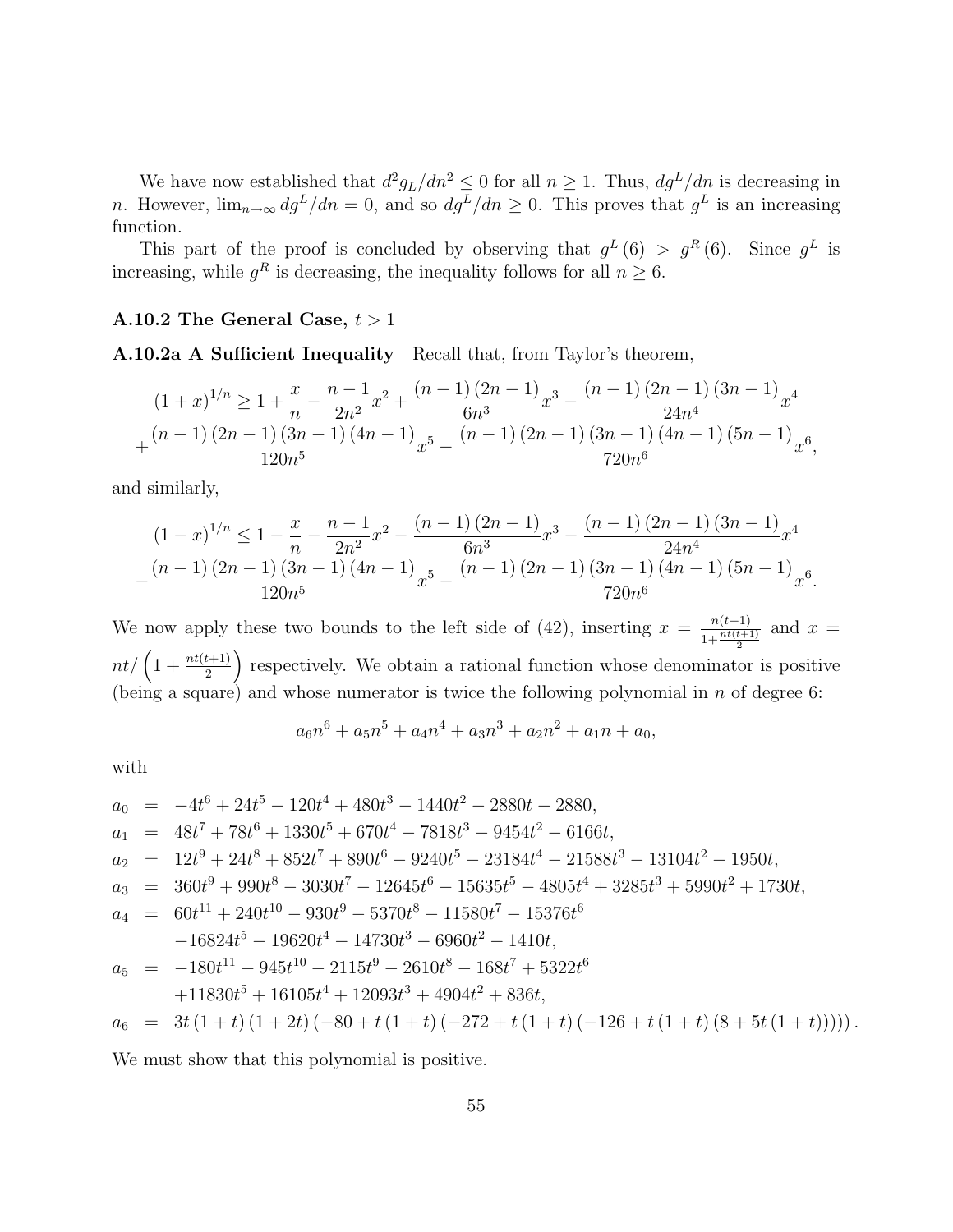**A.10.2b Preliminary Observations** Observe first that  $a_6$  is positive for  $t \geq 2$ . Indeed, the last factor is a polynomial of degree 4 in  $x = t(1 + t)$ , namely

$$
-80 - 272x - 126x^2 + 8x^3 + 5x^4.
$$

Since the coefficients change signs only once, Descartes' rule implies that there is at most one strictly positive root. Since this polynomial is negative when evaluated at  $x = 0$ , and positive when evaluated at  $x = 6$  (i.e.  $t = 2$ ), the root must be in  $(0, 2)$ , and so the polynomial is positive for all  $t \geq 2$ .

Observe that, by Descartes' rule,  $a_1$  can have at most one strictly positive root. The coefficient  $a_1$  is negative for  $t = 2$  and positive for  $t = 3$ , so that the unique root is in  $(2, 3)$ , and so  $a_1$  is negative for  $t \geq 2$ . Similarly,  $a_2$  can have at most one strictly positive root. The coefficient  $a_2$  is negative for  $t = 3$  and positive for  $t = 4$ , so the unique root is in  $(3, 4)$ , and so  $a_2 > 0$  for  $t \geq 4$ . Similarly,  $a_3$  can have at most two strictly positive roots. Further, the signs of  $a_3$  at  $t = 1/2$ ,  $t = 1$  and  $t = 4$  alternate, so that here again, there is no root for  $t \geq 4$ , and so  $a_3 > 0$  for  $t \geq 4$ . By the same method,  $a_4$  can have at most one strictly positive root, and  $a_4$  is negative for  $t = 4$  and positive for  $t = 5$ , so  $a_4 > 0$  for  $t \geq 5$ . Finally,  $a_5$  can have at most one strictly positive root, and it is positive at  $t = 1$  and negative at  $t = 2$ , so it is strictly negative for  $t \geq 2$ .

We need two further facts. First,  $-a_5 > -a_0$  for  $t \geq 2$ . To see this, let us compute the difference

$$
a_5 - a_0 = -180t^{11} - 945t^{10} - 2115t^9 - 1610t^8 - 168t^7 + 5326t^6 + 11806t^5
$$
  
+16225t<sup>4</sup> + 11613t<sup>3</sup> + 6344t<sup>2</sup> + 3716t + 2880,

so, again by Descartes rule, there can be at most one positive root of the difference, and the difference is positive for  $t = 1$  and negative for  $t = 2$ , and so this difference is negative for  $t \geq 2$ .

Second, we claim that  $-a_5/a_6$  is increasing for  $t \geq 4$ . To see this, observe that the derivative of the ratio  $a_5/a_6$  is equal to the ratio of the following numerator, over a denominator which is positive since it is a square,

$$
-150t^{17} - 2820t^{16} - 19500t^{15} - 363160t^{14} + 129880t^{13} + 933852t^{12} + 2769050t^{11} + 53161174t^{10} + 6507696t^9 + 5494474t^8 + 3239750t^7 + 2186194t^6 + 2877454t^6 + 3504246t^5 + 2839892t^4 + 1532112t^3 + 550712t^2 + 120816t + 11904,
$$

so it has at most one strictly positive root, and it is positive for  $t = 3$  and negative for  $t = 4$ . So the ratio  $-a_5/a_6$  is increasing for  $t \geq 4$  and so always less than its limit, which equals

$$
\lim_{t \to \infty} -\frac{a_5}{a_6} = 6.
$$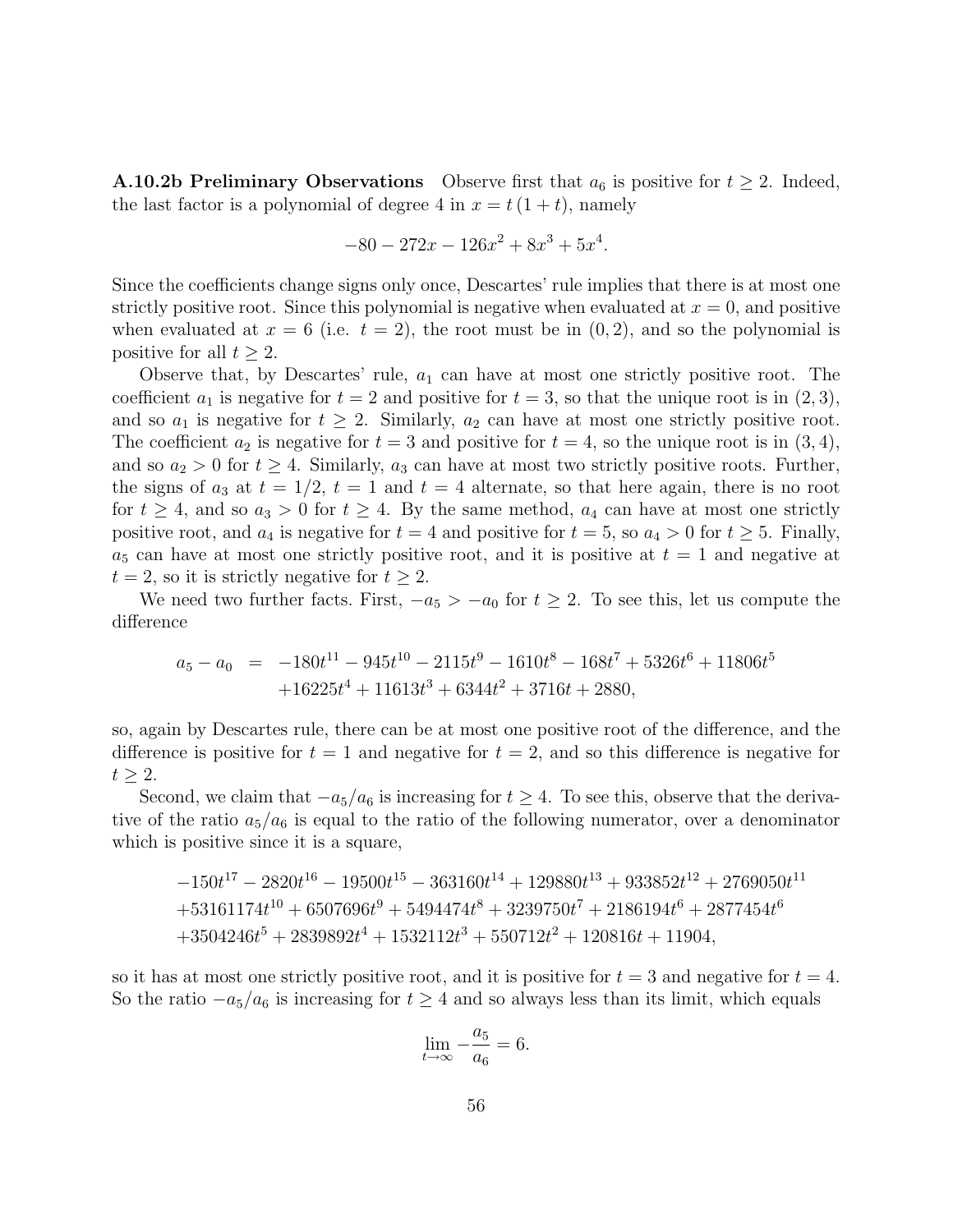**A.10.2c The Result For**  $n > 6$  We are now ready to get our result, at least in the case  $n > 6$  for now. We use the Lagrange-McLaurin theorem.<sup>34</sup> Given some polynomial of degree n, with real coefficients  $\{a_i\}$ , let  $m = \sup \{i | a_i < 0\}$ , and  $B = \sup \{-a_i | a_i < 0\}$ . Then any real root r of the polynomial satisfies

$$
r<1+\left(\frac{B}{a_n}\right)^{\frac{1}{n-m}}
$$

.

Given our previous analysis, it follows that, applying the theorem to the polynomial in n for  $t > 5$ , any real root is less than

$$
1 - \frac{a_5}{a_6} < 7.
$$

This establishes the inequality (\*) for the case  $n > 6$  and  $t \geq 5$ . For  $n > 6$  but for each  $t = 2, 3, 4$ , we can compute

$$
1 - \max\left\{-\frac{a_0}{a_6}, -\frac{a_1}{a_6}, -\frac{a_2}{a_6}, -\frac{a_3}{a_6}, -\frac{a_4}{a_6}, -\frac{a_5}{a_6}\right\},\,
$$

which of course is independent of n. It is still less than 7 for both  $t = 3, 4$ . In both cases, the maximum is achieved by  $-a_5/a_6$ . In the case  $t = 2$ , the maximum is achieved by  $-a_4/a_6$ , and in that case the bound on the root is only  $n < 30$ . However, we can directly verify that for  $t = 2$  and each value  $n = 7, \ldots, 30$ , the polynomial is positive.

**A.10.2d The result for**  $n = 6$  We are left with proving the result for the case  $n = 6$ . Plugging into the polynomial in  $n$ , we obtain the following polynomial in  $t$ ,

$$
155520t^{11} + 1321920t^{10} + 4324320t^9 + 8065440t^8 - 40593600t^7 - 168237440t^6
$$
  

$$
-321927240t^5 - 358960440t^4 - 234969960t^3 - 83572680t^2 - 12520920t - 5760.
$$

Once more, by Descartes' rule, there can be at most one strictly positive root, and since this polynomial is negative for  $t = 2$ , and positive for  $t = 3$ , we are done —except for the case  $n = 6$  and  $t = 2$ . Evaluating the original inequality for that one case concludes the proof.

### B.4 Multiple Objects

This section derives the price function (15) and payoff function (15). We provide the preliminary analysis for any number of objects, and then specialize to the case of two objects.

<sup>&</sup>lt;sup>34</sup>Riccardo Benedetti and Jean-Jacques Risler, Real algebraic and semi-algebraic sets (Hermann, Paris, 1990), Theorem 1.2.2.).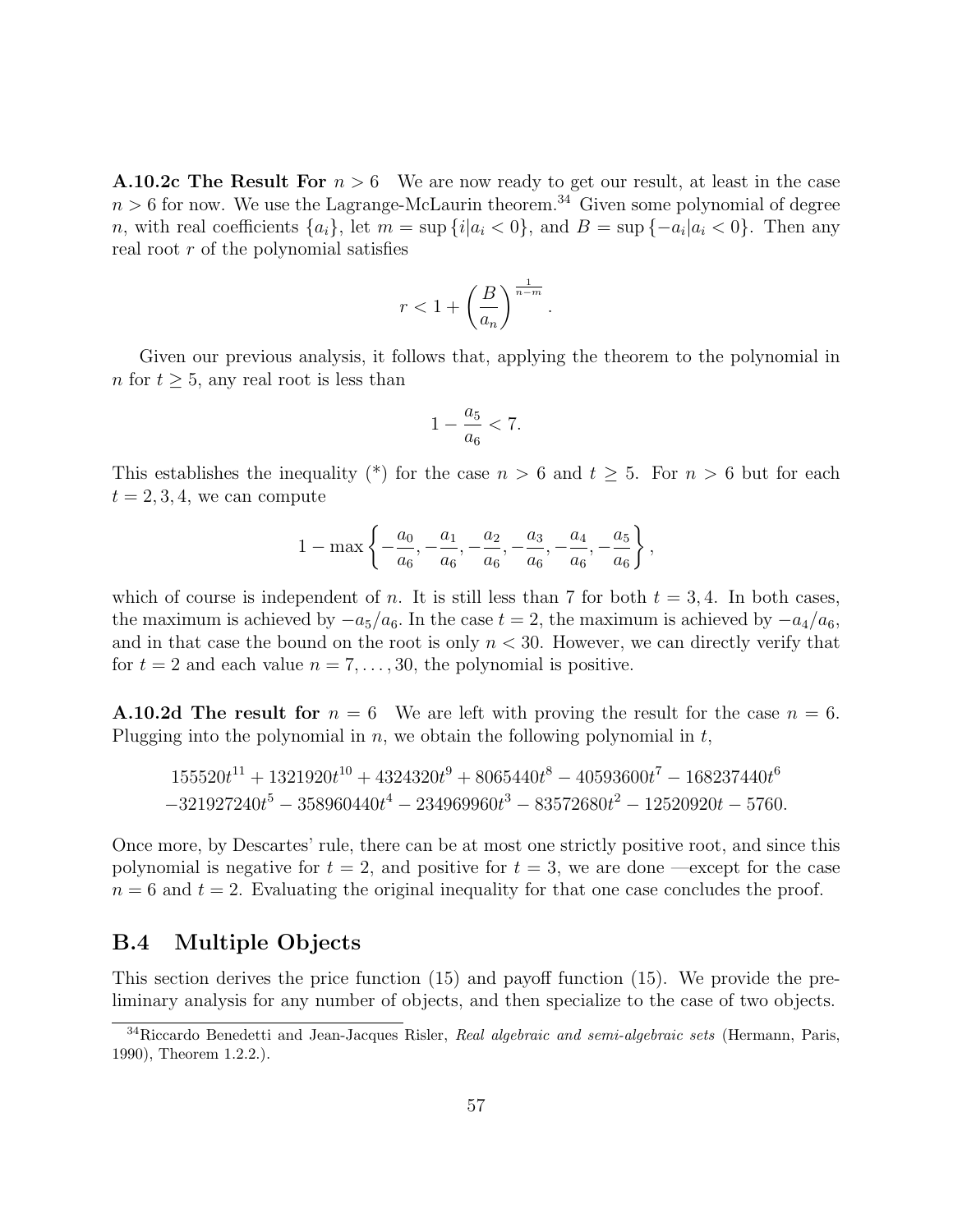The buyer's indifference condition. As in the single-object argument, we begin by identifying indifferent buyers. Suppose that there are  $k$  units left. Define

$$
\phi_t = k \sum_{j=0}^{n-1} \frac{\binom{n-1}{j}}{j+1} \gamma_t^{n-1-j} \left(1 - \gamma_t\right)^j + \sum_{j=0}^{k-2} \binom{n-1}{j} \left(1 - \frac{k}{j+1}\right) \gamma_t^{n-1-j} \left(1 - \gamma_t\right)^j,
$$

where, as usual,  $\gamma_t = v_t/v_{t+1}$ . By accepting now, the buyer with valuation  $v_t$  gets

$$
\phi_t\left(v_t-p_t\right).
$$

By waiting one period instead, he gets

$$
\gamma_t^{n-1} \phi_{t-1} (v_t - p_{t-1}) + \sum_{j=1}^{k-1} \binom{n-1}{j} (1 - \gamma_t)^j \gamma_t^{n-1-j} W_{k-j,t} v_t,
$$

where  $W_{k-j,t}$  is the normalized expected payoff when only  $k-j$  units are left (and the number of bidders has gone down to  $n - j$ ) and t periods to go. Indifference requires the two to be equal. Observe that, defining

$$
\phi_t \left( v_t - p_t \right) = M_t v_{t+1},\tag{43}
$$

the buyer's indifference condition becomes

$$
M_t v_{t+1} = \gamma_t^{n-1} \phi_{t-1} \left( v_t - v_{t-1} \right) + \sum_{j=1}^{k-1} {n-1 \choose j} \left( 1 - \gamma_t \right)^j \gamma_t^{n-1-j} W_{k-j,t} v_t + \gamma_t^{n-1} M_{t-1} v_t. \tag{44}
$$

The sellers's maximization problem. The seller's payoff is

$$
S_{t+1}v_{t+1} = \max \left\{ \gamma_t^n S_t v_t + \sum_{j=1}^{k-1} {n \choose j} (1 - \gamma_t)^j \gamma_t^{n-j} (jp_t + Y_{k-j,t}v_t) + k \sum_{j=k}^n {n \choose j} (1 - \gamma_t)^j \gamma_t^{n-j} p_t \right\}
$$
  
= 
$$
\max \left\{ \begin{array}{l} \gamma_t^n S_t v_t - \left[ \sum_{j=1}^{k-1} j {n \choose j} (1 - \gamma_t)^j \gamma_t^{n-j} + k \sum_{j=k}^n {n \choose j} (1 - \gamma_t)^j \gamma_t^{n-j} \right] (v_t - p_t) \\ + \sum_{j=1}^{k-1} {n \choose j} (1 - \gamma_t)^j \gamma_t^{n-j} (Y_{k-j,t} - j) v_t - k \sum_{j=k}^n {n \choose j} (1 - \gamma_t)^j \gamma_t^{n-j} v_t \end{array} \right\},
$$

where  $Y_{k-j,t}$  is the seller's normalized continuation payoff when only  $k-j$  units are left, with t periods to go. Observe now that

$$
\sum_{j=1}^{k-1} j \binom{n}{j} (1 - \gamma_t)^j \gamma_t^{n-j} + k \sum_{j=k}^n \binom{n}{j} (1 - \gamma_t)^j \gamma_t^{n-j} = n (1 - \gamma_t) \phi_t,
$$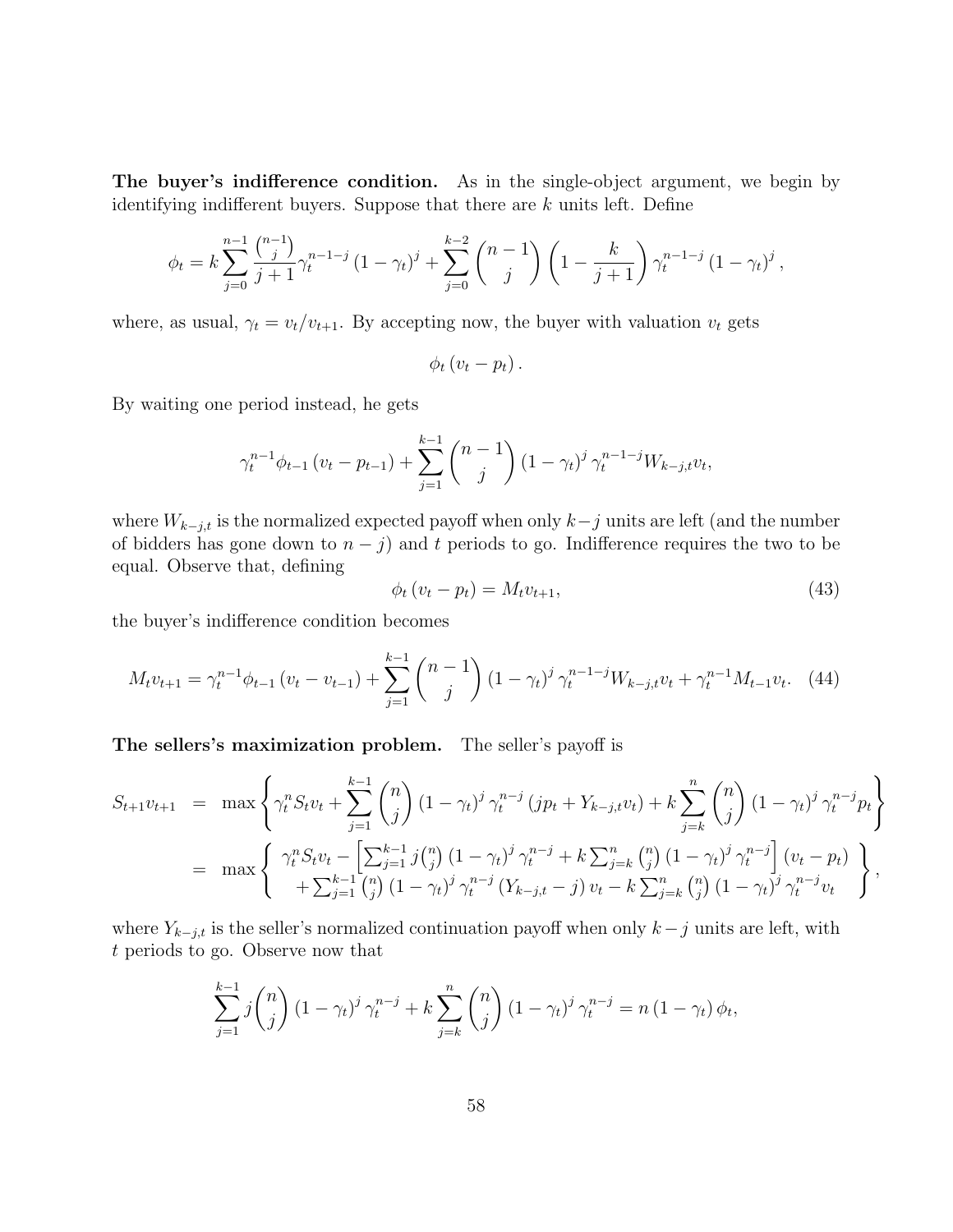so we may re-write the seller's payoff as

$$
S_{t+1} = \max \left\{ \begin{array}{c} \gamma_t^{n+1} S_t - n (1 - \gamma_t) \left[ \gamma_t^n \phi_{t-1} (1 - \gamma_{t-1}) + \sum_{j=1}^{k-1} {n-1 \choose j} (1 - \gamma_t)^j \gamma_t^{n-j} W_{k-j,t} + \gamma_t^n M_{t-1} \right] \\ + \sum_{j=1}^{k-1} {n \choose j} (1 - \gamma_t)^j \gamma_t^{n+1-j} (Y_{k-j,t} - j) - k \sum_{j=k}^{n} {n \choose j} (1 - \gamma_t)^j \gamma_t^{n+1-j} \end{array} \right\}
$$

which is a function to be maximized over  $\gamma_t$ . This can be written more compactly as

$$
S_{t+1} = \max \left\{ \gamma_t^{n+1} S_t + h(\gamma_t) \right\}.
$$
 (45)

,

**The seller's maximization.** Taking derivatives of (45) with respect to the  $\gamma_t$ , the seller's first-order conditions are

$$
S_t = -h'(\gamma_t) / ((n+1)\gamma_t^n), \qquad (46)
$$

and therefore, using (46 in (45),

$$
h'(\gamma_{t+1}) = \gamma_{t+1}^{n} (\gamma_t h'(\gamma_t) - (n+1) h(\gamma_t)). \qquad (47)
$$

Writing h as

$$
h(\gamma_t) = g(\gamma_t) - n(1 - \gamma_t) \gamma_t^n M_{t-1}
$$
\n(48)

and using this expression to substitute for  $h$  in  $(47)$  gives

$$
g'(\gamma_{t+1}) - n (n - (n+1)\gamma_{t+1}) \gamma_{t+1}^{n-1} M_t = \gamma_{t+1}^n (\gamma_t g'(\gamma_t) - (n+1) g(\gamma_t) + n \gamma_t^n M_{t-1}). \tag{49}
$$

We further have, from the price recursion (44)

$$
M_t = A_t + \gamma_t^n M_{t-1},\tag{50}
$$

with

$$
A_{t} = \gamma_{t}^{n} \phi_{t-1} \left( 1 - \gamma_{t-1} \right) + \sum_{j=1}^{k-1} {n-1 \choose j} \left( 1 - \gamma_{t} \right)^{j} \gamma_{t}^{n-j} W_{k-j,t}.
$$
 (51)

Using (51) in (50) to eliminate  $M_{t-1}$ , we solve for

$$
M_t = \frac{g'(\gamma_{t+1}) - \gamma_{t+1}^n (\gamma_t g'(\gamma_t) - (n+1)g(\gamma_t) - nA_t)}{n^2 \gamma_{t+1}^{n-1} (1 - \gamma_{t+1})}.
$$
 (52)

Therefore, inserting in (49),

$$
\frac{g'(\gamma_{t+1}) - \gamma_{t+1}^n (\gamma_t g'(\gamma_t) - (n+1)g(\gamma_t) - nA_t)}{\gamma_{t+1}^{n-1}(1 - \gamma_{t+1})} - n^2 A_t =
$$
  

$$
\gamma_t \frac{g'(\gamma_t) - \gamma_t^n (\gamma_{t-1} g'(\gamma_{t-1}) - (n+1)g(\gamma_{t-1}) - nA_{t-1})}{(1 - \gamma_t)}.
$$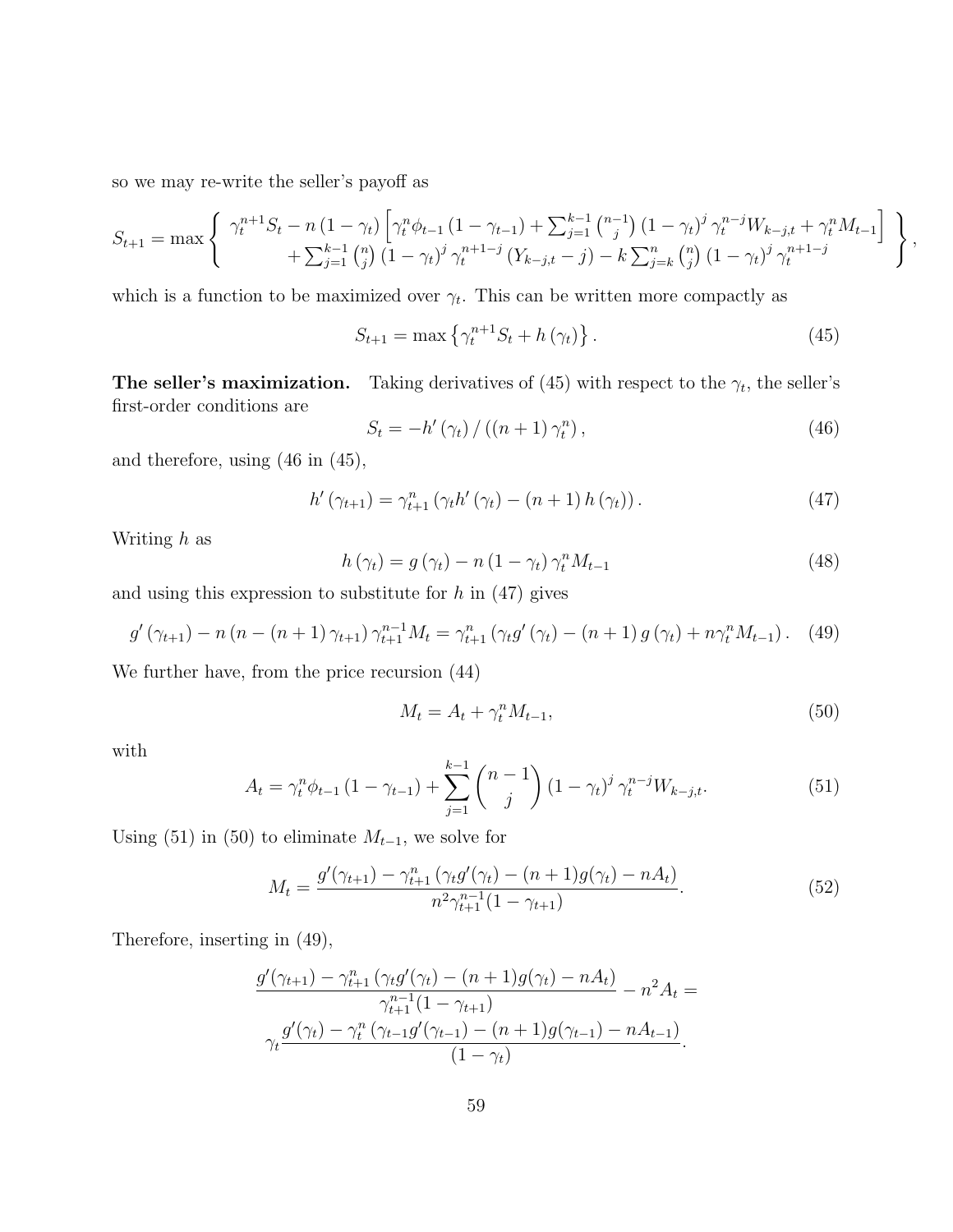The expression  $\gamma_t g'(\gamma_t) - (n+1)g(\gamma_t) - nA_t$  can be further simplified. Indeed,

$$
\gamma_t g'(\gamma_t) - (n+1)g(\gamma_t) - nA_t = \sum_{j=1}^{k-1} j(1-\gamma_t)^{j-1} \gamma_t^{n-j} \left( \binom{n-1}{j} n(1-\gamma_t) W_{k-j,t} - \binom{n}{j} \gamma_t Y_{k-j,t} \right) + \sum_{j=1}^{k-1} \binom{n}{j} j^2 (1-\gamma_t)^{j-1} \gamma_t^{n+1-j} + k \sum_{j=k}^n \binom{n}{j} j(1-\gamma_t)^{j-1} \gamma_t^{n+1-j}.
$$

**The function**  $v(x)$ . We now let  $k = 2$  and seek the function  $v(x)$ , giving the identity of the indifferent buyer given that there are two units for sale and the length of time to the deadline is x. Given  $k = 2$ , we have

$$
Y_{1,t} \approx \frac{n \frac{q_{t-1}}{q_t} - \left(\frac{q_{t-1}}{q_t}\right)^n}{n+1}
$$
, and  $W_{1,t} \approx \frac{1}{n} \left(\frac{v_t}{v_{t+1}}\right)^{n-1}$ .

Observe that

$$
\frac{1}{\gamma(x)} - 1 \approx \frac{v'(x)}{v(x)}.
$$

If we let  $t + 1 = x + \varepsilon$ ,  $t = x$  and  $t - 1 = x - \varepsilon$ , we can approximate  $Y_{1,t}$  by

$$
\frac{1}{n}\left((n-1)\left(1+\frac{3\varepsilon}{nx}\right)^{-1}-\left(1+\frac{3\varepsilon}{nx}\right)^{1-n}\right),\right
$$

(recall that there is one fewer buyer) and  $W_{1,t}$  by

$$
\frac{1}{n-1}\left(1+\frac{3\varepsilon}{nx}\right)^{1-(n-1)}
$$

.

Finally, we can approximate  $\gamma_t$  as follows:

$$
\gamma_{t+1} = \left(1 + \frac{v'(x)}{v(x)} \varepsilon + \left(\frac{v''(x)}{v(x)} - \left(\frac{v'(x)}{v(x)}\right)^2\right) \varepsilon^2\right)^{-1},
$$

$$
\gamma_t = \left(1 + \frac{v'(x)}{v(x)} \varepsilon\right)^{-1},
$$

$$
\gamma_{t-1} = \left(1 + \frac{v'(x)}{v(x)} \varepsilon - \left(\frac{v''(x)}{v(x)} - \left(\frac{v'(x)}{v(x)}\right)^2\right) \varepsilon^2\right)^{-1},
$$

and do an asymptotic expansion in  $\varepsilon$  around 0, obtaining

$$
(n2(n+1)w(x)4 - 2nw'(x)2 + w(x)2(3 + n(3n + 1)w'(x)))\varepsilon3 + o(\varepsilon4) = 0,
$$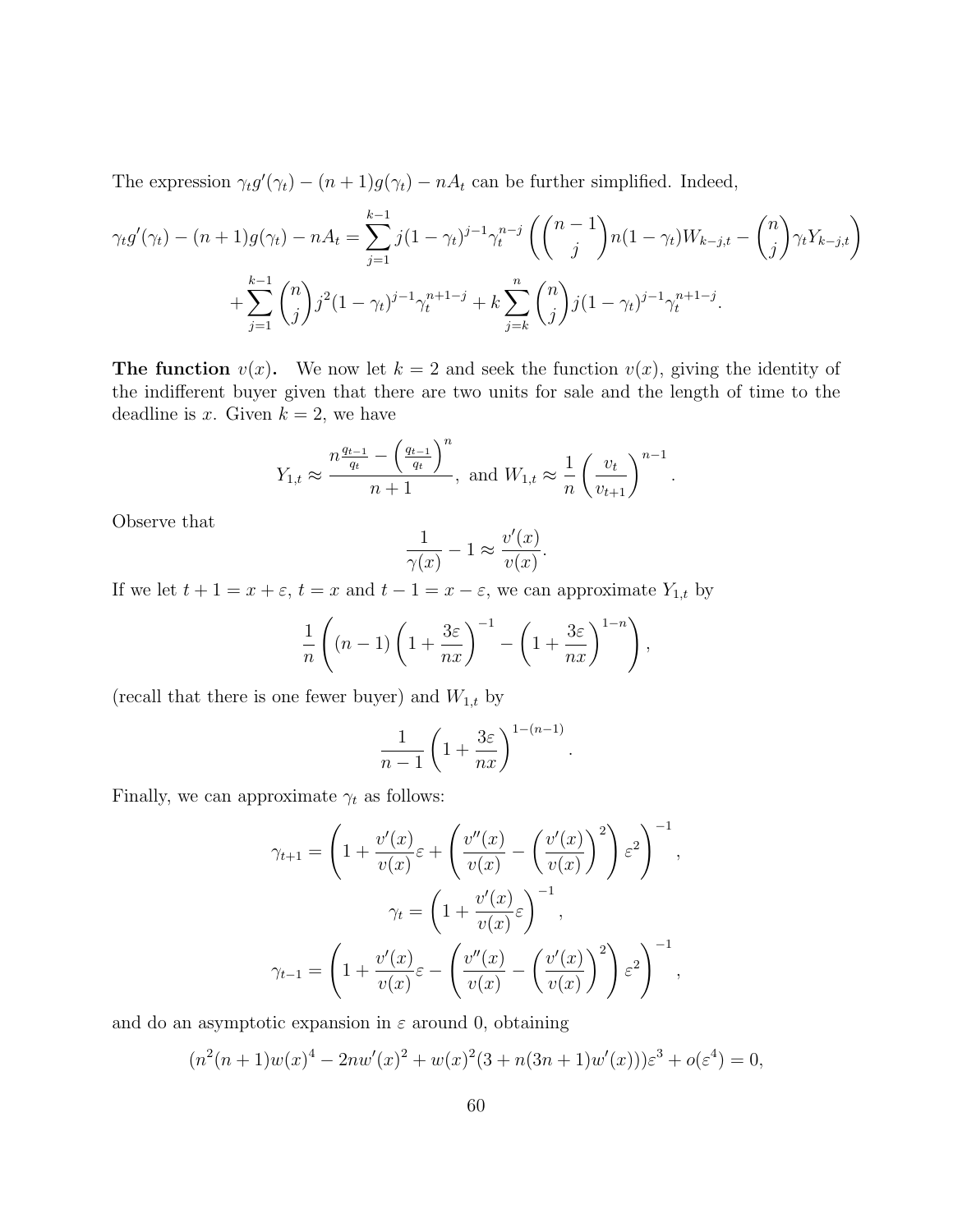where  $w(x) \equiv v'(x)/v(x)$ . We also know that  $v(0) = 0, v(1) = 1$ . Calculating the valuations  $v(x)$  is thus a matter of solving the ordinary differential equation.

$$
n^{2}(n+1)w(x)^{4} - 2nw'(x)^{2} + w(x)^{2}(3+n(3n+1)w'(x)) = 0.
$$
\n(53)

**The price function**  $p(x)$  and payoff  $\pi$ . Turning now to the price  $p(x)$ , from  $\phi_t$   $(v_t - p_t)$  =  $M_t v_{t+1}$  (cf. (43)), it follows that

$$
p_t = v_t - \frac{M_t}{\phi_t} v_{t+1} = v_{t+1} \left( \gamma_t - \frac{M_t}{\phi_t} \right).
$$

We have expression (52) for  $M_t$ , and thus attention turns to computing

$$
\gamma_t - \frac{M_t}{\phi_t}.
$$

Using our approximations W, X and  $\gamma$ , it is straightforward to verify that, in the case  $k = 2$ ,

$$
\lim_{\varepsilon \to 0} \gamma_t - \frac{M_t}{\phi_t} = \frac{n-2}{n}.
$$

This in turn gives the price function

$$
p(x) = \frac{n-2}{n}v(x).
$$

It is then straightforward that the seller's payoff is given by  $2\frac{n-2}{n-1}$ .

# References

- [1] Susan Athey. Single crossing properties and the existence of pure strategy equilibria in games of incomplete information. Econometrica, 69(4):861–890, 2001.
- [2] Lawrence M. Ausubel and Raymond J. Deneckere. Reputation in bargaining and durable goods monopoly. *Econometrica*,  $57(3):511-531$ , 1989.
- [3] Yossi Aviv and Amit Pazgal. Optimal pricing of seasonal products in the presence of forward-looking consumers. Manufacturing & Service Operations Management, 10(3):339–359, 2008.
- [4] Mark Bagnoli, Stephen W. Salant, and Joseph E. Swierzbinski. Durable goods monopoly with discrete demand. *Journal of Political Economy*, 97:1459–1478, 1989.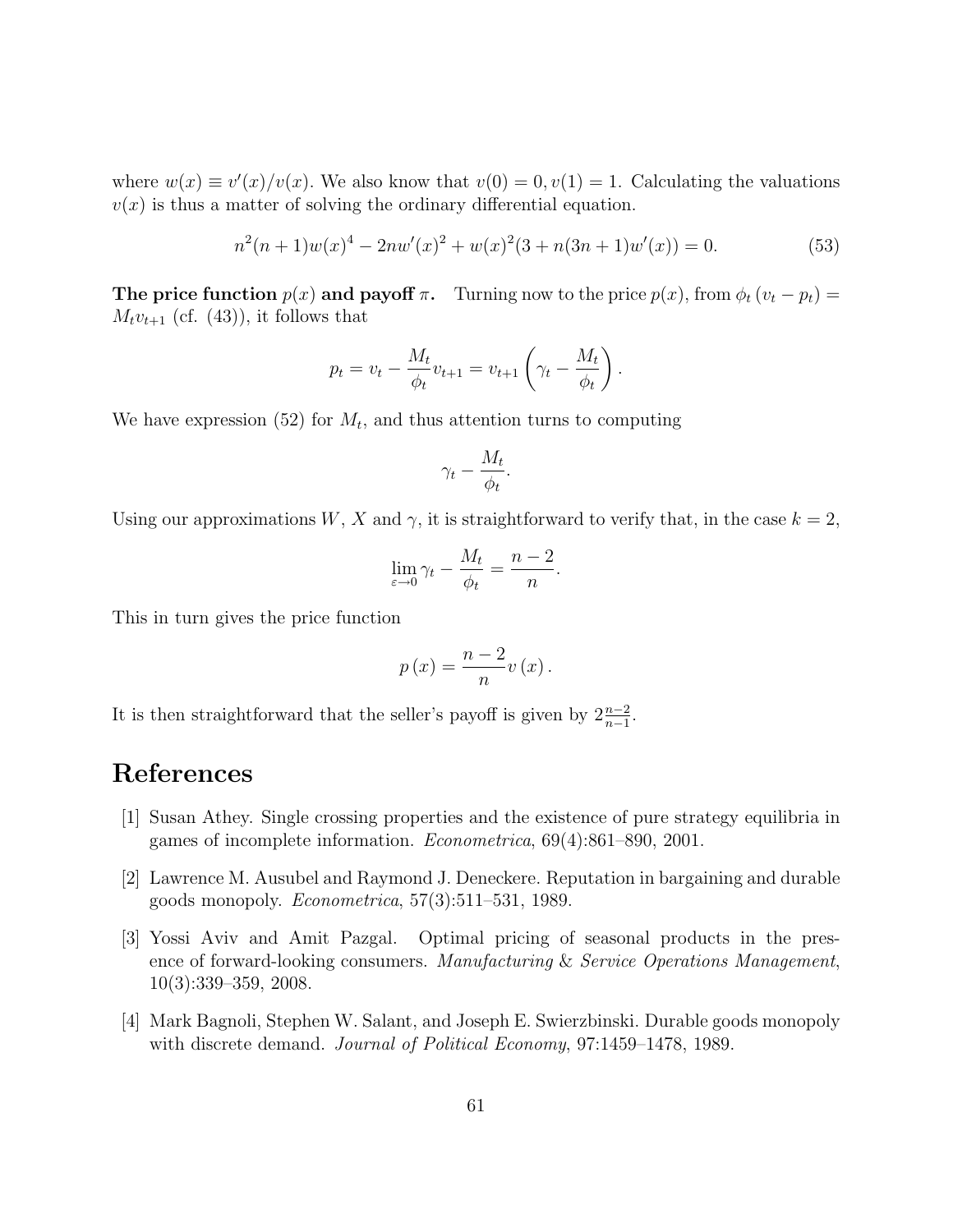- [5] David Besanko and Wayne L. Winston. Optimal price skimming by a monopolist facing rational consumers. Management Science, 36(5):555–567, 1990.
- [6] Gabriel R. Bitran and Susana V. Monschein. Periodic pricing of seasonal products in retailing. *Management Science*,  $43(1):64-79$ , 1997.
- [7] Kim C. Border. Implementation of reduced form auctions: A geometric approach. Econometrica, 59(4):1175–1187, 1991.
- [8] Jeremy Bulow and Paul Klemperer. Rational frenzies and crashes. Journal of Political Economy, 102(1):1–23, 1994.
- [9] Jeremy Bulow and Paul Klemperer. Auctions vs. negotiations. American Economic Review, 86(1):180–194, 1996.
- [10] Chia-Hui Chen. Name your own price at priceline.com: Strategic bidding and lockout periods. Massachusetts Institute of Technology, 2009.
- [11] In-Koo Cho. Perishable durable goods. University of Illinois, 2007.
- [12] Michael Suk-Young Chwe. The discrete bid first auction. Economics Letters, 31(4):303– 306, 1989.
- [13] Mary T. Coleman, David M. Meyer, and David T. Scheffman. Empirical analyses of potential competitive effects of a horizontal merger: The FTC's cruise ships mergers investigation. Review of Industrial Organization, 23(2):121–155, 2003.
- [14] Drew Fudenberg and Jean Tirole. Game Theory. MIT Press, Cambridge, Massachusetts, 1991.
- [15] Guillermo Gallego and Garrett van Ryzin. Optimal dynamic pricing of inventories with stochastic demand over finite horizons. Management Science, 40(8):999–1020, 1994.
- [16] Alex Gershkov and Benny Moldovanu. Dynamic revenue maximization with heterogeneous objects: A mechanism design approach. University of Bonn, 2008.
- [17] Faruk Gul, Hugo Sonnenschein, and Robert Wilson. Foundations of dynamic monopoly and the Coase conjecture. Journal of Economic Theory, 39(1):155–190, 1986.
- [18] Kinshuk Jerath, Serguei Netessine, and Senthil K. Veeraraghavan. Revenue management with strategic customers: Last-minute selling and opaque selling. Wharton School, University of Pennsylvania, 2007.
- [19] Charles Kahn. The durable goods monopolist and consistency with increasing costs. Econometrica, 54(2):275–294, 1986.